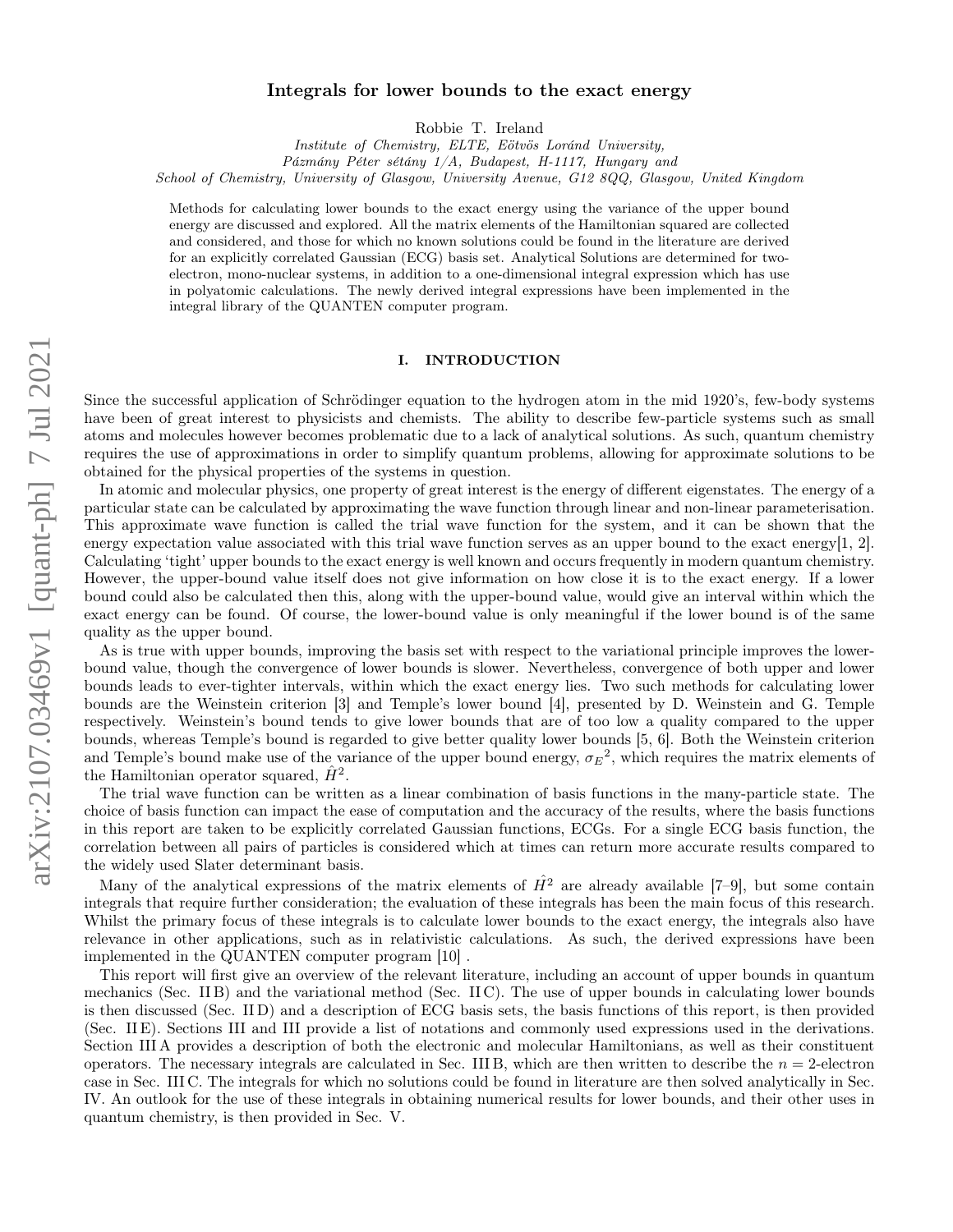# II. THEORETICAL BACKGROUND

### <span id="page-1-3"></span>A. Introduction to Upper and Lower Bounds

Consider a set  $P$  (this could be, for example, the set of real numbers, the set of integers etc...); we define some subset of P to be the subset S and let x be the elements of S. Then, we define any upper bound of S to be an element  $a \in P$  such that

$$
a\geq x\ ,
$$

for all  $x \in S$ . Note that there can be many different values of a, all of which are contained in the set P. For example, if we have the set of numbers  $S = \{2, 3, 4\}$  which is a subset of the integers,  $P = \mathbb{I}$ , then the integers 5, 6, and 7 could all be considered as upper bounds to this set. The supremum of the subset  $S$ ,  $\sup(S)$ , is the lowest upper bound that is greater than or equal to all of the values of the subset  $S$ ; if a describes all the possible upper bounds to  $S$ , then the supremum of  $S$  is the value  $y$  such that

$$
\sup(S) = y \le a \quad \text{for} \quad y \in P. \tag{1}
$$

For example, if we consider the same subset of the integers  $\{2, 3, 4\}$ , then the supremum would be 4, as this is the least element of the integers that is no less than any of the elements of the subset.

We can also define any **lower bound** to S to be an element  $b \in P$  such that

 $b \leq x$ .

for all  $x \in S$ . Again, there can be many different values for b, all of which belong to the set P. If b describes all the possible lower bounds to S, the infimum of the subset S,  $\inf(S)$  is then defined to be the value z such that

$$
inf(S) = z \ge b \quad for \quad z \in P , \tag{2}
$$

which explicitly states that the infimum is the greatest lower bound.

As shall be discussed in the following sections, we can apply upper and lower bounds to characterise the numerical results obtained through approximating the exact energy.

### <span id="page-1-0"></span>B. Upper Bounds In Quantum Mechanics

Quantum-mechanical systems can be well approximated by a trial wave function  $|\Psi_{\text{Trial}}\rangle$  which is an approximation to the exact wave function for the system. The energy expectation value corresponding to our trial function is the functional  $E[\Psi_{\text{Trial}}]$ , defined by the Rayleigh quotient [\[11](#page-26-9)[–13\]](#page-26-10),

$$
E[\Psi_{\text{Trial}}] = \frac{\langle \Psi_{\text{Trial}} | \hat{H} | \Psi_{\text{Trial}} \rangle}{\langle \Psi_{\text{Trial}} | \Psi_{\text{trial}} \rangle} \ . \tag{3}
$$

From now on, we will write  $E[\Psi_{\text{Trial}}]$  as E for clarity. Let  $|\Psi_{\text{Trial}}\rangle$  be the trial wave function for some system with Hamiltonian  $H$ . We can then expand the trial wave function in terms of the exact eigenfunctions of the Hamiltonian,

<span id="page-1-2"></span><span id="page-1-1"></span>
$$
|\Psi_{\text{Trial}}\rangle = \sum_{k=1} c_k | \Psi_k \rangle \quad , \tag{4}
$$

where  $|\Psi_k\rangle$  are the exact eigenfunctions with coefficients  $c_k \in \mathbb{C}$ , and k is some positive integer. The corresponding exact energy eigenvalues of the system are then denoted  $E_k$ , where the lowest eigenvalue corresponds to the groundstate energy,  $E_1$ . Then, by writing the Rayleigh quotient, Eq. [\(3\)](#page-1-1), in terms of the linear combination in Eq. [\(4\)](#page-1-2),

$$
E = \frac{\langle \sum_{k=1} c_k \Psi_k | \hat{H} | \sum_{l=1} c_l \Psi_l \rangle}{\langle \sum_{k=1} c_k \Psi_k | \sum_{l=1} c_l \Psi_l \rangle} = \frac{\sum_{k,l=1} c_k^* c_l \langle \Psi_k | \hat{H} | \Psi_l \rangle}{\sum_{k,l=1} c_k^* c_l \langle \Psi_k | \Psi_l \rangle} , \qquad (5)
$$

noting that  $\langle \Psi_k|\hat{H}|\Psi_l\rangle = E_l \langle \Psi_k|\Psi_l\rangle$ , where l is also a positive integer. The basis functions are exact eigenfunctions of the Hamiltonian operator, which is a Hermetian operator. Hence, the basis functions are orthogonal to each other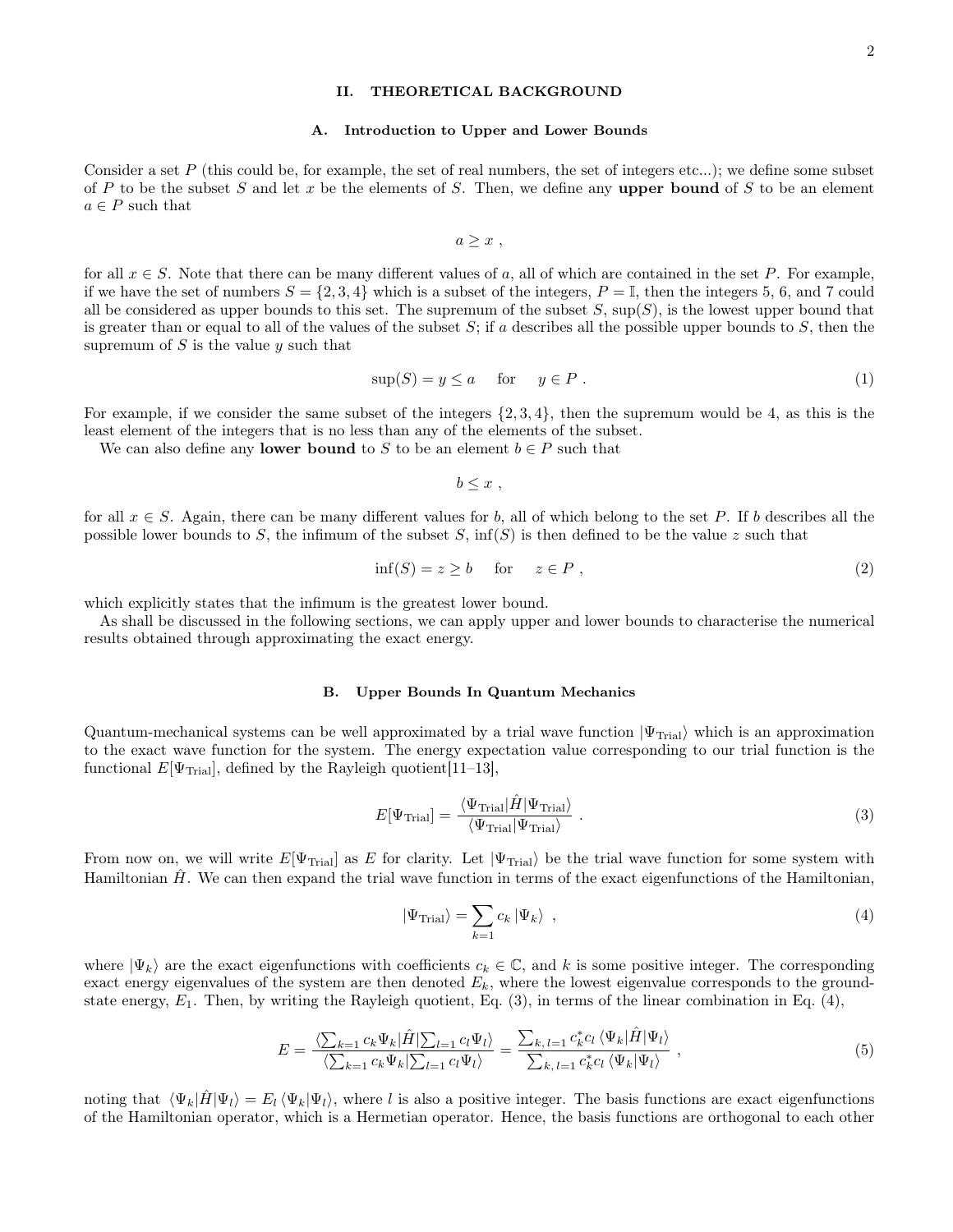meaning  $\langle \Psi_k | \Psi_l \rangle = \delta_{kl}$  for properly-normalised functions, where  $\delta_{kl}$  is the Kronecker delta. As such, the only non-zero term in the summation is the  $k = l$  term. Then,

$$
E = \frac{\sum_{k=1} |c_k|^2 E_k}{\sum_{k=1} |c_k|^2} \,. \tag{6}
$$

As the ground state energy is the lowest eigenvalue, the exact eigenvalue  $E_k$  is such that  $E_k \ge E_1$  for  $k \ge 1$ . Hence, it follows that

$$
E = \frac{\sum_{k=1} |c_k|^2 E_k}{\sum_{k=1} |c_k|^2} \ge \frac{\sum_{k=1} |c_k|^2}{\sum_{k=1} |c_k|^2} E_1 = E_1 \tag{7}
$$

which leads to

<span id="page-2-1"></span>
$$
E \ge E_1 \tag{8}
$$

Equation [\(8\)](#page-2-1) tells us that the expectation value obtained from  $|\Psi_{\text{Trial}}\rangle$  is an upper bound to the exact ground-state energy.

### <span id="page-2-0"></span>C. The Variational Method

The 'tightness' of the upper bound (how close the upper bound is to the exact energy) is determined by the linear and non-linear parameters of the basis functions and is improved through the variational method. This involves creating a trial wave function of  $N<sub>b</sub>$  basis functions, which we will take to be an approximation to one of the eigenfunctions of the Hamiltonian. This basis set spans the subspace  $V_{N_b}$ , a subspace of Hilbert space, and the energy expectation value is given by the Rayleigh quotient, Eq. [\(3\)](#page-1-1). By varying the linear and non-linear parameters, we minimise the Rayleigh quotient and in doing so find the parameters that return lowest value of E.

The generalised Ritz theorem states that the expectation value of H corresponding to  $|\Psi_{\text{Trial}}\rangle$  is stationary in the neighbourhood of its eigenvalues [\[5,](#page-26-4) [14\]](#page-26-11). More explicitly, for any infinitesimal change in the trial wave function,  $|\delta\Psi_{\text{Trial}}\rangle$ , the associated change in the energy expectation value is zero,  $\delta E = 0$ . So, from Eq. [\(3\)](#page-1-1),

$$
\delta E = \delta \left[ \frac{\langle \Psi_{\text{Trial}} | \hat{H} | \Psi_{\text{Trial}} \rangle}{\langle \Psi_{\text{Trial}} | \Psi_{\text{trial}} \rangle} \right] = 0
$$
  

$$
\implies \frac{\langle \delta \Psi_{\text{Trial}} | \hat{H} | \Psi_{\text{trial}} \rangle \langle \Psi_{\text{trial}} | \Psi_{\text{trial}} \rangle - \langle \delta \Psi_{\text{trial}} | \Psi_{\text{trial}} \rangle \langle \Psi_{\text{trial}} | \hat{H} | \Psi_{\text{trial}} \rangle}{\langle \Psi_{\text{trial}} | \Psi_{\text{trial}} \rangle^{2}} + c.c = 0.
$$
 (9)

The term c.c represents the complex conjugate of the fraction above. In order to make both the real and imaginary parts equal to zero in Eq. [\(9\)](#page-2-2), both terms on the left hand side are made equal to zero independently. Hence, recognising the Rayleigh quotient in Eq. [\(9\)](#page-2-2) and assuming that the trial wave function is normalised to one, we obtain

$$
\frac{\langle \delta \Psi_{\text{Trial}} | \hat{H} | \Psi_{\text{Trial}} \rangle - E \langle \delta \Psi_{\text{Trial}} | \Psi_{\text{Trial}} \rangle}{\langle \Psi_{\text{Trial}} | \hat{H} - E | \Psi_{\text{Trial}} \rangle} = 0
$$
\n
$$
\implies \langle \delta \Psi_{\text{Trial}} | \hat{H} - E | \Psi_{\text{Trial}} \rangle = 0.
$$
\n(10)

### <span id="page-2-2"></span>1. Linear Variational Method

We now write the trial wavefunction  $|\Psi_{\text{Trial}}\rangle$  in terms of the linear combination

<span id="page-2-4"></span><span id="page-2-3"></span>
$$
|\Psi_{\text{Trial}}\rangle = \sum_{k=1}^{N_{\text{b}}} c_k |\Phi_k\rangle \tag{11}
$$

for basis functions  $|\Phi_k\rangle$ , of which there are a total of  $N_b$ , and linear parameters (coefficients)  $c_k \in \mathbb{C}$ . We note that these basis functions are not necessarily orthogonal, though they can be made orthogonal to each other if necessary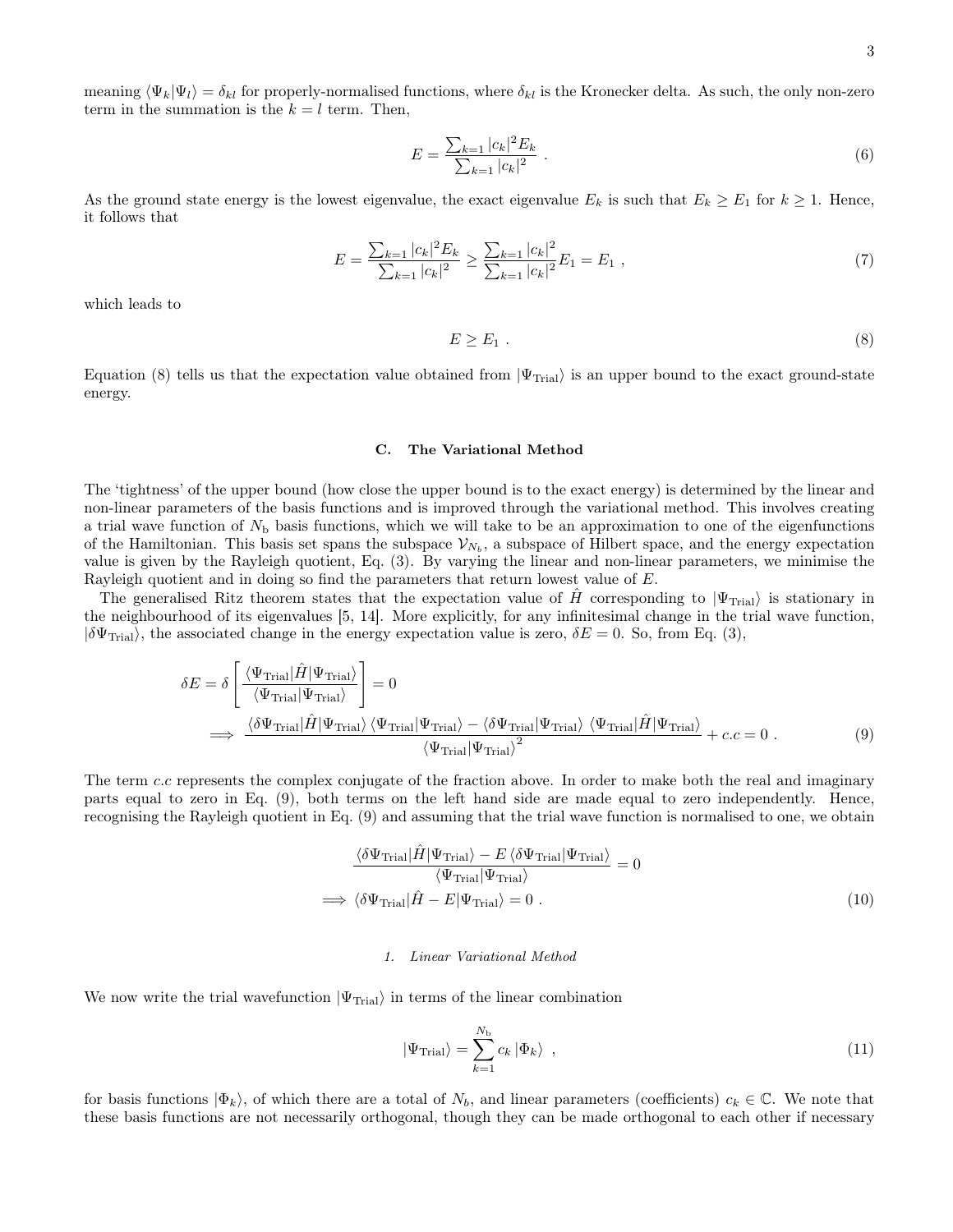by employing an appropriate orthogonalisation procedure, such as the Gram-Schmidt orthogonalisation procedure  $[15, 16]$  $[15, 16]$  $[15, 16]$ . Inserting Eq.  $(11)$  into Eq.  $(10)$  then gives

$$
\left\langle \sum_{k=1}^{N_{\rm b}} \delta c_k \Phi_k \middle| \hat{H} - E \middle| \sum_{l=1}^{N_{\rm b}} c_l \Phi_l \right\rangle = \sum_{k=1}^{N_b} \sum_{l=1}^{N_b} \delta c_k^* \left[ \left\langle \Phi_k | \hat{H} | \Phi_l \right\rangle - E \left\langle \Phi_k | \Phi_l \right\rangle \right] c_l = 0 \tag{12}
$$

for positive integers  $k$  and  $l$ . We then define the matrix elements

$$
H_{kl} = \langle \Phi_k | \hat{H} | \Phi_l \rangle ,
$$
  

$$
S_{kl} = \langle \Phi_k | \Phi_l \rangle ,
$$

where we recall that the basis functions are not necessarily orthogonal. Using these matrix elements,

$$
\sum_{k=1}^{N_b} \sum_{l=1}^{N_b} \delta c_k^* \left[ H_{kl} - ES_{kl} \right] c_l = 0 \tag{13}
$$

For any infinitesimal change in  $c_k$ , it must follow that

$$
\sum_{k=1}^{N_b} \sum_{l=1}^{N_b} \left[ H_{kl} - ES_{kl} \right] c_l = 0 \tag{14}
$$

By introducing matrix notation we arrive at the following matrix eigenvalue problem, also known as the Schrödinger equation for an overlapping basis,

$$
\mathbf{Hc} = ESc \tag{15}
$$

where H is the  $N_b \times N_b$  Hamiltonian matrix, S is the  $N_b \times N_b$  overlap matrix and c is an  $N_b$ -dimensional vector with entries that are the coefficients of the linear combination in Eq.  $(11)$ .

The parameters of the basis set can be optimised and used to build the Hamilton matrix. We then diagonalise the Hamiltonian matrix which provides the eigenvalues and the coefficients, which are contained within the coefficient vector. These are then used to optimise the parameters again, and the process is repeated until the value of E obtained does not improve upon further optimisation of the parameters, at which point the value E has converged to what is taken to be the upper bound to the exact energy.

There are various methods by which the parameters can be optimised. These include direct optimisation of the non-linear parameters, which involves calculating the gradient of the Rayleigh quotient, or stochastic optimisation of the non-linear parameters [\[17\]](#page-26-14).

### <span id="page-3-0"></span>D. Lower Bounds in Quantum Mechanics

One of the main motivations behind quantum mechanics in chemistry is to understand the stability of the atom, and it has been shown that lower bounds to the exact energy are a requirement for this stability [\[18\]](#page-26-15). We are interested in these lower bounds, but from a different perspective. We have discussed a method for calculating and improving upper bounds to the exact energy, where the iterative procedure results in the upper bound converging to a particular value. Upper bounds to the exact energy  $E_n$  of a given state are readily computed using the variational method, and being able to quote these with lower-bound values would then give an interval within which the exact energy would lie in, as can be seen in figure [1.](#page-4-0)

There are already fundamental theoretical results for calculating lower bounds of matrix eigenvalues. However, whilst upper bounds are readily calculated, good lower bounds to the exact energy are not as routinely computed [\[19\]](#page-26-16). The methods that this report will focus on make use of the variance of the energy expectation value,  $\sigma_E^2$ , which can be given as

<span id="page-3-1"></span>
$$
\sigma_E^2 = \frac{\langle \Psi_{\text{Trial}} | (\hat{H} - E)^2 | \Psi_{\text{Trial}} \rangle}{\langle \Psi_{\text{trial}} | \Psi_{\text{trial}} \rangle} = \frac{\langle \Psi_{\text{Trial}} | \hat{H}^2 | \Psi_{\text{Trial}} \rangle}{\langle \Psi_{\text{trial}} | \Psi_{\text{trial}} \rangle} - E^2 \,, \tag{16}
$$

where the upper bound to the exact energy,  $E$ , is defined as in Eq. [\(3\)](#page-1-1) [\[5\]](#page-26-4).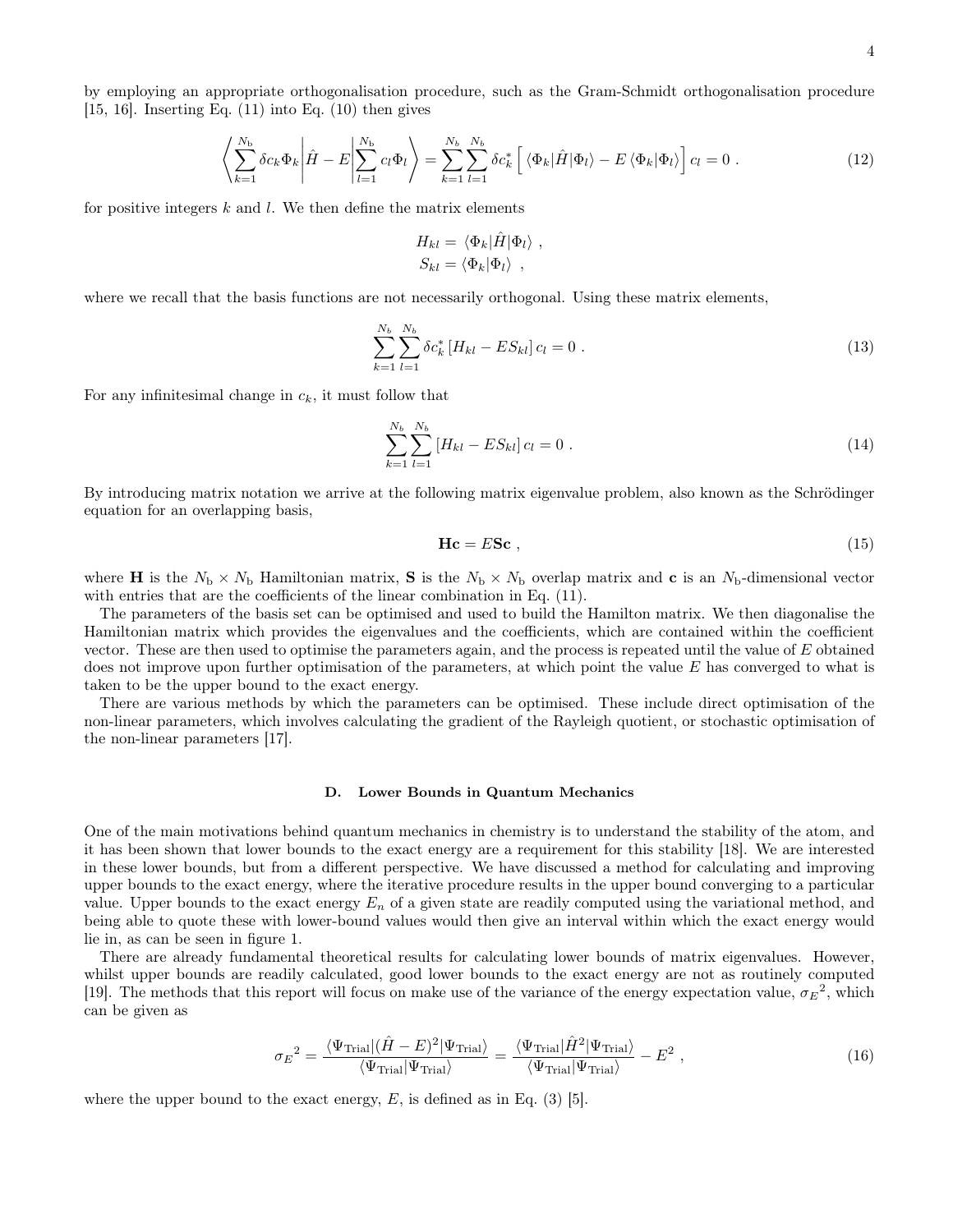<span id="page-4-0"></span>

Number of Basis Functions

Figure 1: An Illustrative figure for the motivation behind the present work. The thin red line shows the concept of a lower bound to the exact energy, and the shaded area shows the energy range within which the exact energy resides.

### 1. The Weinstein Criterion

One method for determining lower bounds to the exact energy is by using the Weinstein criterion [\[3\]](#page-26-2). This is derived by using Eq. [\(16\)](#page-3-1) and then writing the trial function in terms of the exact eigenfunctions of the system in question, Eq. [\(4\)](#page-1-2). The exact eigenfunctions form a complete orthonormal set, meaning that  $\sum_{k, l=1} \langle \Psi_k | \Psi_l \rangle = \delta_{kl}$ . As such, we can write the variance of the upper bound energy  $\sigma_E^2$ , Eq. [\(16\)](#page-3-1), as

$$
\sigma_E^2 = \sum_{k, l=1} c_k^* c_l \langle \Psi_k | (\hat{H} - E)^2 | \Psi_l \rangle
$$
  
\n
$$
\implies \sigma_E^2 = \sum_{k, l=1} c_k^* c_l \langle \Psi_k | (\hat{H}^2 - 2E\hat{H} + E^2) | \Psi_l \rangle
$$
  
\n
$$
\implies \sigma_E^2 = \sum_{k, l=1} c_k^* c_l \left[ \langle \Psi_k | \hat{H}^2 | \Psi_l \rangle - 2E \langle \Psi_k | \hat{H} | \Psi_l \rangle + E^2 \langle \Psi_k | \Psi_l \rangle \right].
$$
\n(17)

Using the fact that  $\hat{H}|\Psi_l\rangle = E_l|\Psi_l\rangle$ , where  $E_l$  is the  $l^{\text{th}}$  exact eigenvalue, and the fact that the trial wave function is properly normalised,

$$
\sigma_E^2 = \sum_{k=1} |c_k|^2 \left[ E_k^2 - 2EE_k + E^2 \right] = \sum_{k=1} |c_k|^2 \left[ (E_k - E)^2 \right] \ . \tag{18}
$$

We now define  $E_n$  to be the exact eigenvalue to which the upper bound E is closest, meaning

<span id="page-4-2"></span>
$$
|E_n - E| \le |E_k - E| \tag{19}
$$

where  $k$  is an arbitrary positive integer. As such

$$
\sum_{k=1} |c_k|^2 (E_n - E)^2 \le \sum_{k=1} |c_k|^2 (E_k - E)^2 = \sigma_E^2 , \qquad (20)
$$

meaning, for  $\sum_{k=1}^{\infty} |c_k|^2 = 1$ ,

<span id="page-4-1"></span>
$$
\sigma_E \ge \pm (E_n - E) \tag{21}
$$

Rearranging Eq. [\(21\)](#page-4-1) for the exact eigenvalue  $E_n$  gives

$$
E - \sigma_E \le E_n \le E + \sigma_E \tag{22}
$$

This leads to the Weinstein criterion [\[3,](#page-26-2) [5,](#page-26-4) [20\]](#page-26-17), which states that within the interval  $[E - \sigma_E, E + \sigma_E]$  there is (as a minimum) one exact eigenvalue. In the case of a system with a ground-state energy  $E_1$ , the lower bound to this eigenvalue according to the Weinstein criterion would be

<span id="page-4-3"></span>
$$
E - \sigma_E \le E_1 \tag{23}
$$

so long as Eq. [\(19\)](#page-4-2) is true.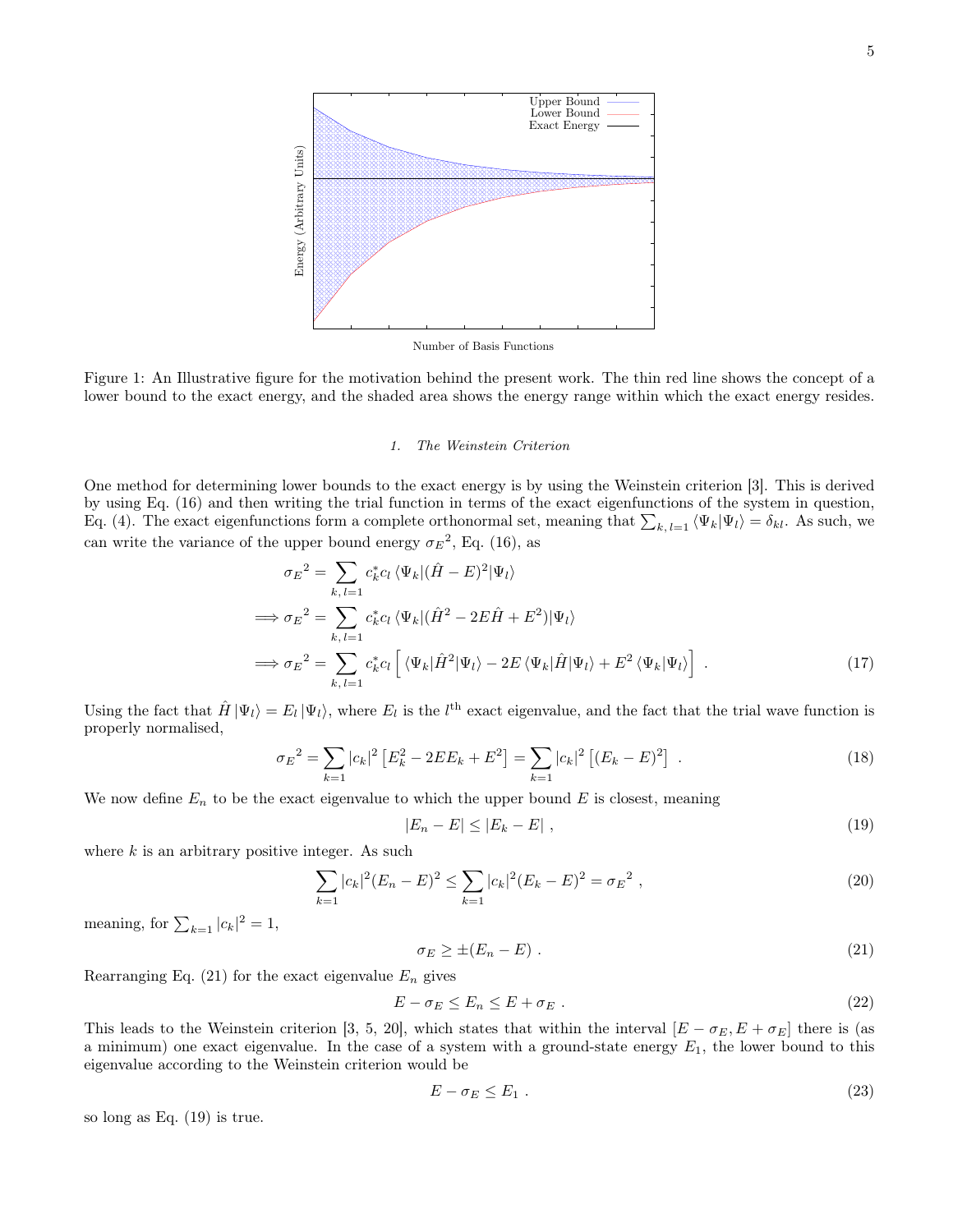# <span id="page-5-0"></span>2. Temple's Bound

Another lower bound is Temple's bound[\[4\]](#page-26-3), which also makes use of Eq. [\(16\)](#page-3-1); the original result can be expressed as

$$
\langle \Psi_{\text{Trial}} | \hat{H} | \Psi_{\text{Trial}} \rangle - \frac{\langle \Psi_{\text{Trial}} | \hat{H}^2 | \Psi_{\text{Trial}} \rangle - \langle \Psi_{\text{Trial}} | \hat{H} | \Psi_{\text{Trial}} \rangle^2}{\beta - \langle \Psi_{\text{Trial}} | \hat{H} | \Psi_{\text{Trial}} \rangle} \leq E_1 , \qquad (24)
$$

where  $\langle \Psi_{\text{Trial}} | \Psi_{\text{Trial}} \rangle = 1$  and  $\beta$  is a scalar defined as

$$
\beta = \inf \left[ sp(\hat{H}) \setminus \{E_1\} \right]. \tag{25}
$$

This can be interpreted explicitly as follows; the Hamiltonian  $\hat{H}$  has a spectrum of energy eigenvalues  $E_1, E_2, ...$ which we denote as  $sp(H)$ . Then,  $\beta$  is the infimum of this set of eigenvalues (see Sec. [II A\)](#page-1-3) excluding the ground-state energy,  $E_1$ . We can see that the numerator of Eq. [\(24\)](#page-5-0) defines the variance of the energy expectation value, giving

$$
E - \frac{\sigma_E^2}{\beta - E} \le E_1 \,. \tag{26}
$$

This defines the lower bound to the ground-state energy eigenvalue provided that

<span id="page-5-6"></span><span id="page-5-3"></span><span id="page-5-2"></span><span id="page-5-1"></span>
$$
E < \beta \le E_2. \tag{27}
$$

We can prove Eq. [\(26\)](#page-5-1) [\[5\]](#page-26-4) provided that Eq. [\(27\)](#page-5-2) is true by considering

$$
E_1 - E + \frac{\sigma_E^2}{\beta - E} = \frac{1}{\beta - E} \left( E_1(\beta - E) - E(\beta - E) + \sigma_E^2 \right)
$$
  
= 
$$
\frac{1}{\beta - E} \left( E_1 \beta - E_1 E - E \beta + E^2 + \frac{\langle \Psi_{\text{Trial}} | \hat{H}^2 | \Psi_{\text{Trial}} \rangle}{\langle \Psi_{\text{Trial}} | \Psi_{\text{Trial}} \rangle} - E^2 \right) ,
$$
 (28)

where we have made use of Eq. [\(16\)](#page-3-1) in the second line. We can then simplify this expression by adding  $E_1^2$  inside the round brackets of Eq. [\(28\)](#page-5-3) and then subtracting it, giving

$$
E_1 - E + \frac{\sigma_E^2}{\beta - E} = \frac{1}{\beta - E} \left( E_1 \beta - E_1 E - E \beta + E_1^2 + \frac{\langle \Psi_{\text{Trial}} | \hat{H}^2 | \Psi_{\text{Trial}} \rangle}{\langle \Psi_{\text{trial}} | \Psi_{\text{trial}} \rangle} - E_1^2 \right)
$$
  

$$
= \frac{1}{\beta - E} \left( (E_1 + \beta)(E_1 - E) + \frac{\langle \Psi_{\text{trial}} | \hat{H}^2 | \Psi_{\text{trial}} \rangle}{\langle \Psi_{\text{trial}} | \Psi_{\text{trial}} \rangle} - E_1^2 \right)
$$
  

$$
= \frac{1}{\beta - E} \left( -(E_1 + \beta)(E - E_1) + \frac{\langle \Psi_{\text{trial}} | \hat{H}^2 | \Psi_{\text{trial}} \rangle}{\langle \Psi_{\text{trial}} | \Psi_{\text{trial}} \rangle} - E_1^2 \right) .
$$
 (29)

By expanding the trial wave function in terms of the exact eigenfunctions  $|\Psi_k\rangle$  using Eq. [\(4\)](#page-1-2), we can write

<span id="page-5-4"></span>
$$
\frac{\langle \Psi_{\text{Trial}} | \hat{H}^2 | \Psi_{\text{Trial}} \rangle}{\langle \Psi_{\text{Trial}} | \Psi_{\text{Trial}} \rangle} - E_1^2 = \frac{\sum_{k, l=1} c_k^* c_l \langle \Psi_k | \hat{H}^2 | \Psi_l \rangle}{\sum_{k, l=1} c_k^* c_l \langle \Psi_k | \Psi_l \rangle} - E_1^2
$$

$$
= \frac{\sum_{k, l=1} c_k^* c_l \langle \Psi_k | \hat{H} E_l | \Psi_l \rangle}{\sum_{k, l=1} c_k^* c_l \langle \Psi_k | \Psi_l \rangle} - E_1^2
$$

$$
= \frac{\sum_{k=1} |c_k|^2 E_k^2}{\sum_{k=1} |c_k|^2} - E_1^2
$$

$$
= \frac{\sum_{k=2} |c_k|^2 (E_k^2 - E_1^2)}{\sum_{k=1} |c_k|^2}.
$$
(30)

Similarly, we can write

<span id="page-5-5"></span>
$$
E - E_1 = \frac{\langle \Psi_{\text{Trial}} | \hat{H} | \Psi_{\text{Trial}} \rangle}{\langle \Psi_{\text{trial}} | \Psi_{\text{trial}} \rangle} - E_1 = \frac{\sum_{k, l=1} c_k^* c_l \langle \Psi_k | \hat{H} | \Psi_l \rangle}{\sum_{k, l=1} c_k^* c_l \langle \Psi_k | \Psi_l \rangle} - E_1
$$
  
\n
$$
\implies E - E_1 = \frac{\sum_{k=2} |c_k|^2 (E_k - E_1)}{\sum_{k=1} |c_k|^2}.
$$
\n(31)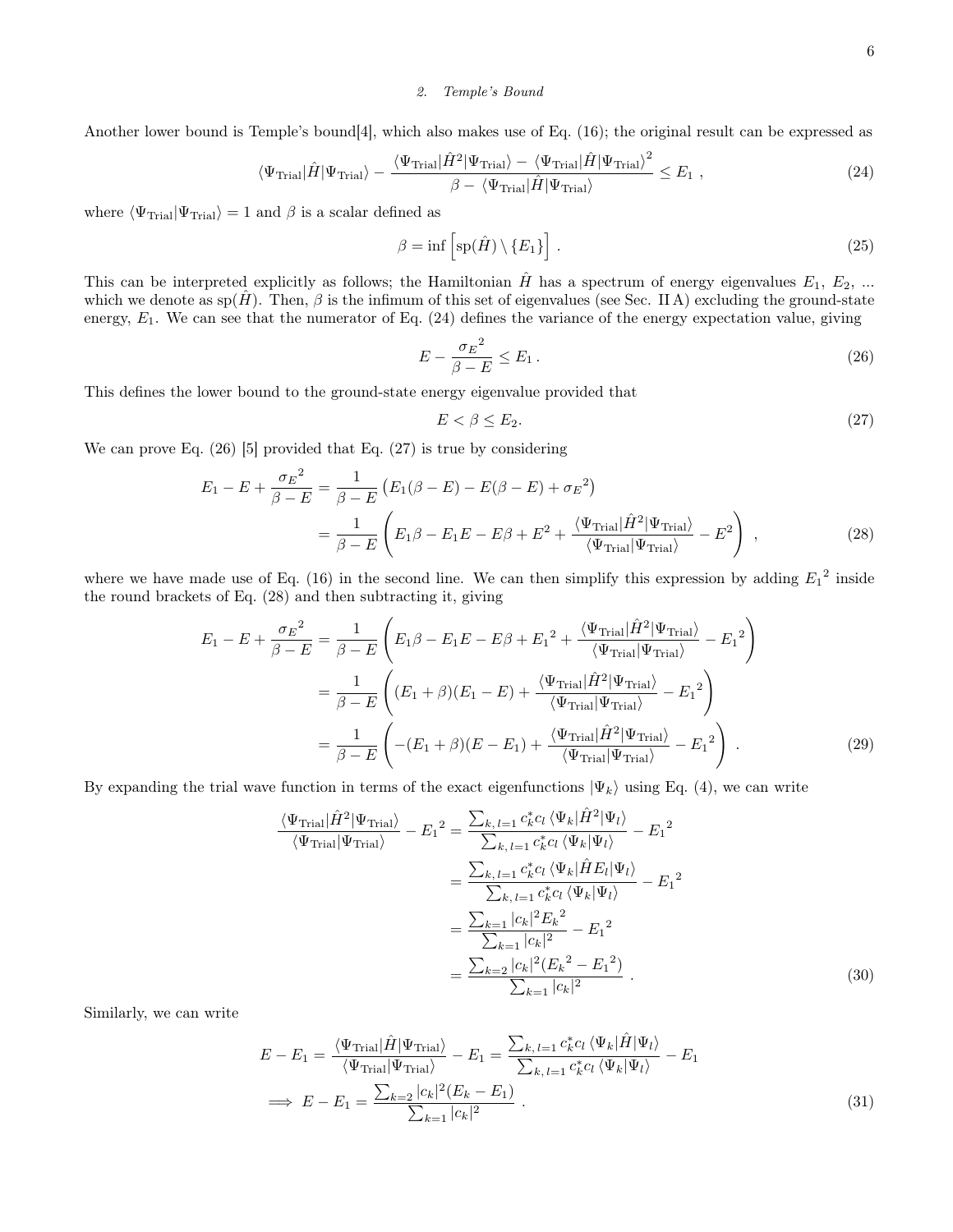Substituting Eq.  $(30)$  and Eq.  $(31)$  into Eq.  $(29)$ , we have

$$
E_1 - E + \frac{\sigma_E^2}{\beta - E} = \frac{1}{\beta - E} \left[ \frac{\sum_{k=2} |c_k|^2 \left( -(E_1 + \beta)(E_k - E_1) + (E_k^2 - E_1^2) \right)}{\sum_{k=1} |c_k|^2} \right]
$$
  
= 
$$
\frac{1}{\beta - E} \left[ \frac{\sum_{k=2} |c_k|^2 \left( -E_k \beta + E_1 \beta - E_1 E_k + E_1^2 - E_1^2 + E_k^2 \right)}{\sum_{k=1} |c_k|^2} \right]
$$
  
= 
$$
\frac{1}{\beta - E} \left[ \frac{\sum_{k=2} |c_k|^2 (E_k - \beta)(E_k - E_1)}{\sum_{k=1} |c_k|^2} \right].
$$
 (32)

We know that  $E_1$  is the lowest possible eigenvalue, and so  $E_k - E_1 \geq 0$ . We then require that  $E_k - \beta \geq 0$  (which is true for  $\beta$  defined by Eq. [\(27\)](#page-5-2) where  $k \ge 2$ ) and that  $\beta - E > 0$ . Then, provided that  $E < \beta \le E_2$ , the right-hand side is non-negative and so

$$
E_1 - E + \frac{\sigma_E^2}{\beta - E} \ge 0 \implies E_1 \ge E - \frac{\sigma_E^2}{\beta - E} \,,\tag{33}
$$

as required.

# 3. Further Notes on Lower Bounds

Like with upper bounds, increasing the size of the basis set results in the lower bounds of Weinstein and Temple converging to the exact energy, which can be shown by considering the variance of the upper bound energy, Eq. [\(16\)](#page-3-1). As the number of basis functions increases,  $|\Psi_{\text{Trial}}\rangle$  approaches the exact normalised wave function of the system being approximated, which results in the variance tending to zero. For zero variance in Eqs. [\(23\)](#page-4-3) and [\(26\)](#page-5-1), and using the fact the the upper bound energy  $E$  approaches the exact energy, we see that both Weinstein's and Temple's lower bounds also converge to the exact energy. This convergence is slower than that of upper bounds due to the variance depending on the matrix elements of the Hamiltonian squared; upper bounds require the matrix elements of  $H$ , the errors in which can be either positive or negative and so can cancel, leading to faster convergence. The errors in the matrix elements of  $\hat{H}^2$ , however, are positive and therefore compound, resulting in a slower convergence [\[19,](#page-26-16) [21,](#page-26-18) [22\]](#page-26-19). A. F. Stevenson generalised the results of Weinstein and Temple with the expression

$$
E_S = \alpha - \sqrt{(\alpha - E)^2 + \sigma_E^2} < E_1 \quad \text{if} \quad E_1 < \alpha < \frac{1}{2}(E_1 + E_2) \tag{34}
$$

where  $E<sub>S</sub>$  is the generalisation of the lower bound and  $E<sub>2</sub>$  is the exact energy of the first excited state, which is generally not known [\[23,](#page-26-20) [24\]](#page-26-21). Weinstein's lower bound is derived for  $\alpha = E$ , and Temple's for  $\alpha = \frac{1}{2}(E_S + E_2)$ . Many other generalisations and variations of Temple's bound have been made, including methods involving the minimisation of the variance  $\sigma_E^2$  by H. Kleindienst and W. Altmann [\[25\]](#page-26-22) and by combining Temple's bound with the the inner projection method [\[26,](#page-26-23) [27\]](#page-26-24). More recently, E. Pollak has made modifications to Temple's bound which have been applied to various model systems, in particular the quartic oscillator [\[19,](#page-26-16) [21,](#page-26-18) [22,](#page-26-19) [28\]](#page-26-25).

Lehmann bounds provide a set of bounds which can be thought of to 'bracket' exact eigenvalues with upper and lower bounds, first proposed by N. J. Lehmann in 1949 [\[29–](#page-26-26)[31\]](#page-26-27). Löwdin's bracketing function, proposed in 1965 by P. O. Löwdin [\[32\]](#page-26-28), also acts in a similar bracketing fashion, which both the Weinstein Criterion and Temple's lower bound can be related to. The bracketing function is the function  $E_L = f(E)$  such that the values E and  $E_L$  will bracket at least one exact energy eigenvalue of the Hamiltonian for a particular system. Hence, if  $E$  is taken to be the upper bound, which is equal to  $\langle \Psi_{\text{Trial}} | \hat{H} | \Psi_{\text{Trial}} \rangle$  for  $\langle \Psi_{\text{Trial}} | \Psi_{\text{Trial}} \rangle = 1$ , then  $E_L$  serves as the lower bound according to Löwdin. The full form of the bracketing function is

$$
E_L = f(E) = \langle \Psi_{\text{Trial}} | \hat{H} + \hat{H}\hat{T}\hat{H} | \Psi_{\text{Trial}} \rangle \tag{35}
$$

where  $\hat{H}$  is the Hamiltonian for the system. The operator  $\hat{T}$  is known as the reduced resolvent which can be defined symbolically as  $<sup>1</sup>$  $<sup>1</sup>$  $<sup>1</sup>$ ,</sup>

<span id="page-6-1"></span>
$$
\hat{T} = \frac{\hat{P}}{E - \hat{H}} \,,\tag{36}
$$

<span id="page-6-0"></span><sup>&</sup>lt;sup>1</sup> The full form of the reduced resolvent is  $\hat{T} = \hat{P} \frac{1}{\alpha \hat{O} + \hat{P}(E - \hat{H})\hat{P}} \hat{P}$ , where  $\alpha$  is a non-zero scalar.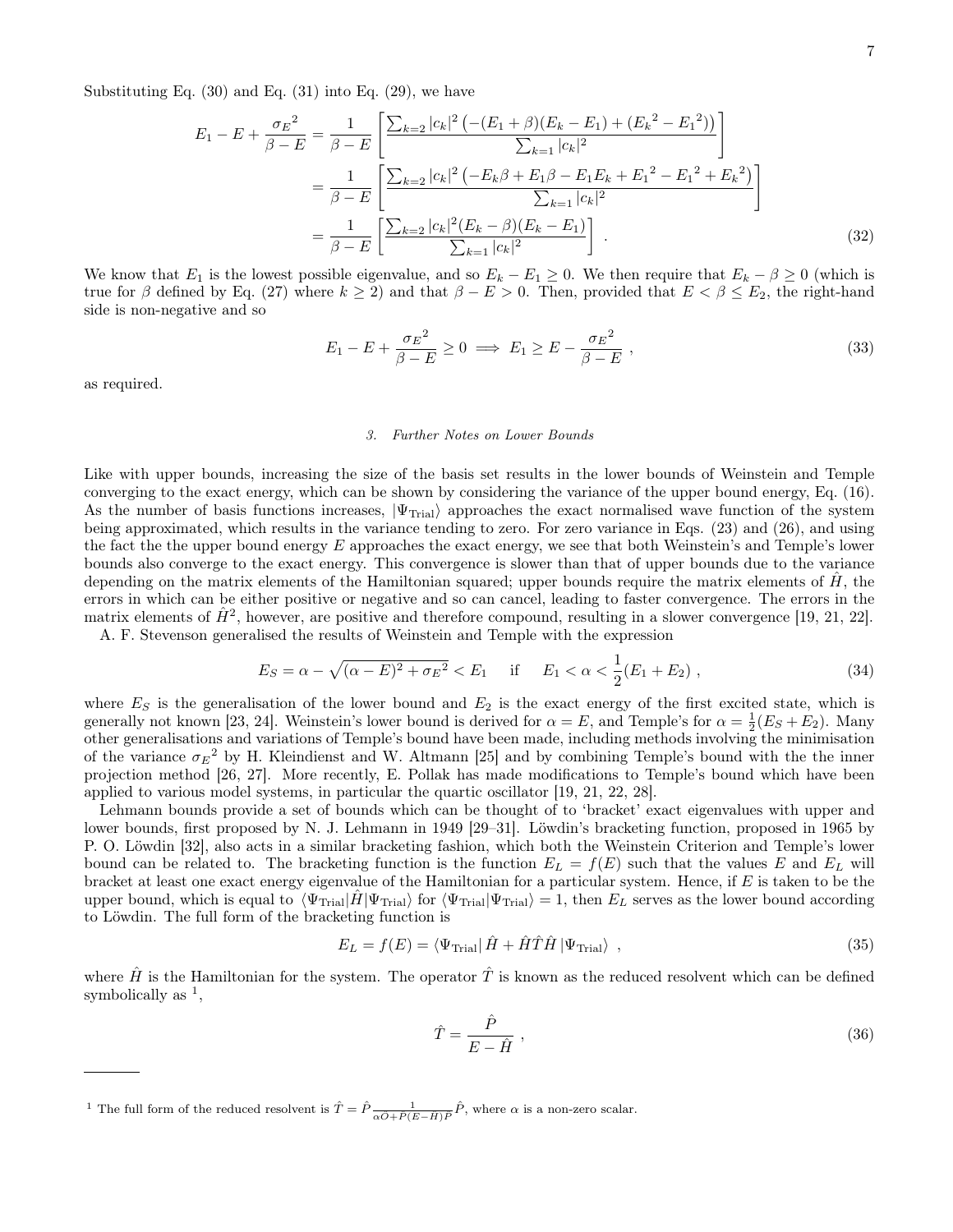Löwdin's bracketing function is mostly used within the context of perturbation theory, where the Hamiltonian of a system  $\hat{H}$  can be written in terms of an unperturbed Hamiltonian  $\hat{H}_0$  and some perturbation  $\hat{V}$  such that  $\hat{H} = \hat{H}_0 + \hat{V}$ . In the instances where the basis set is very large, such as when using Slater determinants, perturbation theory can be used to estimate the eigenvalues and so upper and lower bounds can provide useful information [\[32,](#page-26-28) [34\]](#page-27-0).

### <span id="page-7-0"></span>E. Explicitly Correlated Gaussian Functions

There are many choices of basis sets that can be used in computational chemistry which can be applied to different computational methods within a given set of approximations [\[11,](#page-26-9) [35\]](#page-27-1). One such basis set is the Hartree product which involves writing the wave function for a multi-particle system as a product of wave functions for each particle,

$$
\Psi(q_1, q_2, \dots q_{N_{\rm p}}) = \psi_{\alpha}(q_1)\psi_{\beta}(q_2)\dots\psi_{\nu}(q_{N_{\rm p}}) \tag{37}
$$

for  $N_p$  particles, where the variable  $q_i$  associated with the i<sup>th</sup> particle is itself a combination of the spatial coordinates  $\mathbf{r}_i$  and discrete spin coordinates. The subscripts  $\alpha, \beta, ..., \nu$  represent the set of quantum numbers of the wave function  $\psi$  with coordinates  $q_i$ . However, for systems of identical particles, the (anti-)symmetric behaviour of (fermions) bosons under exchange needs to be taken into account; this is done by considering the symmetrisation operator  $\hat{\mathcal{S}}$  when the particles are bosons,

<span id="page-7-3"></span><span id="page-7-1"></span>
$$
\hat{S} = \frac{1}{\sqrt{N_{\rm p}}} \sum_{p=1}^{N_{\rm p}!} \hat{P} \tag{38}
$$

and the antisymmetrisation operator  $\hat{\mathcal{A}}$  when the particles are fermions,

<span id="page-7-2"></span>
$$
\hat{\mathcal{A}} = \frac{1}{\sqrt{N_{\rm p}}} \sum_{p=1}^{N_{\rm p}!} \epsilon_p \hat{P} \tag{39}
$$

The summations of Eqs. [\(38\)](#page-7-1) and [\(39\)](#page-7-2) are over the total number of permutations of identical particles; for  $N_p$  identical particles, there are  $N_{\rm p}$ ! permutations. The operator  $\hat{P}$  represents the permutation operator, and p represents the  $p^{\rm th}$ permutation, for  $p = 1, 2, ..., N_p$ ! [\[36,](#page-27-2) [37\]](#page-27-3). The  $\epsilon_p$  term is the parity of the permutation, which is equal to −1 for odd permutations and +1 for even permutations. The totally anti-symmetric wave function  $|\Psi_A\rangle$  in terms of the single particle wave functions of Eq. [\(37\)](#page-7-3) can then be written in terms of the Slater determinant,

$$
|\Psi_{\mathbf{A}}\rangle = \frac{1}{\sqrt{N_{\mathbf{p}}!}} \begin{vmatrix} \psi_{\alpha}(q_1) & \psi_{\beta}(q_1) & \cdots & \psi_{\nu}(q_1) \\ \psi_{\alpha}(q_2) & \psi_{\beta}(q_2) & \cdots & \psi_{\nu}(q_2) \\ \vdots & \vdots & \ddots & \vdots \\ \psi_{\alpha}(q_{N_{\mathbf{p}}}) & \psi_{\beta}(q_{N_{\mathbf{p}}}) & \cdots & \psi_{\nu}(q_{N_{\mathbf{p}})} \end{vmatrix} . \tag{40}
$$

This wave function is anti-symmetric, as swapping the coordinates of two particles  $q_i$  is equivalent to interchanging the two corresponding rows, which changes the sign of the determinant [\[13,](#page-26-10) [38–](#page-27-4)[40\]](#page-27-5). Slater determinants are often used in standard quantum chemistry methodologies such as the Hartree-Fock method, Configurational Interaction (CI) and Multi Configurational Self-Consistent Field (MCSCF).

The present work considers few-particle systems with the aim of achieving sub-1 ppb convergence of the electronic or molecular energy and is in the context of (ultra-)high resolution spectroscopy. Using Slater determinant bases, it is possible to describe even large systems with mE<sup>h</sup> accuracy, but our interest is in few-particle systems with the aim of achieving sub-nE<sup>h</sup> convergence of the electronic or molecular energy for small systems of the lightest elements. Within this domain of molecular physics, the sub-n $E_h$  regime can be reached with explicitly correlated Gaussian functions [\[17,](#page-26-14) [41,](#page-27-6) [42\]](#page-27-7). Such basis sets have functions containing  $r_{ij} = |\mathbf{r}_i - \mathbf{r}_j|$  terms, where  $r_{ij}$  is the distance between the  $i^{\text{th}}$ and  $j^{\text{th}}$  particles.

The use of correlated functions in few-body problems first appeared in the early years of quantum mechanics, particularly by E. Hylleraas in his studies of the helium atom [\[43–](#page-27-8)[47\]](#page-27-9). However, it was in 1960 when S. Boys [\[48\]](#page-27-10) and K. Singer [\[49\]](#page-27-11) became the first to propose a wave function for  $N_{\rm p}$  particles that involved an exponential with an argument containing a squared correlation factor (i.e. a Gaussian function). The functions in this type of basis set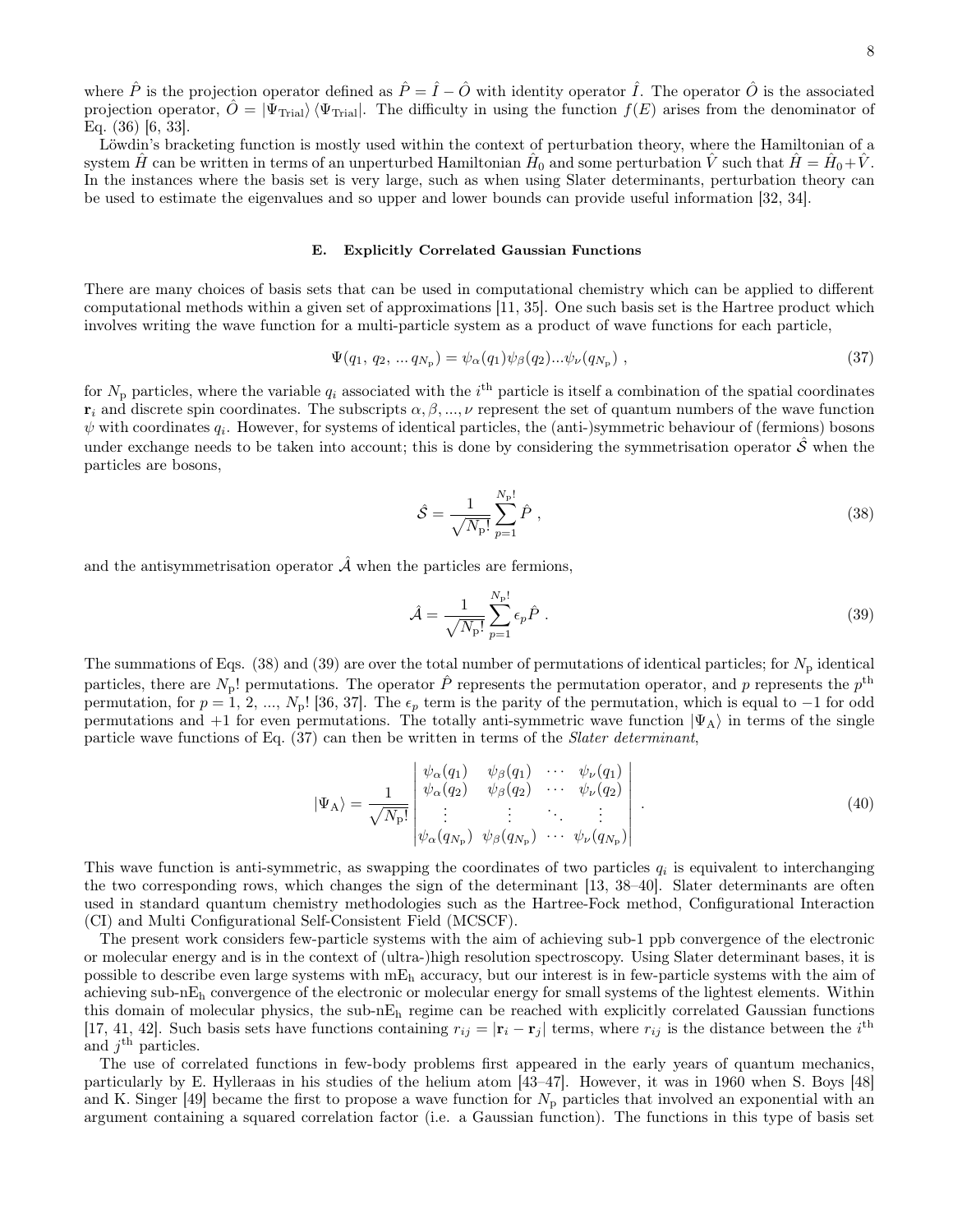<span id="page-8-0"></span>

Figure 2: (a) A one-dimensional uncorrelated Gaussian function for a two-particle system. (b) A one-dimensional correlated Gaussian function for a two-particle system.

are therefore called explicitly correlated Gaussian (ECG) functions, which are the basis functions used in this report. The correlation factors take into account the interactions between all of the particles in the system. Compared to the widely-used Slater determinants, which do not consider explicitly the correlation between particles in the basis functions, greater accuracy in the energy can be achieved when using ECGs. This is presented in Figs. [2](#page-8-0) (a) and (b) , where Fig. [2](#page-8-0) (a) shows a one-dimensional uncorrelated Gaussian function for two particles, in which it can be seen that ignoring the interactions between particles leads to a spherical symmetry in the plot. However, in order to achieve sub-n $E_h$  accuracy, the explicit correlations between particles must be taken into account. The affect of this in one dimension can be seen in Fig. [2](#page-8-0) (b), where the spherical symmetry present in Fig. [2](#page-8-0) (a) becomes distorted.

ECGs are often used in quantum-mechanical few-body problems not only due to the benefits of considering the correlation between particles, but also due to the relative ease with which the matrix elements can be calculated, the algebraic difficulty of which does not increase for  $N_p \geq 3$ . Despite ECG basis sets being one of the easiest basis sets to handle, it has only been since the 1990's that the use of ECG's has become (more) common place [\[17\]](#page-26-14). In spite of their advantages, ECG functions do not have the correct behaviour in the  $r_{ij} \to 0$  and  $r_{ij} \to \infty$  limits. In the  $r_{ij} \to 0$ limit, the exact wave function should have a cusp [\[14,](#page-26-11) [50\]](#page-27-12). However, the ECG wave functions are smooth at these coalescence points. As  $r_{ij} \to \infty$ , the exact wave function should decay exponentially. Whilst ECG wave functions do decay in this limit, the decay is much faster due to the quadratic argument [\[14,](#page-26-11) [17\]](#page-26-14).

We will consider basis functions which are an (anti-)symmetrised product of two functions, a spatial function  $\phi_k$ and a spin function  $\chi_k$ , such that

<span id="page-8-2"></span><span id="page-8-1"></span>
$$
|\Phi_k\rangle = \hat{\xi} |\phi_k \chi_k\rangle \tag{41}
$$

where  $\hat{\xi}$  is the (anti-)symmetrisation operator. Outwith the Born–Oppenheimer approximation, the spatial functions are eigenfunctions of the square of the total spatial angular momentum operator,  $\hat{N}^2$ , the operator corresponding to the projection of the total spatial angular momentum onto a particular axis,  $\hat{N}_M$ , and the parity operator,  $\hat{\mathcal{P}}$ . The spin functions are eigenfunctions of the square of the total spin angular momentum operator,  $\hat{S}_a^2$ , and the operator representing the projection of the total spin angular momentum onto a particular axis,  $\hat{S}_{aM}$ , where a represents the type of particle (electron, proton etc...) [\[37\]](#page-27-3).

The spatial functions are the functions of primary interest in this report, as it is with these functions that the matrix elements are calculated. This is due to the spin-independence of the Hamiltonian. If we consider our trial wave function  $|\Psi_{\text{Trial}}\rangle$  as the linear combination of basis functions in Eq. [\(41\)](#page-8-1), then the energy expectation value is

$$
\langle \Psi_{\text{Trial}} | \hat{H} | \Psi_{\text{Trial}} \rangle = \left\langle \sum_{k=1}^{N_b} c_k \Phi_k \middle| \hat{H} \middle| \sum_{l=1}^{N_b} c_l \Phi_l \right\rangle = \sum_{k=1}^{N_b} c_k^* \sum_{l=1}^{N_b} c_l \left\langle \hat{\xi} \left\{ \phi_k \chi_k \right\} \middle| \hat{H} \middle| \hat{\xi} \left\{ \phi_l \chi_l \right\} \right\rangle , \tag{42}
$$

where we have used Eq. [\(11\)](#page-2-3) followed by Eq. [\(41\)](#page-8-1). We can then combine the two  $\hat{\xi}$  operators, as  $\left[\hat{\xi}, \hat{H}\right] = 0$ , and use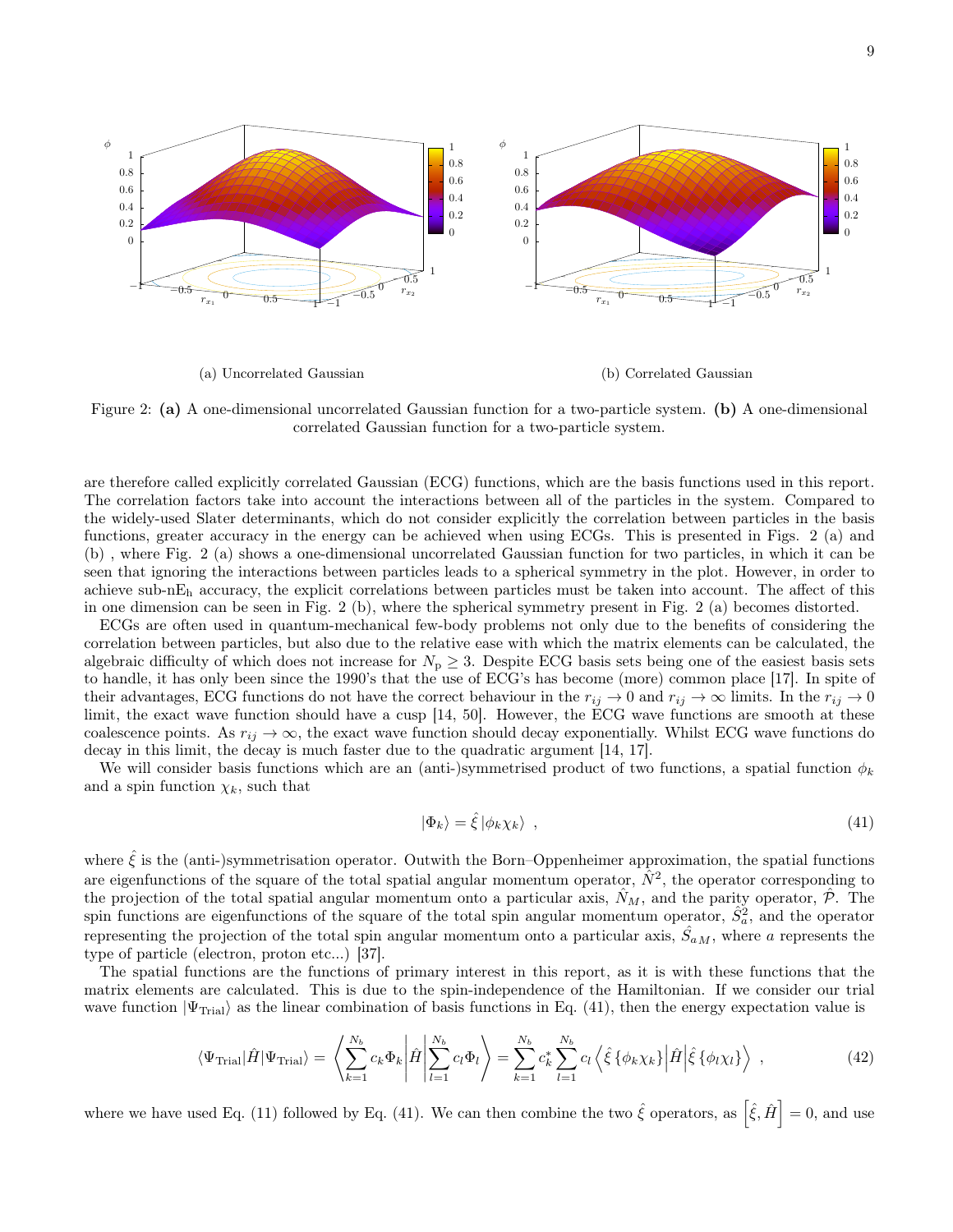its quasi-idempotent property,  $\hat{\xi}^2 = \sqrt{N_{\rm P}!} \hat{\xi}$ . Then, Eq. [\(42\)](#page-8-2) can be written as

$$
\langle \Psi_{\text{Trial}} | \hat{H} | \Psi_{\text{Trial}} \rangle = \sum_{k, l=1}^{N_b} c_k^* c_l \sqrt{N_p!} \left\langle \phi_k \chi_k \left| \hat{H} \right| \hat{\xi} \left\{ \phi_l \chi_l \right\} \right\rangle \tag{43}
$$

We can then write the (anti-)symmetrisation operator as

<span id="page-9-0"></span>
$$
\hat{\xi} = \frac{1}{\sqrt{N_{\rm p}!}} \sum_{p=1}^{N_{\rm p}!} \epsilon_p \hat{P} \;, \tag{44}
$$

where  $\epsilon_p$  is equal to −1 for an odd number of permutations of identical fermions, and +1 otherwise. The operator  $\hat{P}$ is the permutation operator which operates on both the spatial and spin functions. Using this definition,

$$
\langle \Psi_{\text{Trial}} | \hat{H} | \Psi_{\text{Trial}} \rangle = \sum_{k, l=1}^{N_b} c_k^* c_l \sum_{p=1}^{N_p!} \epsilon_p \left\langle \phi_k \chi_k \left| \hat{H} \right| \left( \hat{P} \phi_l \right) \left( \hat{P} \chi_l \right) \right\rangle
$$

$$
= \sum_{k, l=1}^{N_b} \sum_{p=1}^{N_p!} c_k^* c_l \epsilon_p \left\langle \chi_k | \hat{P} | \chi_l \right\rangle \left\langle \phi_k | \hat{H} \hat{P} | \phi_l \right\rangle , \tag{45}
$$

where in the final line we have used the fact that the Hamiltonian is spin independent and so does not operate on the spin functions. The spin functions can be written as a linear combination of the uncoupled many-spin spin functions, where the coefficients are the Clebsch–Gordan coefficients [\[51\]](#page-27-13). As such, the spin integrals of Eq. [\(45\)](#page-9-0) can be solved with relative ease compared to the spatial integrals which are substantially more involved, as will be observed in Sec. [IV.](#page-13-0) For the spatial functions  $\phi_k$ , the functions that will be used are ECGs. Whilst there are many kinds of ECG functions, we will primarily use floating, or shifted, ECGs (FECGs) [\[7,](#page-26-6) [17\]](#page-26-14), which take the form

<span id="page-9-1"></span>
$$
\phi_k = \exp\left[-(\mathbf{r} - \mathbf{s}_k)^T \underline{\mathbf{A}}_k (\mathbf{r} - \mathbf{s}_k)\right],\tag{46}
$$

where **r** represents a particular Cartesian position in the configuration space and  $s_k$  represents a shift from that position; both vectors are  $3N_p$  – dimensional, where  $N_p$  is the number of particles in the system. The matrix  $\mathbf{\underline{A}}_k$ is a  $3N_p \times 3N_p$  positive-definite, symmetric matrix  $(\underline{\mathbf{A}_k}^T = \underline{\mathbf{A}_k})$  whose entries are adjustable non-linear parameters. We define  $\underline{\mathbf{A}}_k$  as  $\underline{\mathbf{A}}_k = \mathbf{A}_k \otimes \mathbf{I}_3$ , where  $\mathbf{I}_3$  is the  $3 \times 3$  identity matrix and  $\mathbf{A}_k$  is an  $N_p \times N_p$  matrix. Finding the Kronecker product of  $A_k$  with  $I_3$  ensures that the  $x, y, z$  Cartesian components for every particle, which is contained in the **r** vector, have the same coefficients (which occurs when  $\underline{A}_k$  and **r** are multiplied together in the argument of the exponential).

### III. IDENTIFYING NECESSARY INTEGRALS

We begin this chapter by stating the notations and commonly used expressions which are used throughout this work.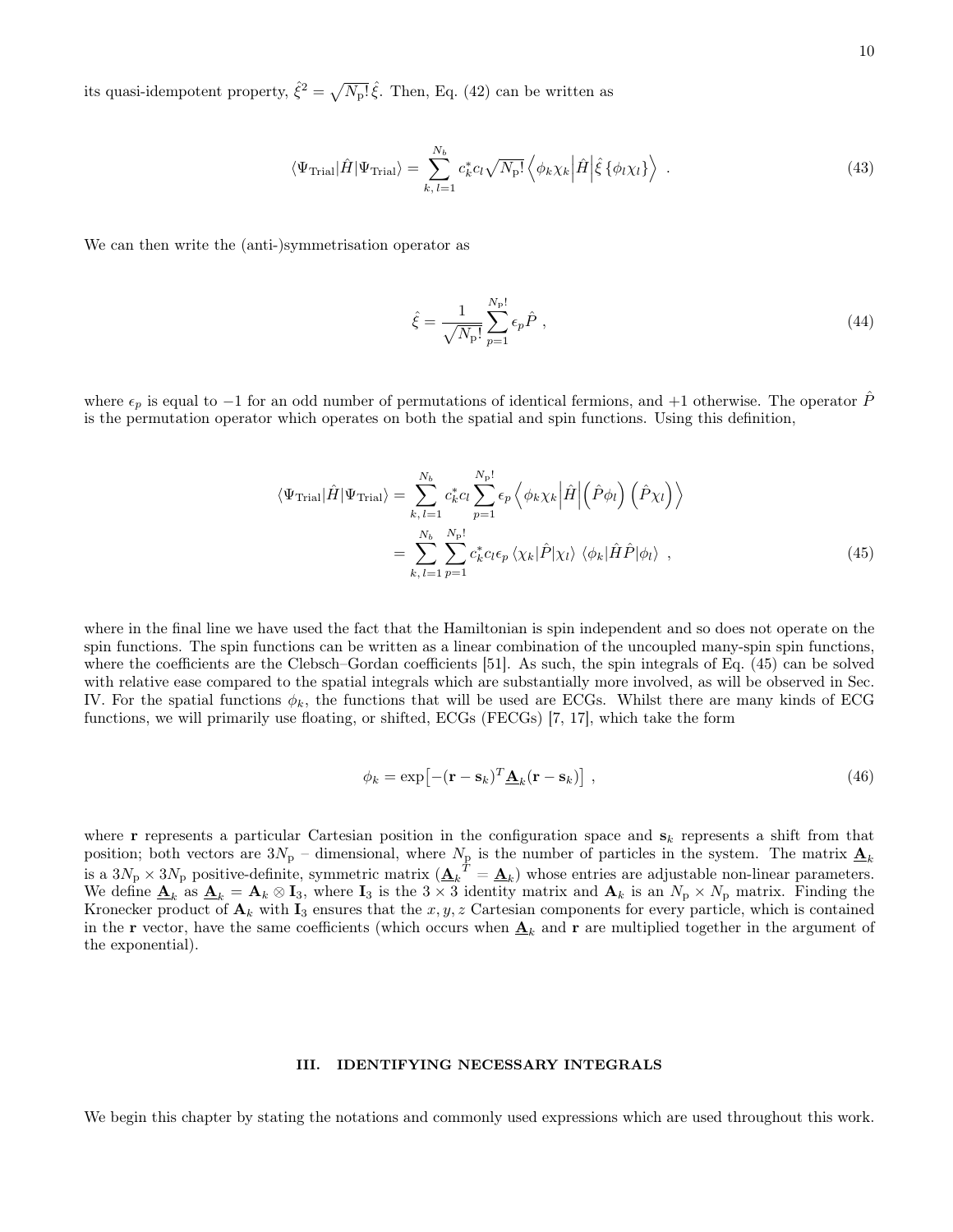<span id="page-10-0"></span>Notations

$$
\begin{aligned} \underline{\mathbf{A}}_k &= \mathbf{A}_k \otimes \mathbf{I}_3 \\ \mathbf{A}_{lk} &= \mathbf{A}_l + \mathbf{A}_k \\ \mathbf{B}_{lk} &= \mathbf{A}_l \mathbf{A}_k \\ \mathbf{e}_l &= \underline{\mathbf{A}}_l \mathbf{s}_l \\ \mathbf{e}_{lk} &= \mathbf{e}_l + \mathbf{e}_k \\ \eta_{lk} &= \mathbf{s}_l^T \underline{\mathbf{A}}_l \mathbf{s}_l + \mathbf{s}_k^T \underline{\mathbf{A}}_k \mathbf{s}_k \\ \mathbf{s} &= \underline{\mathbf{A}}_k^{-1} \mathbf{e}_{lk} \\ \gamma_{lk} &= \mathbf{e}_{lk}^T \underline{\mathbf{A}}_{lk}^{-1} \mathbf{e}_{lk} - \eta_{lk} \\ J_{ij, pq} &= \delta_{pq} \left( \delta_{pi} + \delta_{pj} \right) - \left( \delta_{pi} \delta_{qj} + \delta_{qi} \delta_{pj} \right) \left( 1 - \delta_{pq} \right) \\ K_{ij, pq} &= \delta_{pq} \left( \delta_{ip} - \delta_{jp} \right) \\ \beta_{lkij} &= \mathbf{e}_{lk}^T \underline{\mathbf{A}}_{lk}^{-1} \mathbf{J}_{ij} \underline{\mathbf{A}}_{lk}^{-1} \mathbf{e}_{lk} \\ a_{lkij} &= \text{Tr} \left( \mathbf{J}_{ij} \mathbf{A}_{lk}^{-1} \right) \end{aligned}
$$

### <span id="page-10-8"></span><span id="page-10-7"></span><span id="page-10-6"></span><span id="page-10-1"></span>Commonly Used Expressions

$$
|\mathbf{A} \otimes \mathbf{I}_n| = |\mathbf{A}|^n \tag{47}
$$

$$
\operatorname{Tr}\{\mathbf{A}\otimes\mathbf{I}_n\}=n\operatorname{Tr}\{\mathbf{A}\}\tag{48}
$$

$$
\int_{-\infty}^{\infty} d\mathbf{r} \, \phi_k \phi_l = \mathbf{S}_{kl} = \exp[\gamma_{kl}] \pi^{\frac{3n}{2}} |\mathbf{A}_{kl}|^{-\frac{3}{2}}
$$
\n(49)

$$
\phi_k \phi_l = \exp[-\eta_{kl}] \exp[-\mathbf{r}^T \underline{\mathbf{A}}_{kl} \mathbf{r} + 2 \mathbf{e}_{kl}^T \mathbf{r}]
$$
\n(50)

$$
\nabla = \nabla_1 + \nabla_2 + \nabla_3 + \dots + \nabla_{N_{\rm p}} = \sum_{i=1}^{N_{\rm p}} \nabla_i
$$
\n(51)

$$
\langle \phi_k | \nabla^2 | \phi_l \rangle = \langle \nabla^2 \phi_k | \phi_l \rangle \tag{52}
$$

$$
\nabla \phi_k = -2\underline{\mathbf{A}}_k(\mathbf{r} - \mathbf{s}_k)\phi_k
$$
\n
$$
-\mathbf{F} - \mathbf{F} - \mathbf{F}(\mathbf{s}_k)\phi_k
$$
\n(53)

$$
\nabla^2 \phi_k = \nabla^T \nabla \phi_k = 4 \left[ (\mathbf{r} - \mathbf{s}_k)^T \mathbf{\underline{A}}_k \mathbf{\underline{A}}_k (\mathbf{r} - \mathbf{s}_k) - 6 \operatorname{Tr} \{ \mathbf{A}_k \} \right] \phi_k \tag{54}
$$

### <span id="page-10-9"></span><span id="page-10-5"></span><span id="page-10-4"></span><span id="page-10-2"></span>A. The Hamiltonian Squared

We now know that in order to calculate lower bounds we not only require an upper bound to the exact energy, but also the variance of the upper bound. As such, the matrix elements of  $\hat{H}^2$  are required (see Eq. [\(16\)](#page-3-1)). If the Born–Oppenheimer approximation is used, then the electronic and nuclear wave functions are treated separately on account of the mass of the nuclei being far greater than that of the electrons. This report is concerned only with the electronic problem, which is solved in the presence of the fixed nuclei [\[52\]](#page-27-14). As such, the Hamiltonian of the system can be referred to as the electronic Hamiltonian,  $\hat{H}_{\text{el}}$ , when using the Born–Oppenheimer approximation. If the electrons and the nuclei are handled together as an isolated quantum system, then the Hamiltonian can be referred to as the molecular Hamiltonian,  $H_{\text{mol}}$ .

Like with classical mechanics, the Hamiltonian of the system can be written as the sum of the kinetic energy and potential energy operators. For an isolated system, the molecular Hamiltonian  $H_{\text{mol}}$  (also known as the Coulomb Hamiltonian) can be written as [\[11\]](#page-26-9)

<span id="page-10-3"></span>
$$
\hat{H}_{\text{mol}} = \hat{T}_{\text{e}} + \hat{T}_{\text{n}} + \hat{V}_{\text{ee}} + \hat{V}_{\text{nn}} + \hat{V}_{\text{ne}} \tag{55}
$$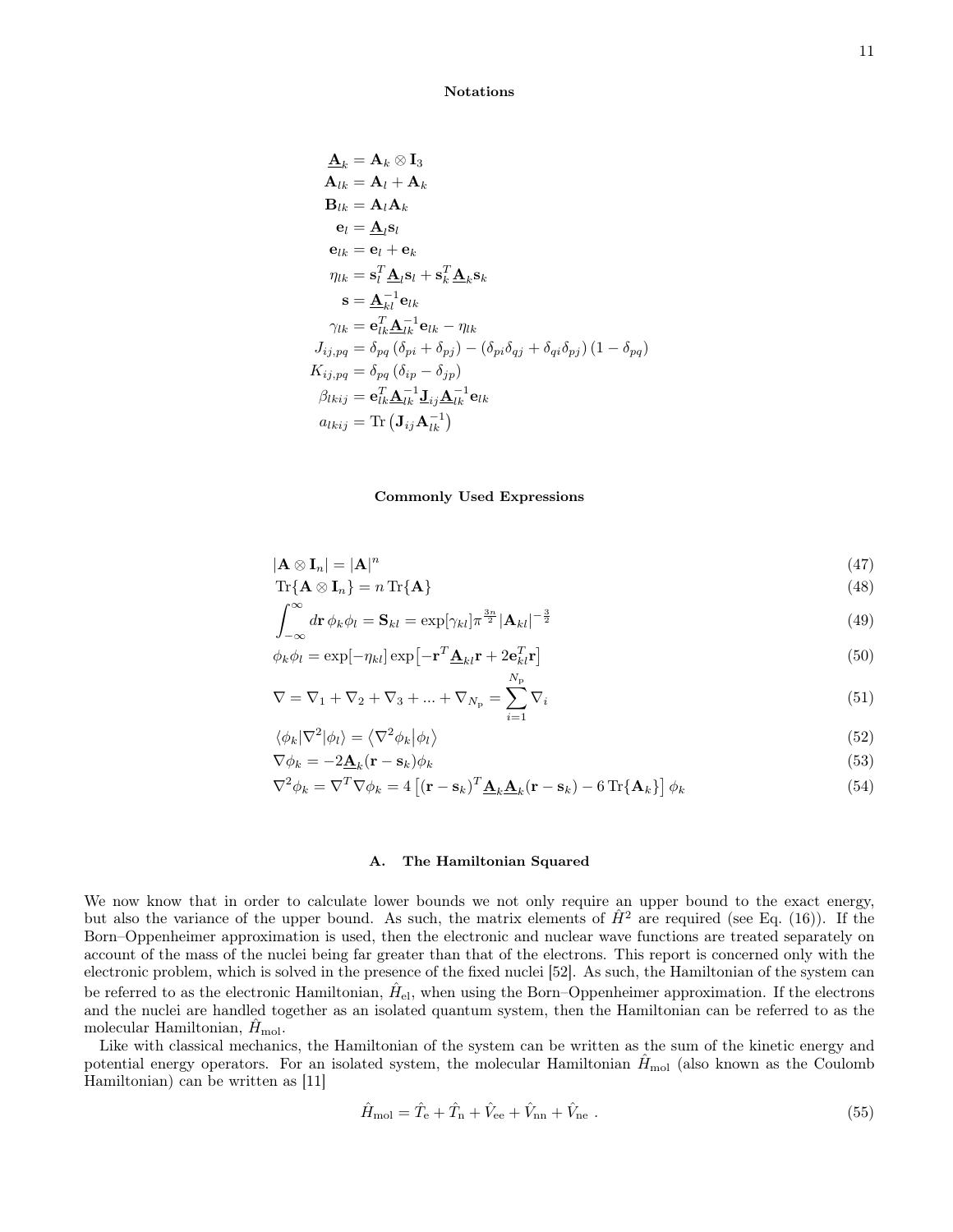The term  $\hat{T}_e$  corresponds to the kinetic energy of all the electrons;  $\hat{T}_n$  corresponds to the kinetic energy of the nuclei;  $\hat{V}_{\text{ee}}$  describes the interactions between the electrons;  $\hat{V}_{\text{nn}}$  describes the interactions between the nuclei;  $\hat{V}_{\text{ne}}$  describes the interactions between the electrons and the nuclei. Note that Eq. [\(55\)](#page-10-3) ignores small additional terms, such as the effects of the spin of electrons and nuclei that enter if relativistic effects are also accounted for. Each term takes the following form in atomic units;

<span id="page-11-2"></span>
$$
\hat{T}_{\rm e} = -\frac{1}{2} \sum_{i=1}^{n} \nabla_i^2 \;, \tag{56}
$$

$$
\hat{T}_{\rm n} = -\frac{1}{2} \sum_{a=1}^{N} \frac{1}{M_a} \nabla_a^2 \;, \tag{57}
$$

$$
\hat{V}_{\text{ee}} = \frac{1}{2} \sum_{i=1}^{n} \sum_{j \neq i}^{n} \frac{1}{|\mathbf{r}_i - \mathbf{r}_j|} = \frac{1}{2} \sum_{i=1}^{n} \sum_{j \neq i}^{n} \frac{1}{r_{ij}},
$$
\n(58)

$$
\hat{V}_{\rm nn} = \frac{1}{2} \sum_{a=1}^{N} \sum_{b \neq a}^{N} \frac{Z_a Z_b}{|\mathbf{R}_a - \mathbf{R}_b|} = \frac{1}{2} \sum_{a=1}^{N} \sum_{b \neq a}^{N} \frac{Z_a Z_b}{r_{ab}} ,
$$
\n(59)

$$
\hat{V}_{\text{ne}} = -\sum_{i=1}^{n} \sum_{a=1}^{N} \frac{Z_a}{|\mathbf{r}_i - \mathbf{R}_a|} = -\sum_{i=1}^{n} \sum_{a=1}^{N} \frac{Z_a}{r_{ia}} \tag{60}
$$

The indices i and j correspond to electrons (of which there are a total of n), whilst the indices a and b correspond to nuclei (of which there are a total of N). We note that  $\nabla = \left(\frac{\partial}{\partial x}, \frac{\partial}{\partial y}, \frac{\partial}{\partial z}\right)$  is the nable operator,  $\mathbf{r}_i$  is the Cartesian position of the  $i^{\text{th}}$  electron,  $Z_a$  is the charge of the  $a^{\text{th}}$  nucleus and  $\mathbf{R}_a$  is the Cartesian position of the  $a^{\text{th}}$  nucleus with mass  $M_a$ . We have also made use of  $r_{ij} = |\mathbf{r}_i - \mathbf{r}_j|$ ,  $r_{ab} = |\mathbf{R}_a - \mathbf{R}_b|$  and  $r_{ia} = |\mathbf{r}_i - \mathbf{R}_a|$ . Within the Born–Oppenheimer approximation the descriptions for the electronic and the nuclear motion are separated. The electronic Hamiltonian,  $\tilde{H}_{\text{el}}$ , is then

<span id="page-11-3"></span>
$$
\hat{H}_{\rm el} = \hat{T}_{\rm e} + \hat{V}_{\rm ee} + \hat{V}_{\rm nn} + \hat{V}_{\rm ne} \tag{61}
$$

Note that we could therefore also write Eq. [\(55\)](#page-10-3) as

<span id="page-11-1"></span>
$$
\hat{H}_{\text{mol}} = \hat{H}_{\text{el}} + \hat{T}_{\text{n}} \tag{62}
$$

In order to evaluate the variance of the molecular and the electronic upper bound energy for a trial function  $|\Psi_{\text{Tri}}\rangle$ , we require the matrix entries of the matrix representations of both Hamiltonians squared,  $H_{\text{mol}}^2$  and  $H_{\text{el}}^2$  respectively. To find the  $k^{\text{th}}$ ,  $l^{\text{th}}$  matrix entry of  $\mathbf{H}_{\text{mol}}^2$  and  $\mathbf{H}_{\text{el}}^2$ , we evaluate  $(H_{\text{mol}}^2)_{kl} = \langle \phi_k | \hat{H}_{\text{mol}}^2 | \phi_l \rangle$  and  $(H_{\text{el}}^2)_{kl} = \langle \phi_k | \hat{H}_{\text{el}}^2 | \phi_l \rangle$ respectively, where  $\phi_k$  and  $\phi_l$  are the  $k^{\text{th}}$  and  $l^{\text{th}}$  ECG basis functions.

The calculations in this report make use of the Born–Oppenheimer approximation, and so only the matrix elements of the electronic Hamiltonian,  $(H<sub>el</sub><sup>2</sup>)<sub>kl</sub>$ , are considered.

### <span id="page-11-0"></span>B. Integrals of the Electronic Hamiltonian

To find the required matrix elements, we first square the electronic Hamiltonian as written in Eq. [\(61\)](#page-11-1), giving

$$
\hat{H}_{\text{el}}^2 = (\hat{T}_{\text{e}} + \hat{V}_{\text{ee}} + \hat{V}_{\text{nn}} + \hat{V}_{\text{ne}})(\hat{T}_{\text{e}} + \hat{V}_{\text{ee}} + \hat{V}_{\text{nn}} + \hat{V}_{\text{ne}}) \n= (\hat{T}_{\text{e}}\hat{T}_{\text{e}} + \hat{T}_{\text{e}}\hat{V}_{\text{ee}} + \hat{T}_{\text{e}}\hat{V}_{\text{nn}} + \hat{T}_{\text{e}}\hat{V}_{\text{ne}}) \n+ (\hat{V}_{\text{ee}}\hat{T}_{\text{e}} + \hat{V}_{\text{ee}}\hat{V}_{\text{ee}} + \hat{V}_{\text{ee}}\hat{V}_{\text{nn}} + \hat{V}_{\text{ee}}\hat{V}_{\text{ne}}) \n+ (\hat{V}_{\text{nn}}\hat{T}_{\text{e}} + \hat{V}_{\text{nn}}\hat{V}_{\text{ee}} + \hat{V}_{\text{nn}}\hat{V}_{\text{nn}} + \hat{V}_{\text{nn}}\hat{V}_{\text{ne}}) \n+ (\hat{V}_{\text{ne}}\hat{T}_{\text{e}} + \hat{V}_{\text{ne}}\hat{V}_{\text{ee}} + \hat{V}_{\text{ne}}\hat{V}_{\text{nn}} + \hat{V}_{\text{ne}}\hat{V}_{\text{ne}}).
$$
\n(63)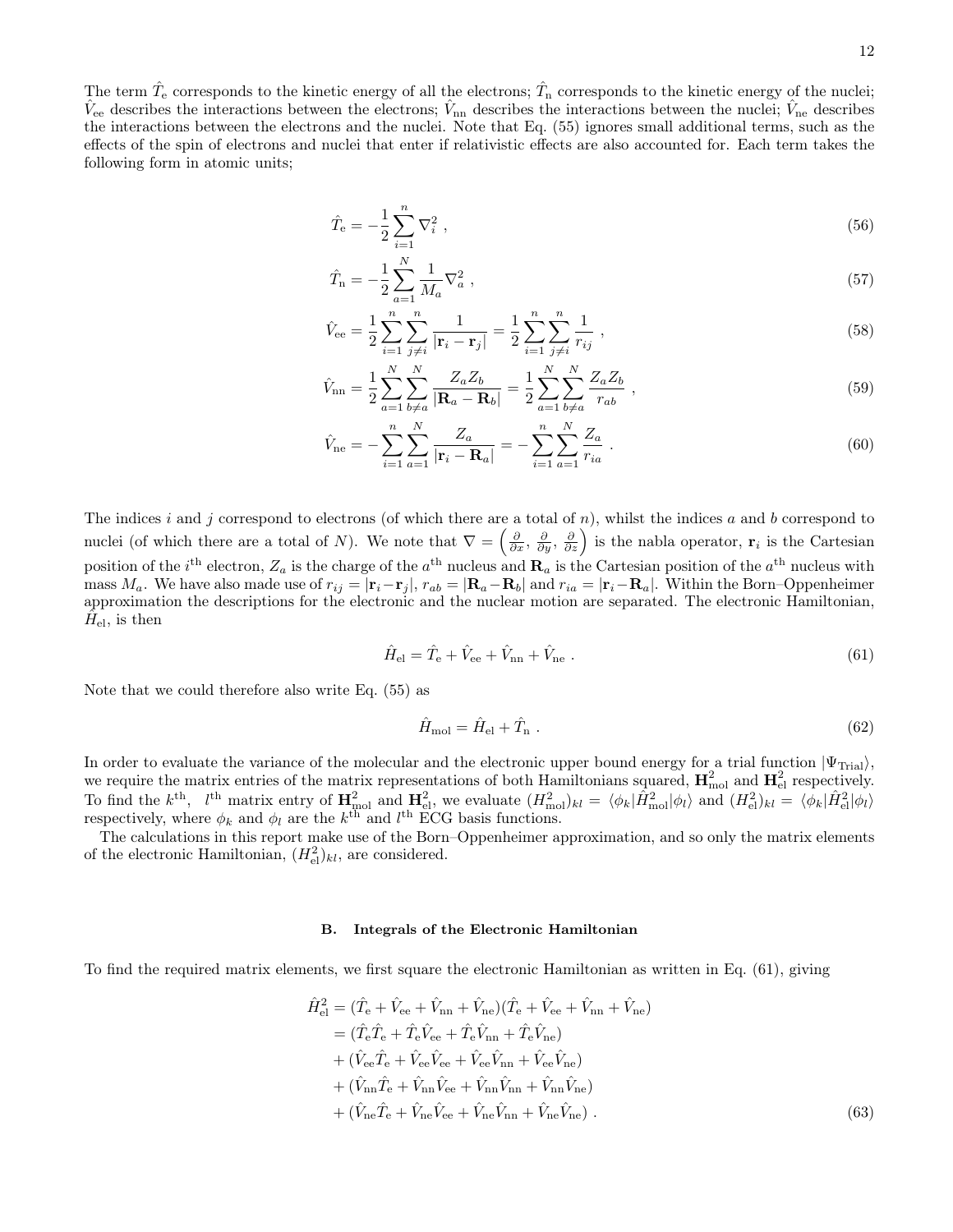We now proceed to find the expectation values of these terms,  $\langle \phi_k | \hat{H}_{el}^2 | \phi_l \rangle$ , using Eqs. [\(56\)](#page-11-2) – [\(60\)](#page-11-3), which yields the following expressions. Where possible, we have made use of Eq. [\(51\)](#page-10-4).

<span id="page-12-1"></span>
$$
\langle \phi_k | \hat{T}_e \hat{T}_e | \phi_l \rangle = \frac{1}{4} \sum_{i=1}^n \sum_{j=1}^n \langle \phi_k | \nabla_i^2 \nabla_j^2 | \phi_l \rangle \quad , \tag{64}
$$

$$
\langle \phi_k | \hat{T}_e \hat{V}_{ee} | \phi_l \rangle = -\frac{1}{4} \sum_{i=1}^n \sum_{j=1}^n \sum_{p \neq j}^n \langle \phi_k | \nabla_i^2 \frac{1}{r_{jp}} | \phi_l \rangle = -\frac{1}{4} \sum_{j=1}^n \sum_{p \neq j}^n \langle \phi_k | \nabla^2 \frac{1}{r_{jp}} | \phi_l \rangle \quad , \tag{65}
$$

$$
\langle \phi_k | \hat{T}_e \hat{V}_{ne} | \phi_l \rangle = \frac{1}{2} \sum_{i=1}^n \sum_{j=1}^n \sum_{a=1}^N Z_a \langle \phi_k | \nabla_i^2 \frac{1}{r_{ja}} | \phi_l \rangle = \frac{1}{2} \sum_{j=1}^n \sum_{a=1}^N Z_a \langle \phi_k | \nabla^2 \frac{1}{r_{ja}} | \phi_l \rangle \tag{66}
$$

<span id="page-12-3"></span>
$$
\langle \phi_k | \hat{T}_e \hat{V}_{nn} | \phi_l \rangle = \langle \phi_k | \hat{V}_{nn} \hat{T}_e | \phi_l \rangle = -\frac{1}{4} \sum_{a=1}^N \sum_{b \neq a}^N Z_a Z_b \frac{1}{r_{ab}} \langle \phi_k | \nabla^2 | \phi_l \rangle \tag{67}
$$

$$
\langle \phi_k | \hat{V}_{ee} \hat{T}_e | \phi_l \rangle = -\frac{1}{4} \sum_{j=1}^n \sum_{p \neq j}^n \sum_{i=1}^n \langle \phi_k | \frac{1}{r_{jp}} \nabla_i^2 | \phi_l \rangle = -\frac{1}{4} \sum_{j=1}^n \sum_{p \neq j}^n \langle \phi_k | \frac{1}{r_{jp}} \nabla^2 | \phi_l \rangle \tag{68}
$$

$$
\langle \phi_k | \hat{V}_{ee} \hat{V}_{ee} | \phi_l \rangle = \frac{1}{4} \sum_{i=1}^n \sum_{j \neq i}^n \sum_{p=1}^n \sum_{q \neq p}^n \langle \phi_k | \frac{1}{r_{ij}} \frac{1}{r_{pq}} | \phi_l \rangle \quad , \tag{69}
$$

$$
\langle \phi_k | \hat{V}_{\text{ee}} \hat{V}_{\text{nn}} | \phi_l \rangle = \langle \phi_k | \hat{V}_{\text{nn}} \hat{V}_{\text{ee}} | \phi_l \rangle = \frac{1}{4} \sum_{i=1}^n \sum_{j \neq i}^n \sum_{a=1}^N \sum_{b \neq a}^N Z_a Z_b \langle \phi_k | \frac{1}{r_{ij}} \frac{1}{r_{ab}} | \phi_l \rangle \tag{70}
$$

<span id="page-12-5"></span>
$$
\langle \phi_k | \hat{V}_{\text{ee}} \hat{V}_{\text{ne}} | \phi_l \rangle = \langle \phi_k | \hat{V}_{\text{ne}} \hat{V}_{\text{ee}} | \phi_l \rangle = -\frac{1}{2} \sum_{i=1}^n \sum_{j \neq i}^n \sum_{p=1}^n \sum_{a=1}^N Z_a \langle \phi_k | \frac{1}{r_{ij}} \frac{1}{r_{pa}} | \phi_l \rangle \tag{71}
$$

$$
\langle \phi_k | \hat{V}_{\rm nn} \hat{V}_{\rm nn} | \phi_l \rangle = \frac{1}{4} \sum_{a=1}^{N} \sum_{b \neq a}^{N} \sum_{c=1}^{N} \sum_{d \neq c}^{N} Z_a Z_b Z_c Z_d \frac{1}{r_{ab}} \frac{1}{r_{cd}} \langle \phi_k | \phi_l \rangle \tag{72}
$$

$$
\langle \phi_k | \hat{V}_{\text{nn}} \hat{V}_{\text{ne}} | \phi_l \rangle = \langle \phi_k | \hat{V}_{\text{ne}} \hat{V}_{\text{nn}} | \phi_l \rangle = -\frac{1}{2} \sum_{a=1}^N \sum_{b \neq a}^N \sum_{c=1}^N \sum_{i=1}^n Z_a Z_b Z_c \frac{1}{r_{ab}} \langle \phi_k | \frac{1}{r_{ci}} | \phi_l \rangle \tag{73}
$$

$$
\langle \phi_k | \hat{V}_{\text{ne}} \hat{T}_{\text{e}} | \phi_l \rangle = \frac{1}{2} \sum_{a=1}^N \sum_{i=1}^n \sum_{j=1}^n Z_a \langle \phi_k | \frac{1}{r_{ia}} \nabla_j^2 | \phi_l \rangle = \sum_{a=1}^N \sum_{i=1}^n Z_a \langle \phi_k | \frac{1}{r_{ia}} \nabla^2 | \phi_l \rangle \tag{74}
$$

$$
\langle \phi_k | \hat{V}_{\text{ne}} \hat{V}_{\text{ne}} | \phi_l \rangle = \sum_{a=1}^{N} \sum_{i=1}^{n} \sum_{b=1}^{N} \sum_{j=1}^{n} Z_a Z_b \langle \phi_k | \frac{1}{r_{ia}} \frac{1}{r_{jb}} | \phi_l \rangle . \tag{75}
$$

The indices i, j, p and q represent electrons, whilst the indices a, b, c and d represent nuclei. Within the Born– Oppenheimer approximation, the term  $\frac{1}{r_{ab}}$  associated with the  $\hat{V}_{nn}$  operator is a parameter, and so can be removed from the bra-kets.

# <span id="page-12-4"></span><span id="page-12-2"></span><span id="page-12-0"></span>C. Expressions for  $n = 2$

The first application of any lower bound calculations will be to systems consisting of two electrons using the Born– Oppenheimer approximation. This allows for a simplification of some of the integrals of the previous section, solutions to which can be tested on systems such as He,  $H_2$  or  $H_3^+$ . As such, we restrict Eqs. [\(64\)](#page-12-1) – [\(75\)](#page-12-2) to  $n = 2$ . Making this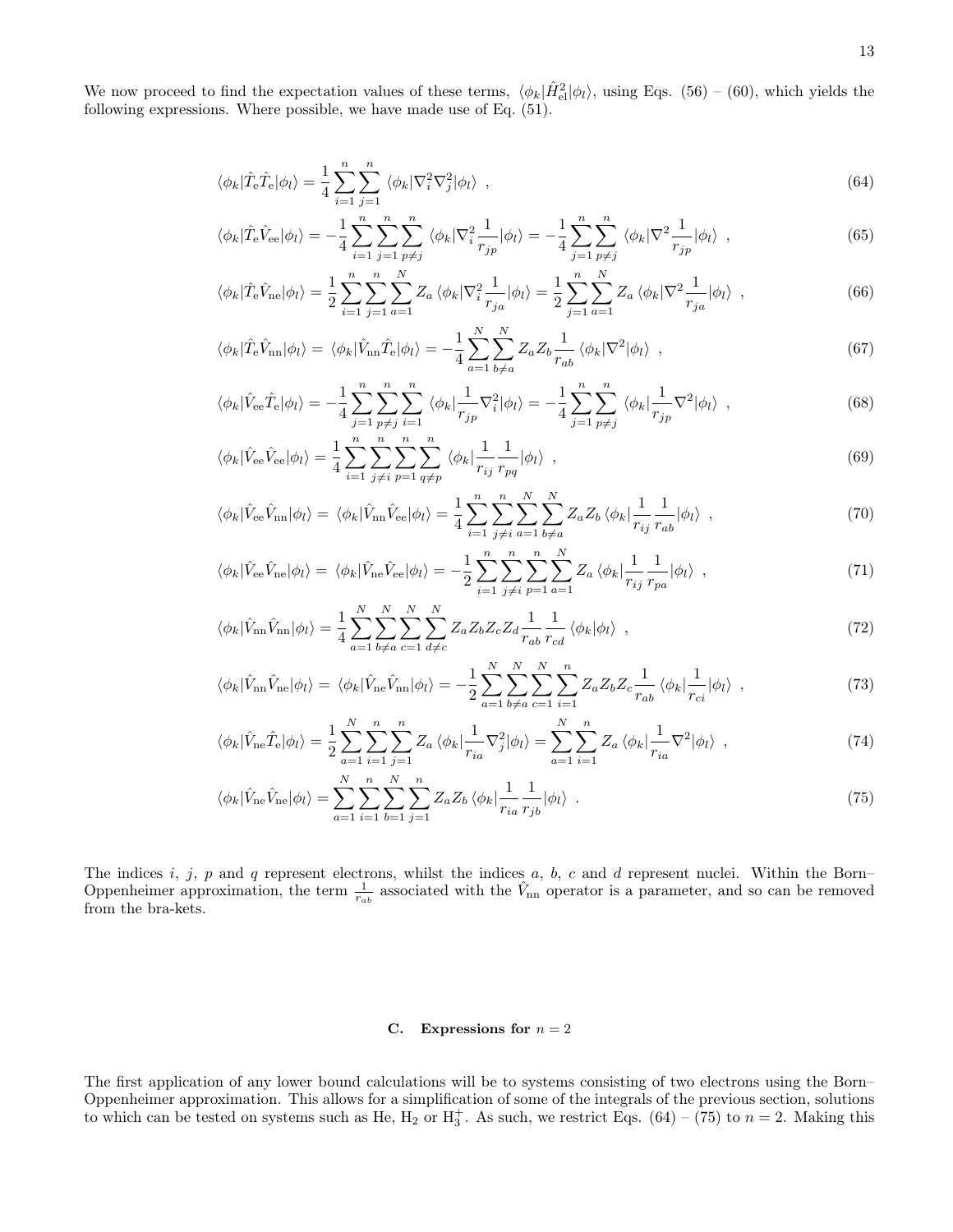restriction, we have

$$
\langle \phi_k | \hat{T}_e \hat{T}_e | \phi_l \rangle = \frac{1}{4} \langle \phi_k | \nabla_1^4 + 2 \nabla_1^2 \nabla_2^2 + \nabla_2^4 | \phi_l \rangle \tag{76}
$$

$$
\langle \phi_k | \hat{T}_e \hat{V}_{ee} | \phi_l \rangle = -\frac{1}{2} \left[ \langle \phi_k | \nabla^2 \frac{1}{r_{12}} | \phi_l \rangle \right] \;, \tag{77}
$$

$$
\langle \phi_k | \hat{T}_e \hat{V}_{ne} | \phi_l \rangle = \frac{1}{2} \sum_{a=1}^N Z_a \left[ \langle \phi_k | \nabla^2 \frac{1}{r_{1a}} | \phi_l \rangle + \langle \phi_k | \nabla^2 \frac{1}{r_{2a}} | \phi_l \rangle \right], \tag{78}
$$

$$
\langle \phi_k | \hat{V}_{ee} \hat{T}_e | \phi_l \rangle = -\frac{1}{2} \left[ \langle \phi_k | \frac{1}{r_{12}} \nabla^2 | \phi_l \rangle \right] \tag{79}
$$

<span id="page-13-1"></span>
$$
\langle \phi_k | \hat{V}_{ee} \hat{V}_{ee} | \phi_l \rangle = \langle \phi_k | \frac{1}{(r_{12})^2} | \phi_l \rangle \quad , \tag{80}
$$

$$
\langle \phi_k | \hat{V}_{\text{ee}} \hat{V}_{\text{nn}} | \phi_l \rangle = \langle \phi_k | \hat{V}_{\text{nn}} \hat{V}_{\text{ee}} | \phi_l \rangle = \frac{1}{2} \sum_{a=1}^N \sum_{b \neq a}^N Z_a Z_b \frac{1}{r_{ab}} \langle \phi_k | \frac{1}{r_{12}} | \phi_l \rangle \tag{81}
$$

$$
\langle \phi_k | \hat{V}_{ee} \hat{V}_{ne} | \phi_l \rangle = \langle \phi_k | \hat{V}_{ne} \hat{V}_{ee} | \phi_l \rangle = -\sum_{a=1}^N Z_a \left[ \langle \phi_k | \frac{1}{r_{12}} \frac{1}{r_{1a}} | \phi_l \rangle + \langle \phi_k | \frac{1}{r_{12}} \frac{1}{r_{2a}} | \phi_l \rangle \right], \tag{82}
$$

$$
\langle \phi_k | \hat{V}_{\rm nn} \hat{V}_{\rm ne} | \phi_l \rangle = \langle \phi_k | \hat{V}_{\rm ne} \hat{V}_{\rm nn} | \phi_l \rangle = -\frac{1}{2} \sum_{a=1}^N \sum_{b \neq a}^N \sum_{c=1}^N Z_a Z_b Z_c \frac{1}{r_{ab}} \left[ \langle \phi_k | \frac{1}{r_{1c}} | \phi_l \rangle + \langle \phi_k | \frac{1}{r_{2c}} | \phi_l \rangle \right] , \qquad (83)
$$

$$
\langle \phi_k | \hat{V}_{\text{ne}} \hat{T}_{\text{e}} | \phi_l \rangle = \frac{1}{2} \sum_{a=1}^N Z_a \left[ \langle \phi_k | \frac{1}{r_{1a}} \nabla^2 | \phi_l \rangle + \langle \phi_k | \frac{1}{r_{2a}} \nabla^2 | \phi_l \rangle \right], \tag{84}
$$

$$
\langle \phi_k | \hat{V}_{\text{ne}} \hat{V}_{\text{ne}} | \phi_l \rangle = \sum_{a=1}^N \sum_{b=1}^N Z_a Z_b \left[ \langle \phi_k | \frac{1}{r_{1a}} \frac{1}{r_{1b}} | \phi_l \rangle + \langle \phi_k | \frac{1}{r_{2a}} \frac{1}{r_{1b}} | \phi_l \rangle + \langle \phi_k | \frac{1}{r_{1a}} \frac{1}{r_{2b}} | \phi_l \rangle + \langle \phi_k | \frac{1}{r_{2a}} \frac{1}{r_{2b}} | \phi_l \rangle \right]. \tag{85}
$$

Note that Eqs. [\(67\)](#page-12-3) and [\(72\)](#page-12-4) take the same form upon restricting the number of electrons to two and so have not been included in the above set of expressions. These integrals, in addition to Eqs. [\(67\)](#page-12-3) and [\(72\)](#page-12-4), are required in order to find the matrix elements of the electronic Hamiltonian matrix squared. Fortunately, many of these integrals can be evaluated analytically, providing efficient implementation for the calculation of the matrix elements [\[7\]](#page-26-6). Many of these integrals can be constructed from 'elementary integrals', which are already available in the QUANTEN computer program [\[10\]](#page-26-8). These 'elementary integrals' are found by evaluating the Laplacian operators using Eq. [\(54\)](#page-10-5) (see Appendix [C\)](#page-34-0). However, to complete the calculation of the  $H_{el}^2$  matrix elements, it is necessary to work out the integrals for Eqs. [\(80\)](#page-13-1) and [\(82\)](#page-13-2); these derivations form the core of this research. Note that for Eq. [\(82\)](#page-13-2) we consider the *n*-electron case, Eq.  $(71)$ .

# <span id="page-13-2"></span><span id="page-13-0"></span>IV. DERIVATION OF MATRIX ELEMENTS

The matrix elements that are examined in this report are the  $\langle \phi_k | \frac{1}{r_{ij}^2} | \phi_l \rangle$  and  $\langle \phi_k | \frac{1}{r_{ij}r_{pa}} | \phi_l \rangle$  matrix elements for FECGs, and the  $\langle \phi_k | \frac{1}{r_{ij}r_{pa}} | \phi_l \rangle$  matrix element for non-floating ECGs. We begin with the  $\langle \phi_k | \frac{1}{r_{ij}^2} | \phi_l \rangle$  matrix element using FECGs, followed by the  $\langle \phi_k | \frac{1}{r_{ij}r_{pa}} | \phi_l \rangle$  matrix element using non-floating ECGs, where solutions for both are found analytically. Finally, the matrix element  $\langle \phi_k | \frac{1}{r_{ij} r_{pa}} | \phi_l \rangle$  is examined using FECGs, where the multi-dimensional integral is reduced to a one-dimensional integral, from which the soution can be obtained via numerical integration.

# <span id="page-13-3"></span>A. The Matrix Element of  $1/r_{ij}^2$

For this matrix element, we begin with

$$
\langle \phi_k | \frac{1}{r_{ij}^2} | \phi_l \rangle = \int_{-\infty}^{+\infty} d\mathbf{r} \frac{1}{r_{ij}^2} \phi_k \phi_l = \int_{-\infty}^{+\infty} d\mathbf{r} \frac{1}{r_{ij}^2} \exp[-\eta_{kl}] \exp[-\mathbf{r}^T \underline{\mathbf{A}}_{kl} \mathbf{r} + 2\mathbf{e}_{kl}^T \mathbf{r}]. \tag{86}
$$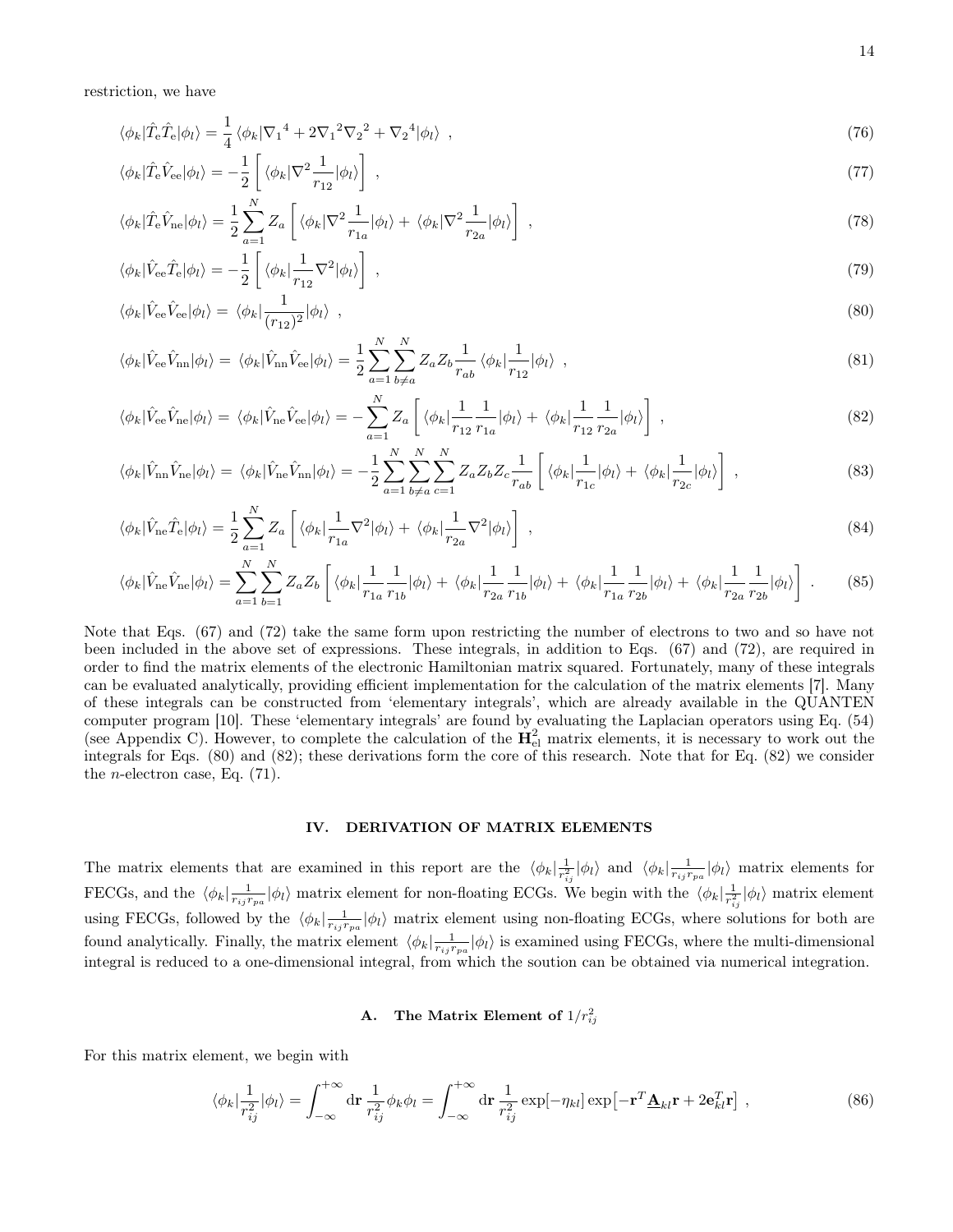where we have used Eq. [\(50\)](#page-10-6) (see Appendix [B\)](#page-33-0). We now try to re-write the denominator so that it appears in the argument of an exponential function. We do this by using the standard integral

$$
\int_0^{+\infty} dt \, \exp\left[-at^2\right] = \frac{1}{2} \sqrt{\frac{\pi}{a}} \,,\tag{87}
$$

and letting  $a = (\mathbf{r}_i - \mathbf{r}_j)^2 = |\mathbf{r}_i - \mathbf{r}_j|^2 = r_{ij}^2$ , which gives

$$
\int_0^{+\infty} dt \exp\left[-r_{ij}^2 t^2\right] = \frac{1}{2} \frac{\sqrt{\pi}}{r_{ij}}
$$
  
\n
$$
\implies \frac{1}{r_{ij}} = \frac{2}{\sqrt{\pi}} \int_0^{+\infty} dt \exp\left[-r_{ij}^2 t^2\right].
$$
\n(88)

We can then use this method again, integrating over a different variable  $(u)$  such that

$$
\frac{1}{r_{ij}^2} = \frac{2}{\sqrt{\pi}} \int_0^{+\infty} dt \exp\left[-r_{ij}^2 t^2\right] \frac{2}{\sqrt{\pi}} \int_0^{+\infty} du \exp\left[-r_{ij}^2 u^2\right]
$$

$$
= \frac{4}{\pi} \int_0^{+\infty} dt \int_0^{+\infty} du \exp\left[-r_{ij}^2 (t^2 + u^2)\right],
$$
(89)

and so overall we have

$$
\langle \phi_k | \frac{1}{r_{ij}^2} | \phi_l \rangle = \frac{4}{\pi} \exp[-\eta_{kl}] \int_0^{+\infty} dt \int_0^{+\infty} du \int_{-\infty}^{+\infty} dr \exp[-r_{ij}^2(t^2 + u^2) - \mathbf{r}^T \underline{\mathbf{A}}_{kl} \mathbf{r} + 2\mathbf{e}_{kl}^T \mathbf{r}], \tag{90}
$$

where we have combined the exponentials together and removed the  $\exp[-\eta_{kl}]$  term from the integrals as it is a scalar. We would now like to convert the exponential into a form that allows the use of Eq. [\(A 9\)](#page-32-0), which can be done by introducing a matrix  $\mathbf{J}_{ij}$  such that

<span id="page-14-0"></span>
$$
\mathbf{r}^T \mathbf{J}_{ij} \mathbf{r} = (\mathbf{r}_i - \mathbf{r}_j)^2 = r_{ij}^2 \tag{91}
$$

for  $\mathbf{J}_{ij} = \mathbf{J}_{ij} \otimes \mathbf{I}_3$ . The matrix can be formally defined as

$$
(\mathbf{J}_{ij})_{\alpha\beta} = \delta_{i\alpha}\delta_{i\beta} + \delta_{j\alpha}\delta_{j\beta} - \delta_{i\alpha}\delta_{j\beta} - \delta_{j\alpha}\delta_{i\beta} , \qquad (92)
$$

where i, j are the particle indices and  $\alpha$ ,  $\beta$  represent the row and column numbers of the matrix entry, respectively. For example, the explicit form of the  $J_{12}$  matrix for three particles is

<span id="page-14-1"></span>
$$
\mathbf{J}_{12} = \begin{pmatrix} 1 & -1 & 0 \\ -1 & 1 & 0 \\ 0 & 0 & 0 \end{pmatrix} . \tag{93}
$$

This matrix allows the  $-r_{ij}^2(t^2 + u^2)$  and  $\mathbf{r}^T \underline{\mathbf{A}}_{kl} \mathbf{r}$  terms to be grouped together such that

$$
\langle \phi_k | \frac{1}{r_{ij}^2} | \phi_l \rangle = \frac{4}{\pi} \exp[-\eta_{kl}] \int_0^{+\infty} dt \int_0^{+\infty} du \int_{-\infty}^{+\infty} dr \exp\{-\mathbf{r}^T \left[\mathbf{J}_{ij}(t^2 + u^2) + \mathbf{\underline{A}}_{kl}\right] \mathbf{r} + 2\mathbf{e}_{kl}^T \mathbf{r}\} \ . \tag{94}
$$

We now switch to polar coordinates, where we have

$$
t = \rho \cos \theta \tag{95}
$$

$$
u = \rho \sin \theta \tag{96}
$$

for

$$
\rho \in [0, \infty),
$$
  

$$
\theta \in [0, \frac{\pi}{2}],
$$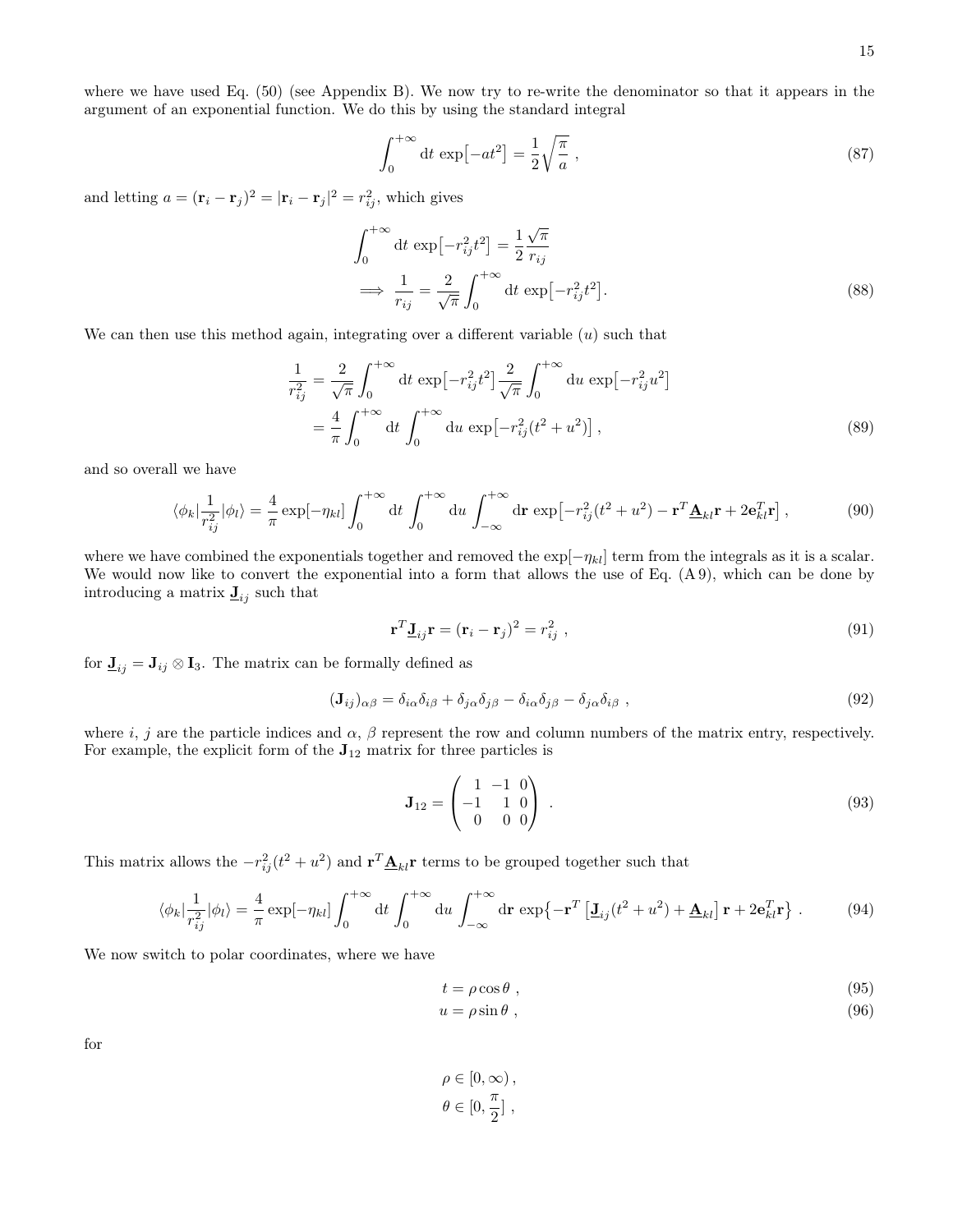and a Jacobian that equals  $\rho$ . As such, Eq. [\(90\)](#page-14-0) then reads as

$$
\langle \phi_k | \frac{1}{r_{ij}^2} | \phi_l \rangle = \frac{4}{\pi} \exp[-\eta_{kl}] \int_0^{\frac{\pi}{2}} d\theta \int_0^{+\infty} d\rho \, \rho \int_{-\infty}^{+\infty} dr \, \exp[-\mathbf{r}^T (\rho^2 \mathbf{J}_{ij} + \mathbf{\underline{A}}_{kl}) \mathbf{r} + 2\mathbf{e}_{kl}^T \mathbf{r}]. \tag{97}
$$

We can then integrate in  $\bf{r}$  by using Eq. [\(A14\)](#page-32-1), resulting in

$$
\langle \phi_k | \frac{1}{r_{ij}^2} | \phi_l \rangle = \frac{4}{\pi} \exp[-\eta_{kl}] \int_0^{\frac{\pi}{2}} d\theta \int_0^{+\infty} d\rho \rho \frac{\pi^{\frac{3n}{2}}}{\left| \underline{\mathbf{A}}_{kl} + \rho^2 \underline{\mathbf{J}}_{ij} \right|^{\frac{1}{2}}} \exp\left[ \mathbf{e}_{kl}^T (\rho^2 \underline{\mathbf{J}}_{ij} + \underline{\mathbf{A}}_{kl})^{-1} \mathbf{e}_{kl} \right]. \tag{98}
$$

We can simplify this by first writing the determinant as

$$
|\underline{\mathbf{A}}_{kl} + \rho^2 \underline{\mathbf{J}}_{ij}|^{\frac{1}{2}} \sum_{Eq. (47)} |\rho^2 \mathbf{J}_{ij} + \mathbf{A}_{kl}|^{\frac{3}{2}} = |\rho^2 \mathbf{J}_{ij} \underbrace{(\mathbf{A}_{kl}^{-1} \mathbf{A}_{kl})}_{\mathbf{I}} + \mathbf{A}_{kl} \underbrace{(\mathbf{A}_{kl}^{-1} \mathbf{A}_{kl})}_{\mathbf{I}}|^{\frac{3}{2}}.
$$
 (99)

Taking out a factor of  $\mathbf{A}_{kl}$  to the right gives

$$
\left|\underline{\mathbf{A}}_{kl} + \rho^2 \underline{\mathbf{J}}_{ij}\right|^{\frac{1}{2}} = \left| \left( \rho^2 \mathbf{J}_{ij} \mathbf{A}_{kl}^{-1} + \underbrace{\mathbf{A}_{kl} \mathbf{A}_{kl}^{-1}}_{\mathbf{I}} \right) \mathbf{A}_{kl} \right|^{\frac{3}{2}}, \qquad (100)
$$

and then using the fact that  $det(AB) = det(A) det(B)$ ,

<span id="page-15-0"></span>
$$
|\underline{\mathbf{A}}_{kl} + \rho^2 \underline{\mathbf{J}}_{ij}|^{\frac{1}{2}} = |\mathbf{I} + \rho^2 \mathbf{J}_{ij} \mathbf{A}_{kl}^{-1}|^{\frac{3}{2}} |\mathbf{A}_{kl}|^{\frac{3}{2}}.
$$
 (101)

Using Lemma [\(A 2\)](#page-28-0), rank  $(\mathbf{J}_{ij}\mathbf{A}_{kl}^{-1}) = \text{rank}(\mathbf{J}_{ij})$  as  $\mathbf{A}_{kl}^{-1}$  is non-singular. We can see from the definition of the matrix  $J_{ij}$  that it is rank-1, as each column is a linear combination of the first. Hence,  $J_{ij}A_{kl}^{-1}$  is rank-1 and so we can use Eq. [\(A2\)](#page-28-1), giving

<span id="page-15-1"></span>
$$
|\underline{\mathbf{A}}_{kl} + \rho^2 \underline{\mathbf{J}}_{ij}|^{\frac{1}{2}} = |\mathbf{A}_{kl}|^{\frac{3}{2}} \left(1 + \rho^2 \operatorname{Tr} \{ \mathbf{J}_{ij} \mathbf{A}_{kl}^{-1} \} \right)^{\frac{3}{2}} . \tag{102}
$$

We can also rewrite the inverse inside the exponent using Eq. [\(A7\)](#page-29-0), which gives

$$
(\rho^2 \mathbf{J}_{kl} + \mathbf{\underline{A}}_{kl})^{-1} = (\rho^2 \mathbf{J}_{kl} + \mathbf{A}_{kl})^{-1} \otimes \mathbf{I}_3
$$
  

$$
= \left(\mathbf{A}_{kl}^{-1} - \frac{\rho^2 \mathbf{A}_{kl}^{-1} \mathbf{J}_{ij} \mathbf{A}_{kl}^{-1}}{1 + \rho^2 \operatorname{Tr} {\{\mathbf{J}_{ij} \mathbf{A}_{kl}^{-1}\}}}\right) \otimes \mathbf{I}_3
$$
  

$$
= \left(\mathbf{\underline{A}}_{kl}^{-1} - \frac{\rho^2 \mathbf{\underline{A}}_{kl}^{-1} \mathbf{\underline{J}}_{ij} \mathbf{\underline{A}}_{kl}^{-1}}{1 + \rho^2 \operatorname{Tr} {\{\mathbf{J}_{ij} \mathbf{A}_{kl}^{-1}\}}}\right) .
$$
 (103)

Using Eqs.  $(102)$  and  $(103)$ , we have

$$
\langle \phi_k | \frac{1}{r_{ij}^2} | \phi_l \rangle = \frac{4}{\pi} \exp[-\eta_{kl}] \int_0^{\frac{\pi}{2}} d\theta
$$
  
\n
$$
\times \int_0^{+\infty} d\rho \rho \pi^{\frac{3n}{2}} |\mathbf{A}_{kl}|^{-\frac{3}{2}} (1 + \rho^2 \text{Tr} {\{\mathbf{J}_{ij} \mathbf{A}_{kl}^{-1}\}})^{-\frac{3}{2}} \exp\left[ \mathbf{e}_{kl}^T \left( \mathbf{\underline{A}}_{kl}^{-1} - \frac{\rho^2 \mathbf{\underline{A}}_{kl}^{-1} \mathbf{\underline{J}}_{ij} \mathbf{\underline{A}}_{kl}^{-1}}{1 + \rho^2 \text{Tr} {\{\mathbf{J}_{ij} \mathbf{A}_{kl}^{-1}\}} } \right) \mathbf{e}_{kl} \right]
$$
  
\n
$$
= \frac{4}{\pi} \exp[-\eta_{kl}] \int_0^{\frac{\pi}{2}} d\theta
$$
  
\n
$$
\times \int_0^{+\infty} d\rho \rho \pi^{\frac{3n}{2}} |\mathbf{A}_{kl}|^{-\frac{3}{2}} (1 + \rho^2 \text{Tr} {\{\mathbf{J}_{ij} \mathbf{A}_{kl}^{-1}\}})^{-\frac{3}{2}} \exp[\mathbf{e}_{kl}^T \mathbf{\underline{A}}_{kl}^{-1} \mathbf{e}_{kl}] \exp\left[ -\frac{\rho^2 \mathbf{e}_{kl}^T \mathbf{\underline{A}}_{kl}^{-1} \mathbf{\underline{J}}_{ij} \mathbf{\underline{A}}_{kl}^{-1} \mathbf{e}_{kl}}{1 + \rho^2 \text{Tr} {\{\mathbf{J}_{ij} \mathbf{A}_{kl}^{-1}\}} \right].
$$
 (104)

We can simplify the above further by letting  $a = \text{Tr}\{\mathbf{J}_{ij}\mathbf{A}_{kl}^{-1}\}\$  and  $\beta = \mathbf{e}_{kl}^T \mathbf{\underline{A}}_{kl}^{-1} \mathbf{\underline{J}}_{ij} \mathbf{\underline{A}}_{kl}^{-1} \mathbf{e}_{kl}$ . We can also remove the factors of  $\pi^{\frac{3n}{2}}$ ,  $|\mathbf{A}_{kl}|^{-\frac{3}{2}}$  and  $\exp[\mathbf{e}_{kl}^T \mathbf{\underline{A}}_{kl}^{-1} \mathbf{e}_{kl}]$  from the integrand as they are all independent of  $\rho$ , and note that  $\int_0^{\frac{\pi}{2}} d\theta = \frac{\pi}{2}$ . This then gives

$$
\langle \phi_k | \frac{1}{r_{ij}^2} | \phi_l \rangle = \frac{4}{\pi} \exp \left[ \frac{-\eta_{kl} + \mathbf{e}_{kl}^T \mathbf{A}_{kl}^{-1} \mathbf{e}_{kl}}{\gamma_{kl}} \right] \pi^{\frac{3n}{2}} |\mathbf{A}_{kl}|^{-\frac{3}{2}} \frac{\pi}{2} \int_0^{+\infty} d\rho \, \rho \, (1 + \rho^2 a)^{-\frac{3}{2}} \exp \left[ -\frac{\rho^2 \beta}{1 + \rho^2 a} \right] \,. \tag{105}
$$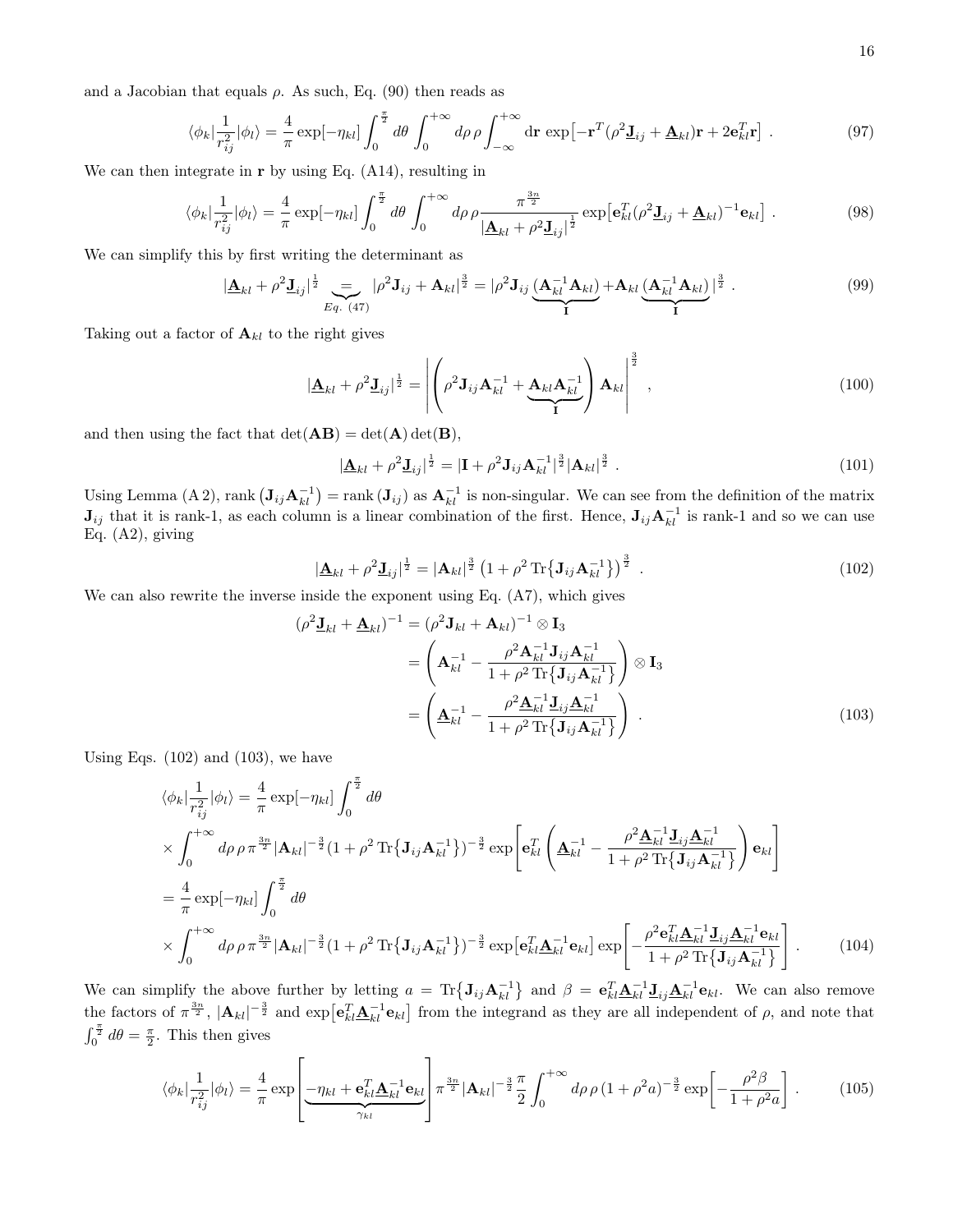From Eq. [\(49\)](#page-10-8), we can see that

$$
\mathbf{S}_{kl} = \exp[\gamma_{kl}] \pi^{\frac{3n}{2}} |\mathbf{A}_{kl}|^{-\frac{3}{2}}, \qquad (106)
$$

which is the definition of the overlap matrix elements. This means our matrix element can be written as

$$
\langle \phi_k | \frac{1}{r_{ij}^2} | \phi_l \rangle = 2\mathbf{S}_{kl} \int_0^{+\infty} d\rho \, \frac{\rho}{(1+\rho^2 a)^{\frac{3}{2}}} \exp\left[-\frac{\rho^2 \beta}{1+\rho^2 a}\right]. \tag{107}
$$

We then make the substitution  $w = 1 + \rho^2 a$ , resulting in the following terms and limits;

<span id="page-16-0"></span>
$$
d\rho \rho = \frac{1}{2a} dw, \qquad (108)
$$

$$
-\rho^2 = \frac{1-w}{a},
$$
\n(109)

$$
w = 1 + \rho^2 a \implies \begin{cases} \rho \to \infty, & w \to \infty \\ \rho = 0, & w = 1 \end{cases}
$$
 (110)

Applying these substitutions to Eq. [\(107\)](#page-16-0) yields

$$
\langle \phi_k | \frac{1}{r_{ij}^2} | \phi_l \rangle = \frac{\mathbf{S}_{kl}}{a} \int_1^{+\infty} \mathrm{d}w \, \frac{1}{w^{\frac{3}{2}}} \exp\left[\frac{(\frac{1-w}{a})\beta}{w}\right] \,,\tag{111}
$$

where the exponential can be written as

$$
\exp\left[\frac{(\frac{1-w}{a})\beta}{w}\right] = \exp\left[\frac{\beta}{wa} - \frac{\beta}{a}\right] = \exp\left[\frac{\beta}{wa}\right] \exp\left[-\frac{\beta}{a}\right].
$$
\n(112)

We can then remove the  $\exp\left[-\frac{\beta}{a}\right]$  term from the integrand, giving

$$
\langle \phi_k | \frac{1}{r_{ij}^2} | \phi_l \rangle = \exp\left[ -\frac{\beta}{a} \right] \frac{\mathbf{S}_{kl}}{a} \int_1^{+\infty} \mathrm{d}w \, \frac{1}{w^{\frac{3}{2}}} \exp\left[ \left( \frac{\beta}{a} \right) \frac{1}{w} \right] \,. \tag{113}
$$

Finally, we make the substitution  $w = \frac{\beta}{ay^2}$  from which the following terms and limits result;

<span id="page-16-1"></span>
$$
dw = -\frac{2\beta}{ay^3}dy,
$$
\n(114)

$$
\frac{1}{w^{\frac{3}{2}}} = \left(\frac{a}{\beta}\right)^{\frac{3}{2}} y^3,
$$
\n(115)

$$
y = \left(\frac{\beta}{aw}\right)^{\frac{1}{2}} \implies \begin{cases} w \to \infty, & y \to 0\\ w = 1, & y = \sqrt{\frac{\beta}{a}} \end{cases}.
$$
 (116)

Applying these substitutions to Eq. [\(113\)](#page-16-1) results in

$$
\langle \phi_k | \frac{1}{r_{ij}^2} | \phi_l \rangle = \exp\left[ -\frac{\beta}{a} \right] \frac{\mathbf{S}_{kl}}{a} \int_{\sqrt{\frac{\beta}{a}}}^0 dy \left( -2\frac{\beta}{ay^3} \right) \left( \frac{a}{\beta} \right)^{\frac{3}{2}} y^3 \exp\left(y^2\right) \n= -2 \exp\left[ -\frac{\beta}{a} \right] \frac{\mathbf{S}_{kl}}{\sqrt{a\beta}} \int_{\sqrt{\frac{\beta}{a}}}^0 dy \exp\left(y^2\right).
$$
\n(117)

We then recognise the integral of Eq. [\(117\)](#page-16-2) to be related to the complex error function such that

<span id="page-16-2"></span>
$$
\int_{a}^{b} dx \exp\left(x^{2}\right) = \frac{\sqrt{\pi}}{2} \left[\operatorname{erfi}(x)\right]_{a}^{b} . \tag{118}
$$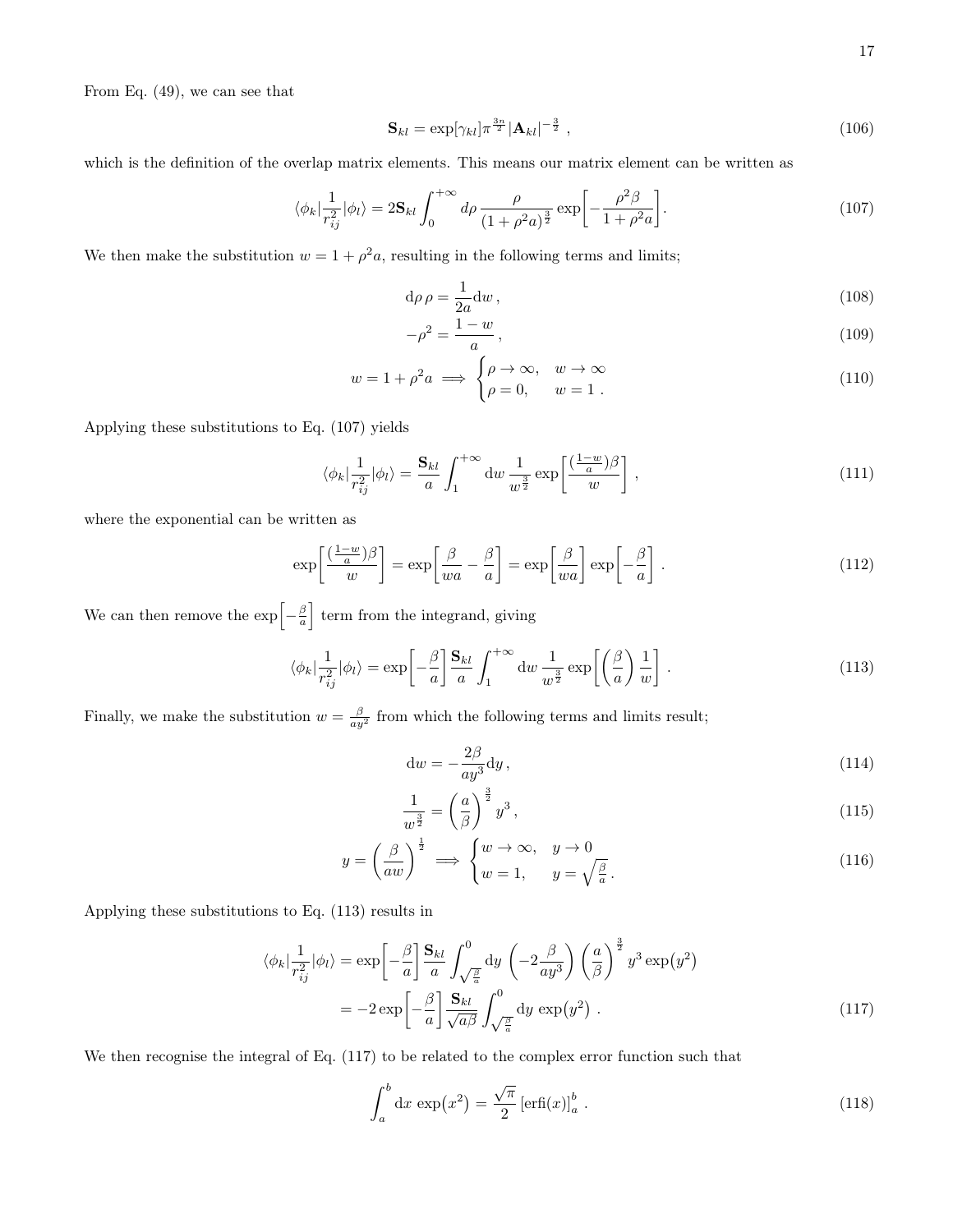When the argument of the complex error function is equal to zero, the function itself is zero. Hence, we have

$$
\langle \phi_k | \frac{1}{r_{ij}^2} | \phi_l \rangle = -2 \mathbf{S}_{kl} \frac{\exp\left[-\frac{\beta}{a}\right]}{\sqrt{a\beta}} \frac{\sqrt{\pi}}{2} \left[ 0 - \text{erfi}\left[ \sqrt{\frac{\beta}{a}} \right] \right] \,, \tag{119}
$$

meaning that the final result is

$$
\langle \phi_k | \frac{1}{r_{ij}^2} | \phi_l \rangle = \mathbf{S}_{kl} \frac{\sqrt{\pi} \exp\left[-\frac{\beta}{a}\right]}{\sqrt{a\beta}} \text{erfi}\left[\sqrt{\frac{\beta}{a}}\right]. \tag{120}
$$

The complex error function is a real function for real arguments. Moreover, the parameters  $\beta$  and a are real and positive, so there is no complex part in Eq. [\(120\)](#page-17-0).

# B. The Matrix Element of  $1/(r_{ij}r_{pa})$

# <span id="page-17-0"></span>1. Zero Shift Case

We begin by setting the shift vector in our ECG basis functions, Eq.  $(46)$ , to zero, meaning that the  $k^{\text{th}}$  basis function can be written as

<span id="page-17-1"></span>
$$
\phi_k = \exp\left[-\mathbf{r}^T \underline{\mathbf{A}}_k \mathbf{r}\right] \,. \tag{121}
$$

We can then write the matrix element  $\langle \phi_k | \frac{1}{r_{ij} r_{pa}} | \phi_l \rangle$  for a non-floating ECG basis set as  $\langle \phi_k | \frac{1}{r_{ij} r_{pa}} | \phi_l \rangle |_{s=0}$  such that

$$
\langle \phi_k | \frac{1}{r_{ij} r_{pa}} | \phi_l \rangle |_{\mathbf{s}=0} = \int_{-\infty}^{+\infty} d\mathbf{r} \, \frac{1}{r_{ij} r_{pa}} \phi_k \phi_l = \int_{-\infty}^{+\infty} d\mathbf{r} \, \frac{1}{r_{ij} r_{pa}} \exp\left[-\mathbf{r}^T \mathbf{\underline{A}}_{kl} \mathbf{r}\right] \,, \tag{122}
$$

where we have combined the arguments of the two exponentials together and used  $\underline{\mathbf{A}}_k + \underline{\mathbf{A}}_l = \underline{\mathbf{A}}_{kl}$ . The next step is to re-write the denominator such that it appears in the argument of the exponential. This can be done using the same approach used in Sec. [IV A,](#page-13-3) by writing the terms in the denominator as

$$
\frac{1}{r_{ij}} = \frac{2}{\sqrt{\pi}} \int_0^{+\infty} dt \, \exp\left[-\mathbf{r}^T \mathbf{J}_{ij} \mathbf{r} t^2\right],\tag{123}
$$

and

$$
\frac{1}{r_{pa}} = \frac{2}{\sqrt{\pi}} \int_0^{+\infty} du \, \exp\left[-\mathbf{r}^T \mathbf{J}_{pa} \mathbf{r} u^2\right] \,, \tag{124}
$$

meaning that Eq. [\(122\)](#page-17-1) now takes the form

$$
\langle \phi_k | \frac{1}{r_{ij} r_{pa}} | \phi_l \rangle |_{\mathbf{s}=0} = \frac{4}{\pi} \int_0^{+\infty} dt \int_0^{+\infty} du \int_{-\infty}^{+\infty} dr \, \exp\left[-\mathbf{r}^T (\mathbf{\underline{A}}_{kl} + t^2 \mathbf{\underline{J}}_{ij} + u^2 \mathbf{\underline{J}}_{pa}) \mathbf{r}\right]. \tag{125}
$$

From here, we apply Eq. [\(A16\)](#page-32-2), giving

$$
\langle \phi_k | \frac{1}{r_{ij} r_{pa}} | \phi_l \rangle |_{\mathbf{s}=0} = \frac{4}{\pi} \pi^{\frac{3n}{2}} \int_0^{+\infty} dt \int_0^{+\infty} du \, |\mathbf{A}_{kl} + t^2 \mathbf{J}_{ij} + u^2 \mathbf{J}_{pa}|^{-\frac{3}{2}} . \tag{126}
$$

By re-writing the determinant above as

$$
|\mathbf{A}_{kl} + t^2 \mathbf{J}_{ij} + u^2 \mathbf{J}_{pa}|^{-\frac{3}{2}} = |\mathbf{I} + t^2 \mathbf{J}_{ij} \mathbf{A}_{kl}^{-1} + u^2 \mathbf{J}_{pa} \mathbf{A}_{kl}^{-1}|^{-\frac{3}{2}} |\mathbf{A}_{kl}|^{-\frac{3}{2}}, \qquad (127)
$$

we can use the rank-2 determinant expression of Eq. [\(A8\)](#page-29-1). Therefore, by letting  $\mathbf{H}_1 = t^2 \mathbf{J}_{ij} \mathbf{A}_{kl}^{-1}$  and  $\mathbf{H}_2 = u^2 \mathbf{J}_{pa} \mathbf{A}_{kl}^{-1}$ , the integral reads as

$$
\langle \phi_k | \frac{1}{r_{ij} r_{pa}} | \phi_l \rangle |_{\mathbf{s}=0} = \frac{4}{\pi} \pi^{\frac{3n}{2}} |\mathbf{A}_{kl}|^{-\frac{3}{2}} \int_0^{+\infty} dt \int_0^{+\infty} du \left[ 1 + t^2 a + u^2 b + u^2 t^2 (ab - c) \right]^{-\frac{3}{2}}, \tag{128}
$$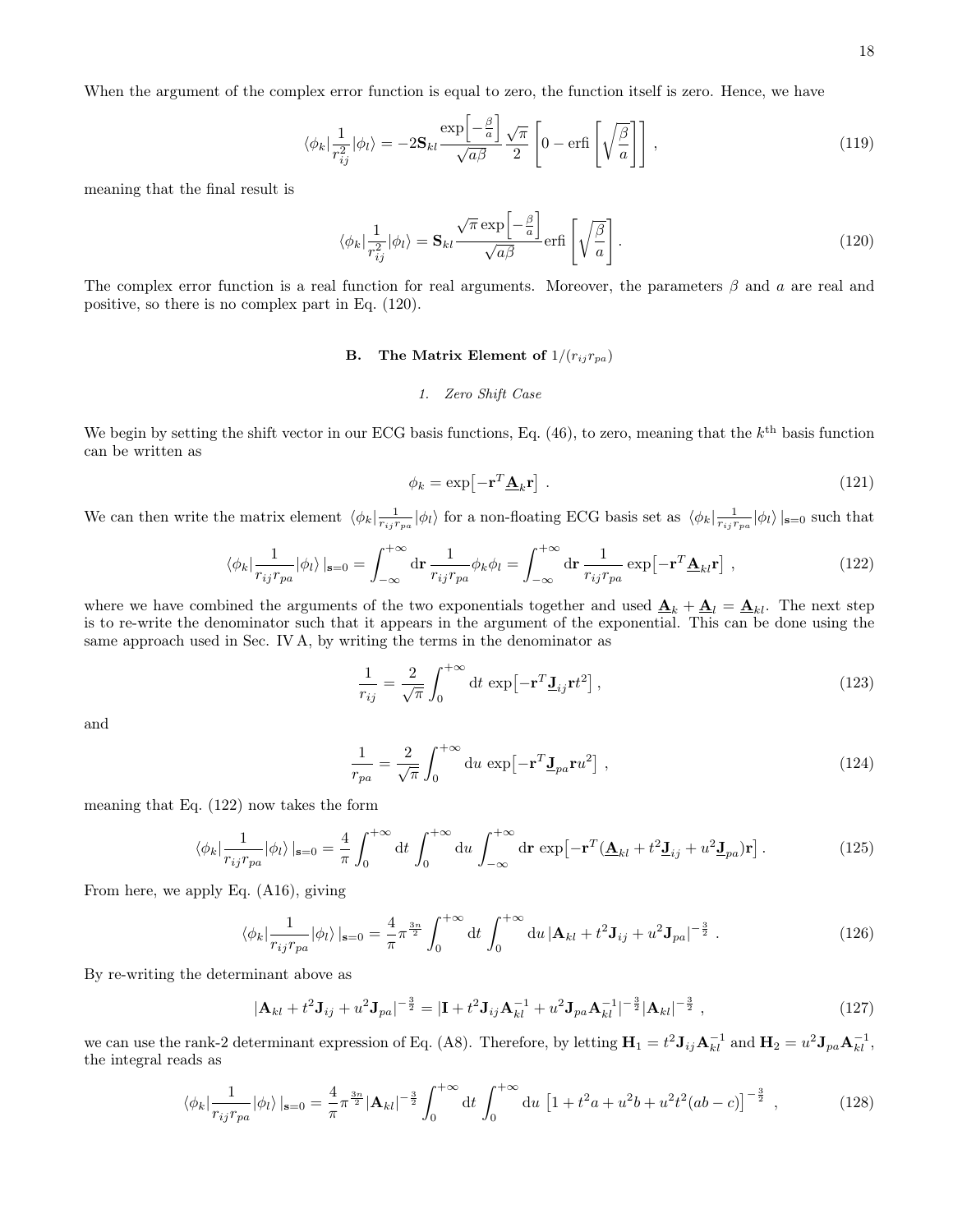<span id="page-18-3"></span><span id="page-18-2"></span><span id="page-18-1"></span>
$$
a = \text{Tr}\{\mathbf{J}_{ij}\mathbf{A}_{kl}^{-1}\},\tag{129}
$$

$$
b = \text{Tr}\left\{\mathbf{J}_{pa}\mathbf{A}_{kl}^{-1}\right\},\tag{130}
$$

<span id="page-18-0"></span>
$$
c = \text{Tr}\{\mathbf{J}_{ij}\mathbf{A}_{kl}^{-1}\mathbf{J}_{pa}\mathbf{A}_{kl}^{-1}\} \tag{131}
$$

We can then see that

$$
1 + t2a + u2b + u2t2(ab - c) = 1 + t2a + u2b + u2bt2a - u2t2c
$$
  
= (1 + t<sup>2</sup>a) + u<sup>2</sup>b(1 + t<sup>2</sup>a) - u<sup>2</sup>t<sup>2</sup>c  
= (1 + t<sup>2</sup>a) \left(1 + u<sup>2</sup>b - u<sup>2</sup> \frac{t<sup>2</sup>c}{1 + t<sup>2</sup>a}\right)  
= (1 + t<sup>2</sup>a) \left[1 + u<sup>2</sup> \left(b - \frac{t<sup>2</sup>c}{1 + t<sup>2</sup>a}\right)\right], (132)

which gives

$$
\langle \phi_k | \frac{1}{r_{ij} r_{pa}} | \phi_l \rangle |_{\mathbf{s}=0} = \frac{4}{\pi} \pi^{\frac{3n}{2}} |\mathbf{A}_{kl}|^{-\frac{3}{2}} \int_0^{+\infty} dt \int_0^{+\infty} du \left(1 + t^2 a\right)^{-\frac{3}{2}} \left[1 + u^2 \left(b - \frac{t^2 c}{1 + t^2 a}\right)\right]^{-\frac{3}{2}}.
$$
 (133)

Considering Eq. [\(133\)](#page-18-0), we can make the following substitutions;

$$
w = \frac{u^2}{1 + u^2 \left(b - \frac{t^2 c}{1 + t^2 a}\right)}
$$
  
\n
$$
\implies \frac{dw}{du} = \left(\frac{2u}{1 + u^2 \left(b - \frac{t^2 c}{1 + t^2 a}\right)} - \frac{2u^3 \left(b - \frac{t^2 c}{1 + t^2 a}\right)}{\left(1 + u^2 \left(b - \frac{t^2 c}{1 + t^2 a}\right)\right)^2}\right)
$$
  
\n
$$
\implies du = dw \frac{\left(1 + u^2 \left(b - \frac{t^2 c}{1 + t^2 a}\right)\right)^2}{2u}.
$$
\n(135)

The limits also change as

$$
w = \frac{u^2}{1 + u^2 \left(b - \frac{t^2 c}{1 + t^2 a}\right)} \implies \begin{cases} u \to \infty, & w \to \left(b - \frac{t^2 c}{1 + t^2 a}\right)^{-1} \\ u = 0, & w = 0 \end{cases}
$$
 (136)

Making these changes, Eq. [\(133\)](#page-18-0) now reads as

$$
\langle \phi_k | \frac{1}{r_{ij}r_{pa}} | \phi_l \rangle |_{\mathbf{s}=0} = \frac{4}{\pi} \pi^{\frac{3n}{2}} |\mathbf{A}_{kl}|^{-\frac{3}{2}} \int_0^{+\infty} dt \int_0^{\left(b - \frac{t^2 c}{1 + t^2 a}\right)^{-1}} dw \left(1 + t^2 a\right)^{-\frac{3}{2}} \frac{\left(1 + u^2 \left(b - \frac{t^2 c}{1 + t^2 a}\right)\right)^2}{\left(1 + u^2 \left(b - \frac{t^2 c}{1 + t^2 a}\right)\right)^{-\frac{3}{2}}} \frac{1}{2u} . \tag{137}
$$

We then note that

$$
\frac{\left(1+u^2\left(b-\frac{t^2c}{1+t^2a}\right)\right)^{\frac{1}{2}}}{2u} = \frac{1}{2w^{\frac{1}{2}}},\tag{138}
$$

and so

$$
\langle \phi_k | \frac{1}{r_{ij} r_{pa}} | \phi_l \rangle |_{\mathbf{s}=0} = \frac{2}{\pi} \pi^{\frac{3n}{2}} |\mathbf{A}_{kl}|^{-\frac{3}{2}} \int_0^{+\infty} dt \int_0^{\left(b - \frac{t^2 c}{1 + t^2 a}\right)^{-1}} dw \left(1 + t^2 a\right)^{-\frac{3}{2}} \frac{1}{w^{\frac{1}{2}}} \,. \tag{139}
$$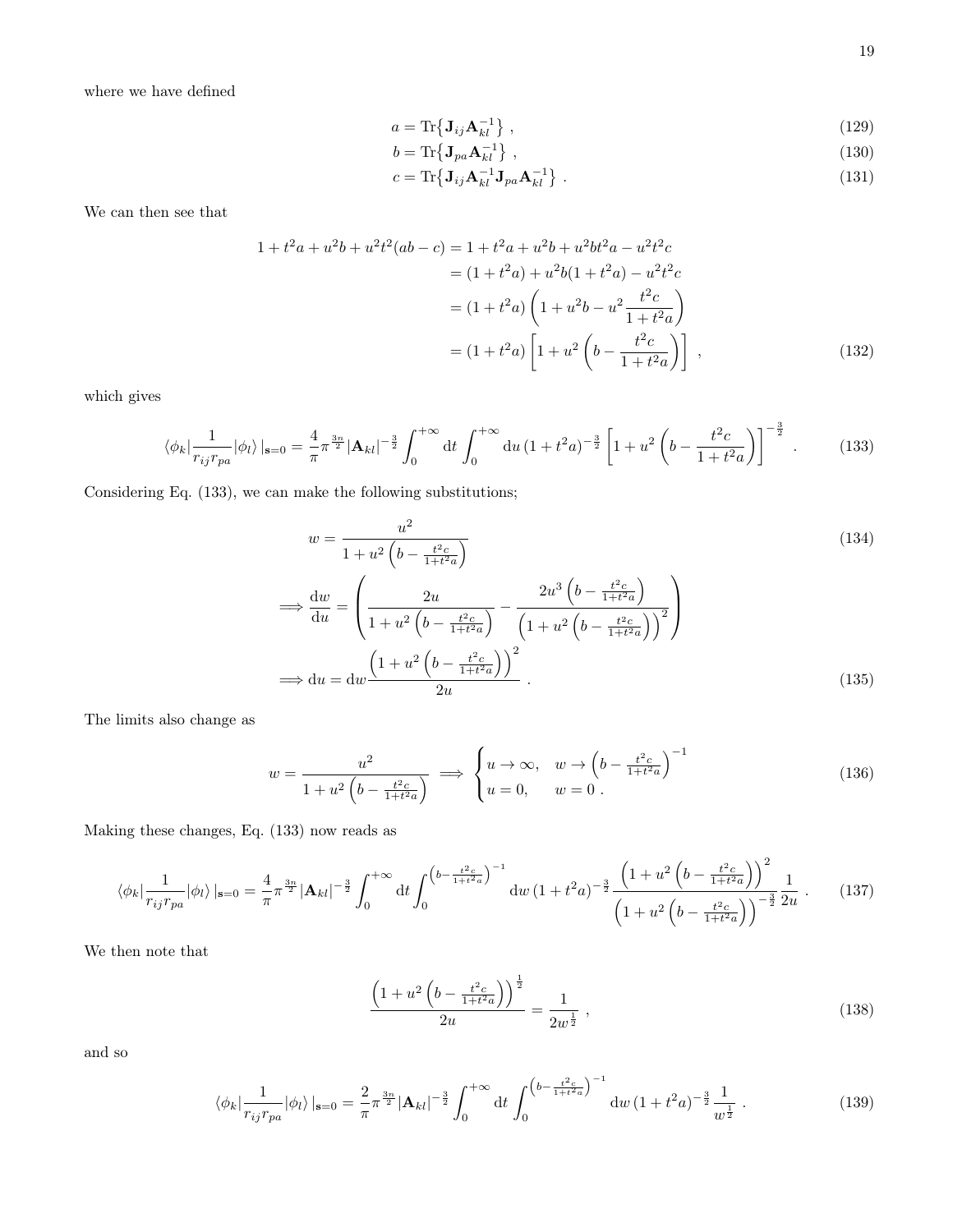We can then evaluate the integral in  $w$ , which gives

$$
\langle \phi_k | \frac{1}{r_{ij}r_{pa}} | \phi_l \rangle |_{\mathbf{s}=0} = \frac{2}{\pi} \pi^{\frac{3n}{2}} |\mathbf{A}_{kl}|^{-\frac{3}{2}} \int_0^{+\infty} dt \, (1+t^2a)^{-\frac{3}{2}} 2 \left[ w^{\frac{1}{2}} \right]_0^{(b-\frac{t^2c}{1+t^2a})^{-1}} = \frac{4}{\pi} \pi^{\frac{3n}{2}} |\mathbf{A}_{kl}|^{-\frac{3}{2}} \int_0^{+\infty} dt \, (1+t^2a)^{-\frac{3}{2}} \left( b - \frac{t^2c}{1+t^2a} \right)^{-\frac{1}{2}} .
$$
(140)

We then make another substitution,

<span id="page-19-0"></span>
$$
z = \left(\frac{t^2c}{1+t^2a}\right)^{\frac{1}{2}},\tag{141}
$$

which, by comparison of this substitution with that of Eq. [\(142\)](#page-19-0), we see that

$$
z = \left(\frac{t^2c}{1+t^2a}\right)^{\frac{1}{2}}
$$
  
\n
$$
\implies \frac{dz}{dt} = \frac{1}{2} \underbrace{\left(\frac{t^2c}{1+t^2a}\right)^{-\frac{1}{2}}}_{z^{-1}} \underbrace{\frac{2tc}{(1+t^2a)^2}}_{(1+t^2a)^2}
$$
  
\n
$$
\implies \frac{dz}{dt} = \frac{1}{2z} \frac{2tc}{(1+t^2a)^2}
$$
  
\n
$$
\implies dt = dz \frac{z(1+t^2a)^2}{tc} . \tag{142}
$$

The limits also change as

$$
z = \left(\frac{t^2c}{1+t^2a}\right)^{\frac{1}{2}} \implies \begin{cases} t \to \infty, & z \to \sqrt{\frac{c}{a}}\\ t = 0, & z = 0 \end{cases}.
$$
 (143)

Substituting these expression into Eq. [\(133\)](#page-18-0) then gives

$$
\langle \phi_k | \frac{1}{r_{ij} r_{pa}} | \phi_l \rangle |_{\mathbf{s}=0} = \frac{4}{\pi} \pi^{\frac{3n}{2}} |\mathbf{A}_{kl}|^{-\frac{3}{2}} \int_0^{\sqrt{\frac{c}{a}}} dz \, \frac{(1+t^2a)^2}{(1+t^2a)^{\frac{3}{2}}} \frac{z}{tc} \frac{1}{(b-z^2)^{\frac{1}{2}}},\tag{144}
$$

where we note that

$$
\frac{(1+t^2a)^2}{(1+t^2a)^{\frac{3}{2}}} \frac{z}{tc} = z \underbrace{\left(\frac{(1+t^2a)^{\frac{1}{2}}}{tc}\right)}_{\frac{1}{z\sqrt{c}}} = \frac{1}{\sqrt{c}},
$$
\n(145)

and so

$$
\langle \phi_k | \frac{1}{r_{ij} r_{pa}} | \phi_l \rangle |_{\mathbf{s}=0} = \frac{4}{\pi} \frac{\pi^{\frac{3n}{2}} |\mathbf{A}_{kl}|^{-\frac{3}{2}}}{\sqrt{c}} \int_0^{\sqrt{\frac{c}{a}}} dz \frac{1}{(b-z^2)^{\frac{1}{2}}} . \tag{146}
$$

This can be solved by making one final substitution; we first define  $z = \sqrt{b} \sin(\rho)$ , meaning

<span id="page-19-3"></span><span id="page-19-2"></span>
$$
\frac{\mathrm{d}z}{\mathrm{d}\rho} = \sqrt{b}\cos(\rho)
$$
  

$$
\implies \mathrm{d}z = \mathrm{d}\rho\sqrt{b}\cos(\rho) .
$$
 (147)

The new limits are such that  $\rm^2$  $\rm^2$ 

$$
\rho = \sin^{-1}\left(\frac{z}{\sqrt{b}}\right) \implies \begin{cases} z \to \sqrt{\frac{c}{a}}, & \rho \to \sin^{-1}\left(\sqrt{\frac{c}{ab}}\right) \\ z = 0, & \rho = 0 \end{cases}
$$
\n(148)

<span id="page-19-1"></span><sup>&</sup>lt;sup>2</sup> We use sin<sup>-1</sup> (*x*) to refer to arcsin (*x*), not  $\frac{1}{\sin(x)}$ .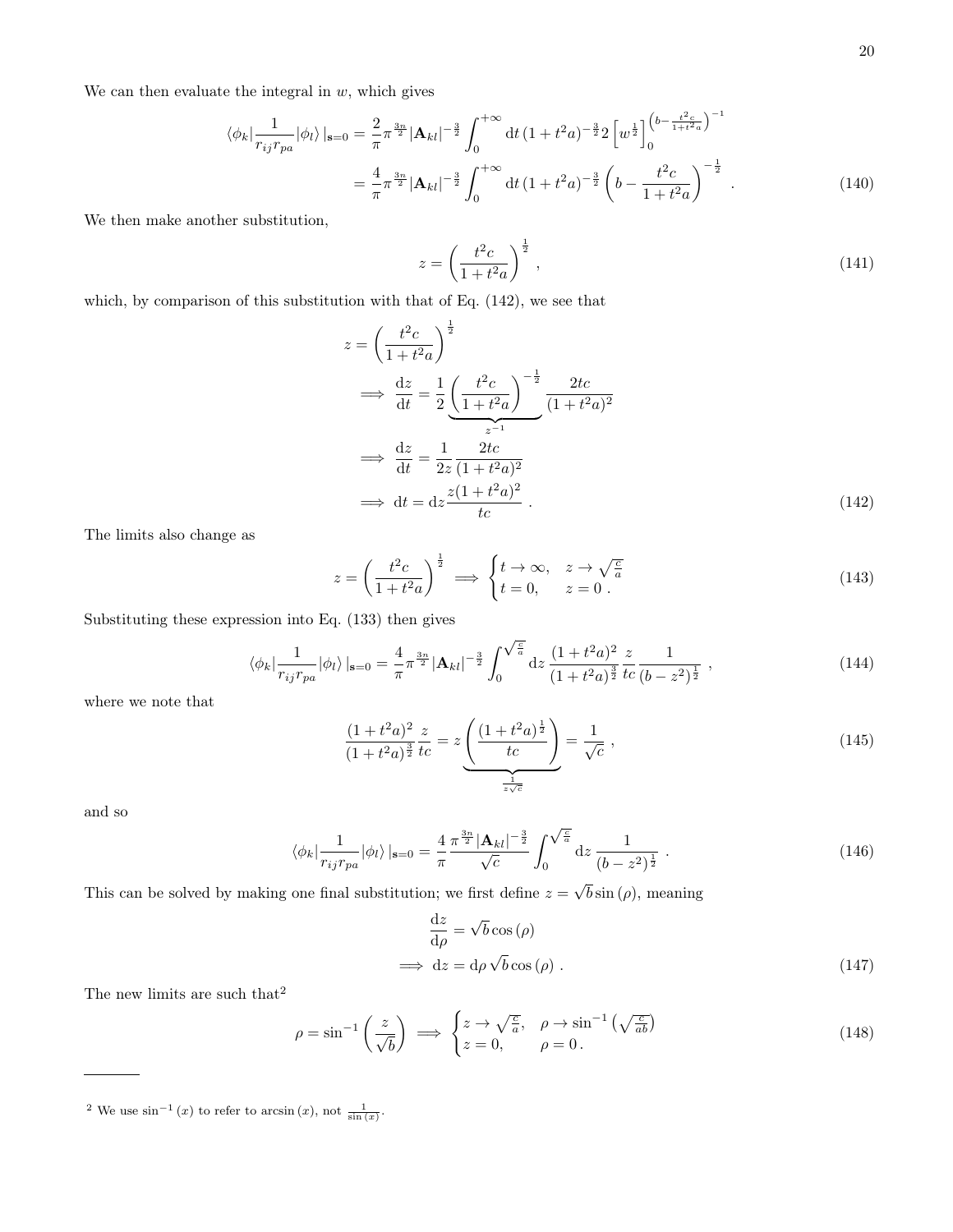Using Eqs. [\(147\)](#page-19-2) and [\(148\)](#page-19-3), the integral becomes

$$
\langle \phi_k | \frac{1}{r_{ij}r_{pa}} | \phi_l \rangle |_{\mathbf{s}=0} = \frac{4}{\pi} \frac{\pi^{\frac{3n}{2}} |\mathbf{A}_{kl}|^{-\frac{3}{2}}}{\sqrt{c}} \int_0^{\sin^{-1}(\sqrt{\frac{c}{ab}})} d\rho \frac{\sqrt{b} \cos(\rho)}{(b-b \sin^2(\rho))^{\frac{1}{2}}}
$$
  
\n
$$
= \frac{4}{\pi} \frac{\pi^{\frac{3n}{2}} |\mathbf{A}_{kl}|^{-\frac{3}{2}}}{\sqrt{c}} \int_0^{\sin^{-1}(\sqrt{\frac{c}{ab}})} d\rho \frac{\sqrt{b} \cos(\rho)}{\sqrt{b(1-\sin^2(\rho))^{\frac{1}{2}}}}
$$
  
\n
$$
= \frac{4}{\pi} \frac{\pi^{\frac{3n}{2}} |\mathbf{A}_{kl}|^{-\frac{3}{2}}}{\sqrt{c}} \int_0^{\sin^{-1}(\sqrt{\frac{c}{ab}})} d\rho \frac{\sqrt{b} \cos(\rho)}{\sqrt{b} \cos(\rho)}
$$
  
\n
$$
= \frac{4}{\pi} \frac{\pi^{\frac{3n}{2}} |\mathbf{A}_{kl}|^{-\frac{3}{2}}}{\sqrt{c}} \int_0^{\sin^{-1}(\sqrt{\frac{c}{ab}})} d\rho .
$$
  
\n(149)

Hence, evaluation of Eq. [\(149\)](#page-20-0) leads to the final expression

$$
\langle \phi_k | \frac{1}{r_{ij} r_{pa}} | \phi_l \rangle |_{\mathbf{s}=0} = \frac{4}{\pi} \frac{\pi^{\frac{3n}{2}} |\mathbf{A}_{kl}|^{-\frac{3}{2}}}{\sqrt{c}} \sin^{-1} \left( \sqrt{\frac{c}{ab}} \right) . \tag{150}
$$

The condition for this expression to be true is  $ab \geq c$ , as otherwise the argument of the sin<sup>-1</sup> function is outwith its domain, and so the matrix element is undefined. This condition is certainly met when the matrices  $\mathbf{A}_{kl}$ ,  $\mathbf{J}_{ij}$  and  $\mathbf{J}_{pa}$ are  $2 \times 2$  matrices, which is the  $n = 2$  case. This can be proven using the Cholesky decomposition which states that as  $A_{kl}$  is a positive definite matrix, it can be written as a product of a lower-triangular matrix  $L$  and its transpose,  ${\bf L}^T$ ; if we define **L** to be

<span id="page-20-0"></span>
$$
\mathbf{L} = \begin{pmatrix} L_{11} & 0 \\ L_{21} & L_{22} \end{pmatrix} , \tag{151}
$$

then

$$
\mathbf{A}_{kl} = \mathbf{L}\mathbf{L}^T = \begin{pmatrix} L_{11}^2 & L_{11}L_{21} \\ L_{21}L_{11} & (L_{21}^2 + L_{22}^2) \end{pmatrix} , \qquad (152)
$$

which has an inverse

$$
\mathbf{A}_{kl}^{-1} = \begin{pmatrix} \frac{(L_{21}^2 + L_{22}^2)}{L_{11}^2 L_{22}^2} & -\frac{L_{21}}{L_{11}^2 L_{22}^2} \\ -\frac{L_{21}}{L_{11}^2 L_{22}^2} & \frac{L_{22}}{L_{22}^2} \end{pmatrix} .
$$
 (153)

We can then simplify the  $J_{pa}$  matrix by shifting the centre of the coordinate system to a, meaning that the  $J_{pa}$  matrix is redefined as the  $J_{pp}$  matrix, where

<span id="page-20-1"></span>
$$
(\mathbf{J}_{pp})_{\alpha\beta} = \delta_{p\alpha}\delta_{p\beta} \tag{154}
$$

In other words, all entries of  $J_{pp}$  are zero apart from the p-th diagonal entry (where  $p = \alpha = \beta$ ) which is equal to one. We then generate the  $J_{ij}$  and  $J_{pp}$  matrices using Eqs. [\(92\)](#page-14-1) and [\(154\)](#page-20-1) respectively for  $n = 2$ , noting that  $J_{12} = J_{21}$ . These are defined as

$$
\mathbf{J}_{12} = \mathbf{J}_{21} = \begin{pmatrix} 1 & -1 \\ -1 & 1 \end{pmatrix} , \qquad (155)
$$

and

$$
\mathbf{J}_{11} = \begin{pmatrix} 1 & 0 \\ 0 & 0 \end{pmatrix} , \quad \mathbf{J}_{22} = \begin{pmatrix} 0 & 0 \\ 0 & 1 \end{pmatrix} . \tag{156}
$$

We then use these matrices to find a, b and c as defined by Eqs.  $(129)$ ,  $(130)$  and  $(131)$  respectively. In order to prove that  $ab \geq c$ , we can show that  $ab - c \geq 0$ . By calculating a, b and c, we find that

$$
ab - c = \frac{1}{L_{11}^2 L_{22}^2} \tag{157}
$$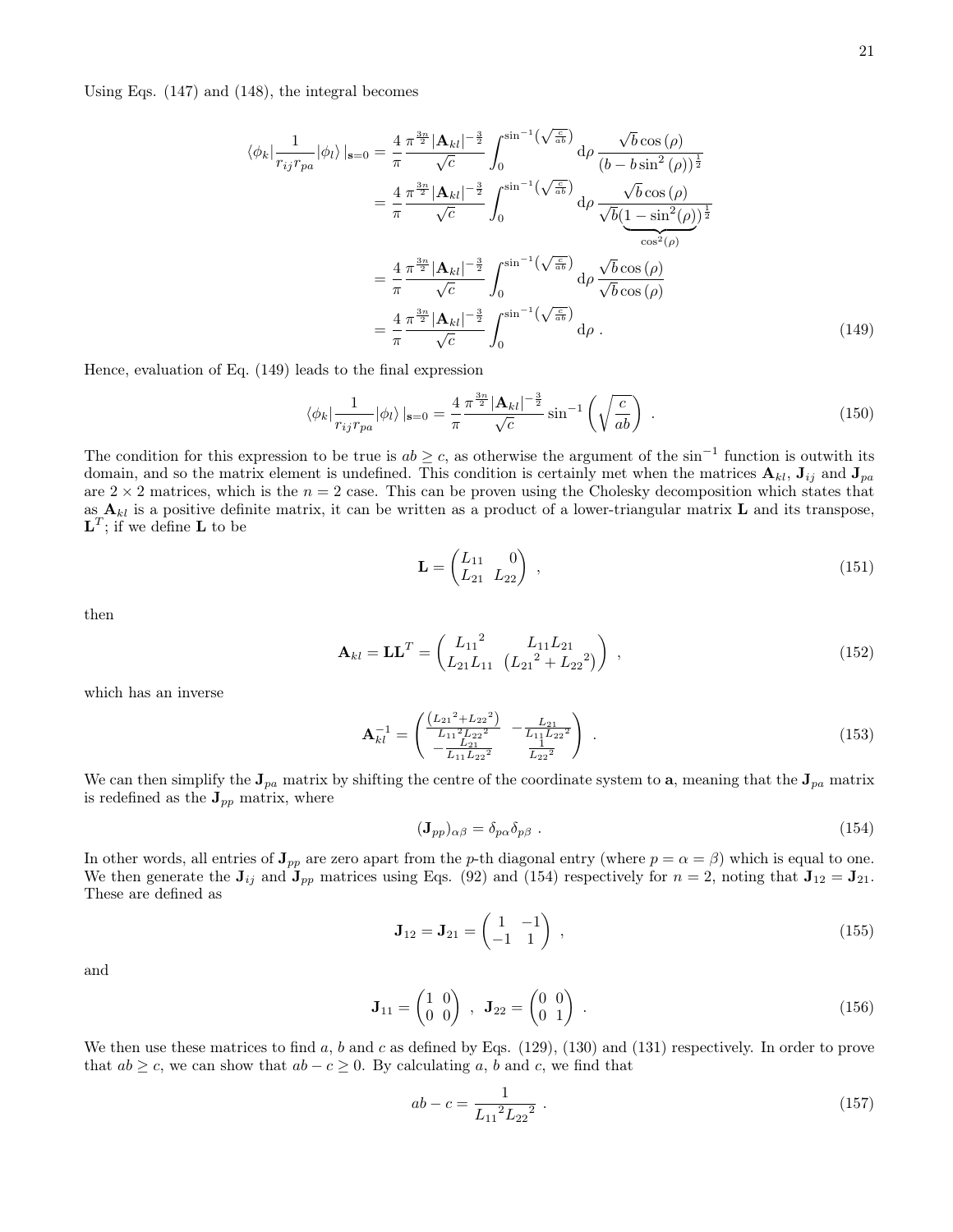Examining the above expression, we note that the matrix L is lower triangular, and so its determinant is the product of its diagonal elements. Moreover, its transpose has the same determinant as it is upper triangular. As such,

$$
L_{11}{}^{2}L_{22}{}^{2} = (L_{11}L_{22})(L_{11}L_{22}) = \det(\mathbf{L}) \det(\mathbf{L}^{T}) = \det(\mathbf{L}\mathbf{L}^{T}).
$$
\n(158)

We then recall that  $\mathbf{A}_{kl} = \mathbf{L}\mathbf{L}^T$ , and so

$$
ab - c = \frac{1}{\det(\mathbf{A}_{kl})}.
$$
\n(159)

As  $\mathbf{A}_{kl}$  is positive-definite, its determinant is always positive. Hence, for  $n = 2$ , it is true that  $ab \geq c$ . The relationship between a, b and c for any number of particles is currently being investigated.

### 2. General Case

Now using floating ECGs, we begin with

$$
\langle \phi_k | \frac{1}{r_{ij} r_{pa}} | \phi_l \rangle = \int_{-\infty}^{+\infty} d\mathbf{r} \, \phi_k \phi_l \frac{1}{r_{ij} r_{pa}} \ . \tag{160}
$$

Applying Eq. [\(50\)](#page-10-6) then yields

$$
\langle \phi_k | \frac{1}{r_{ij} r_{pa}} | \phi_l \rangle = \exp(-\eta_{kl}) \int_{-\infty}^{\infty} d\mathbf{r} \frac{1}{r_{ij} r_{pa}} \exp\left[-\mathbf{r}^T \underline{\mathbf{A}}_{kl} \mathbf{r} + 2 \mathbf{e}^T \mathbf{r}\right] . \tag{161}
$$

In order to simplify the denominator, the center of the coordinate system is shifted to a, giving

$$
\langle \phi_k | \frac{1}{r_{ij} r_{pa}} | \phi_l \rangle = \exp(-\eta_a) \int_{-\infty}^{\infty} d\mathbf{r} \frac{1}{r_{ij} r_p} \exp\left[-\mathbf{r}^T \underline{\mathbf{A}}_{kl} \mathbf{r} + 2 \mathbf{e}_a^T \mathbf{r}\right],
$$
(162)

where we have introduced the following notation;

$$
\mathbf{s}_k^a = \mathbf{s}_k - \mathbf{a} \tag{163}
$$

$$
\mathbf{e}_k^a = \mathbf{A}\mathbf{s}_k^a \,, \tag{164}
$$

$$
\mathbf{e}_a = \mathbf{e}_k^a + \mathbf{e}_l^a \tag{165}
$$

$$
\eta_a = \left(\mathbf{s}_k^a\right)^T \underline{\mathbf{A}}_k^{-1} \mathbf{s}_k^a + \left(\mathbf{s}_l^a\right)^T \underline{\mathbf{A}}_l^{-1} \mathbf{s}_l^a \tag{166}
$$

We now need to convert the denominator of the integrand into a Gaussian. This can be done by using Eq. [\(A13\)](#page-31-0) but over the range  $x \in [0, \infty)$ ,

$$
2\int_0^\infty dx \, \exp\left[-ax^2\right] = \sqrt{\frac{\pi}{a}} \,. \tag{167}
$$

If  $a = (\mathbf{r}_i - \mathbf{r}_j)^2$ , then

$$
\sqrt{\frac{\pi}{(\mathbf{r}_i - \mathbf{r}_j)^2}} = 2 \int_0^\infty dt \, \exp[-(\mathbf{r}_i - \mathbf{r}_j)^2 t^2]
$$

Then, using the fact that  $(\mathbf{r}_i - \mathbf{r}_j)^2 = |\mathbf{r}_i - \mathbf{r}_j|^2 = r_{ij}^2$ , we find that

$$
\frac{1}{r_{ij}} = \frac{2}{\sqrt{\pi}} \int_0^\infty dt \, \exp\left[-(\mathbf{r}_i - \mathbf{r}_j)^2 t^2\right] \,. \tag{168}
$$

We can then introduce a matrix  $J_{ij}$  such that

<span id="page-21-0"></span>
$$
\mathbf{r}^T \mathbf{J}_{ij} \mathbf{r} = (\mathbf{r}_i - \mathbf{r}_j)^2 \ . \tag{169}
$$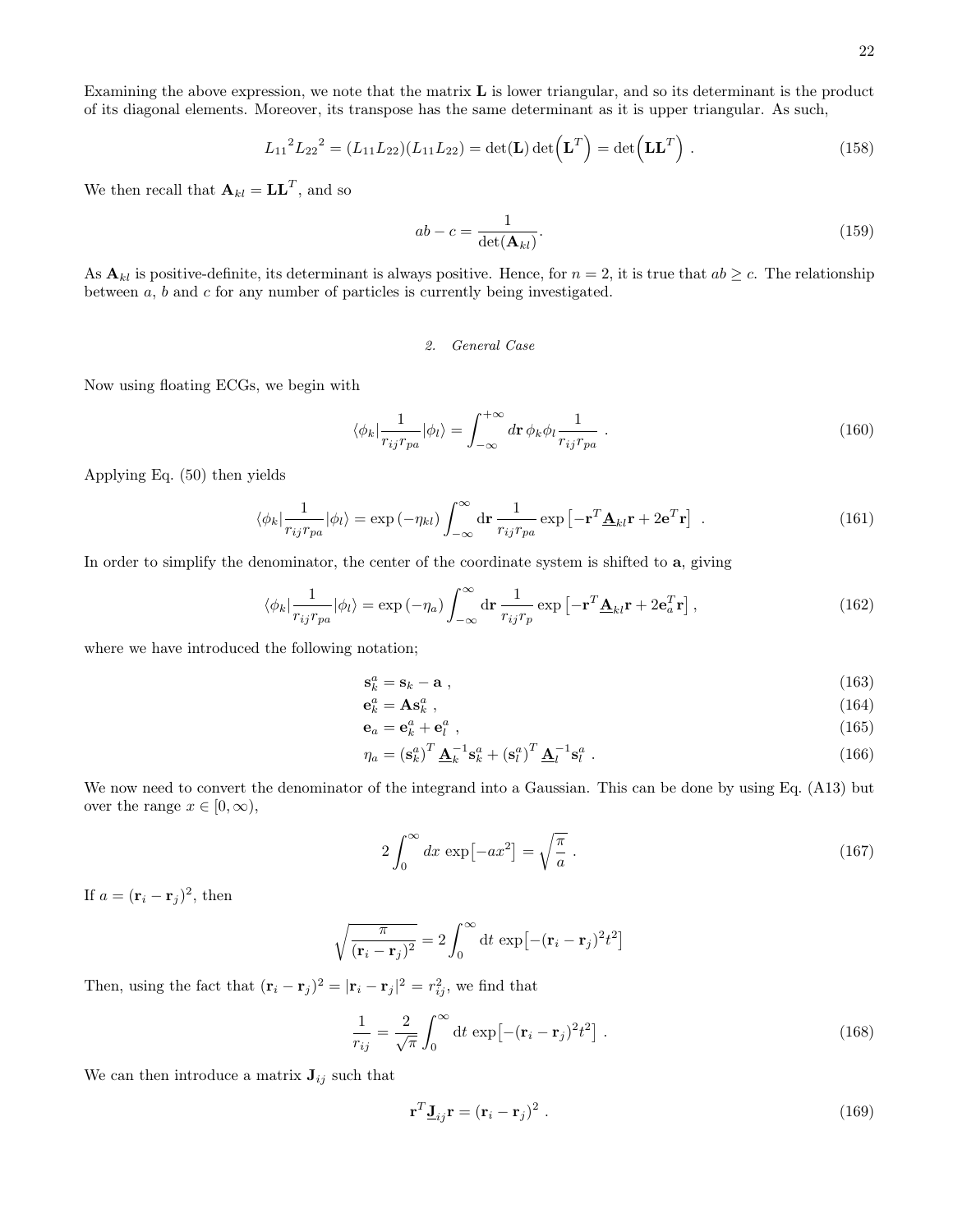Hence, we can re-write Eq. [\(168\)](#page-21-0) as

$$
\frac{1}{r_{ij}} = \frac{2}{\sqrt{\pi}} \int_0^\infty dt \, \exp\left[-\mathbf{r}^T \mathbf{J}_{ij} \mathbf{r} t^2\right] \,. \tag{170}
$$

We then use the same method for the  $\frac{1}{r_p}$  term, though we instead use the definition of  $(\mathbf{J}_{pp})_{\alpha\beta}$ , as by Eq. [\(154\)](#page-20-1). This allows us to write

<span id="page-22-1"></span><span id="page-22-0"></span>
$$
\mathbf{r}^T \mathbf{J}_{pp} \mathbf{r} = r_p \tag{171}
$$

and so

$$
\frac{1}{r_p} = \frac{2}{\sqrt{\pi}} \int_0^\infty \mathrm{d}u \, \exp\left[-\mathbf{r}^T \mathbf{J}_{pp} \mathbf{r} u^2\right] \,. \tag{172}
$$

Applying Eqs. [\(170\)](#page-22-0) and [\(172\)](#page-22-1), we arrive at

$$
\langle \phi_k | \frac{1}{r_{ij}r_{pa}} | \phi_l \rangle = \frac{4}{\pi} \exp(-\eta_a) \int_0^\infty du \int_0^\infty dt \int_{-\infty}^\infty dr \exp\left[-\mathbf{r}^T (\mathbf{\underline{A}}_{kl} + t^2 \mathbf{\underline{J}}_{ij} + u^2 \mathbf{\underline{J}}_{pp}) \mathbf{r} + 2\mathbf{e}_a^T \mathbf{r}\right].
$$
 (173)

We can now evaluate the integral in  $\bf{r}$  using Eq. [\(A14\)](#page-32-1) which gives,

$$
\langle \phi_k | \frac{1}{r_{ij}r_{pa}} | \phi_l \rangle = \frac{4}{\pi} \exp\left(-\eta_a\right) \int_0^{+\infty} \mathrm{d}u \int_0^{+\infty} \mathrm{d}t \, \frac{\pi^{\frac{3n}{2}}}{|\mathbf{A}_{kl} + t^2 \mathbf{J}_{ij} + u^2 \mathbf{J}_{pp}|^{\frac{3}{2}}} \exp\left[\mathbf{e}_a^T (\mathbf{\underline{A}}_{kl} + t^2 \mathbf{\underline{J}}_{ij} + u^2 \mathbf{\underline{J}}_{pp})^{-1} \mathbf{e}_a\right]. \tag{174}
$$

Examining Eq. [\(174\)](#page-22-2), we can introduce

<span id="page-22-3"></span><span id="page-22-2"></span>
$$
\underline{\mathbf{B}}_{klpp}(u) = \underline{\mathbf{A}}_{kl} + u^2 \underline{\mathbf{J}}_{pp} \tag{175}
$$

giving

$$
\langle \phi_k | \frac{1}{r_{ij}r_{pa}} | \phi_l \rangle = \frac{4}{\pi} \exp(-\eta_a) \int_0^{+\infty} du \int_0^{+\infty} dt \frac{\pi^{\frac{3n}{2}}}{|\mathbf{B}_{klpp}(u) + t^2 \mathbf{J}_{ij}|^{\frac{3}{2}}} \exp\left[\mathbf{e}_a^T \left(\mathbf{\underline{B}}_{klpp}(u) + t^2 \mathbf{\underline{J}}_{ij}\right)^{-1} \mathbf{e}_a\right] \ . \tag{176}
$$

We then makes use of Lemma [A 2,](#page-28-0) and Eqs. [\(A2\)](#page-28-1) and [\(A7\)](#page-29-0) to rewrite the determinant and inverse of Eq. [\(176\)](#page-22-3), leading to

$$
\langle \phi_k | \frac{1}{r_{ij}r_{pa}} | \phi_l \rangle = \frac{4}{\pi} \exp(-\eta_a) \int_0^{+\infty} du
$$
  
 
$$
\times \int_0^{+\infty} dt \frac{\pi^{\frac{3n}{2}}}{\left(1 + t^2 \operatorname{Tr} \left\{ \mathbf{J}_{ij} \underline{\mathbf{B}}_{klpp}^{-1}(u) \right\} \right)^{\frac{3}{2}} |\mathbf{B}_{klpp}(u)|^{\frac{3}{2}}}
$$
  
 
$$
\times \exp \left[ \mathbf{e}_a^T \left( \underline{\mathbf{B}}_{klpp}^{-1}(u) - t^2 \frac{\mathbf{B}_{klpp}^{-1}(u) \underline{\mathbf{J}}_{ij} \underline{\mathbf{B}}_{klpp}^{-1}(u)}{1 + t^2 \operatorname{Tr} \left\{ \mathbf{J}_{ij} \mathbf{B}_{klpp}^{-1}(u) \right\}} \right) \mathbf{e}_a \right]
$$
  

$$
= \frac{4}{\pi} \exp(-\eta_a) \int_0^{+\infty} du
$$

$$
\pi \times \int_0^{+\infty} dt \frac{\pi^{\frac{3n}{2}}}{\left(1+t^2 \operatorname{Tr} \left\{ \mathbf{J}_{ij} \underline{\mathbf{B}}_{klpp}^{-1}(u) \right\} \right)^{\frac{3}{2}} |\mathbf{B}_{klpp}(u)|^{\frac{3}{2}}}
$$

$$
\times \exp \left[ \mathbf{e}_a^T \underline{\mathbf{B}}_{klpp}^{-1}(u) \mathbf{e}_a \right] \exp \left[ \left( -t^2 \frac{\mathbf{e}_a^T \underline{\mathbf{B}}_{klpp}^{-1}(u) \underline{\mathbf{J}}_{ij} \underline{\mathbf{B}}_{klpp}^{-1}(u) \mathbf{e}_a}{1+t^2 \operatorname{Tr} \left\{ \mathbf{J}_{ij} \mathbf{B}_{klpp}^{-1}(u) \right\}} \right) \right].
$$
(177)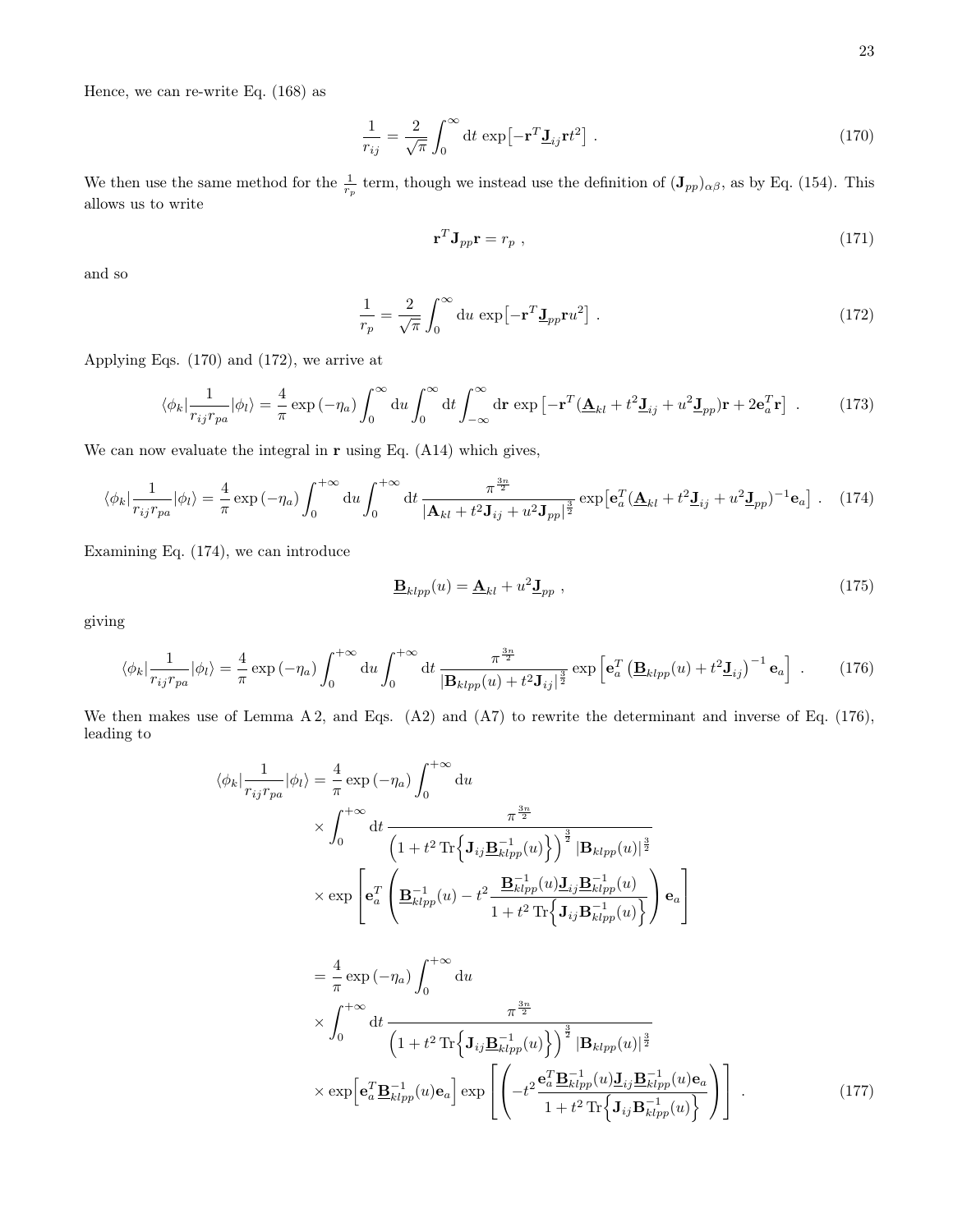Before we integrate in  $t$ , we introduce the following notation which allows us to remove factors which are independent of  $t$  and express the integral in a more manageable form;

$$
T_{kl}^a(u) = \exp\left(-\eta_a\right) \exp\left(\mathbf{e}_a^T \mathbf{B}_{klpp}^{-1}(u)\mathbf{e}_a\right) \frac{\pi^{3n/2}}{|\mathbf{B}_{klpp}(u)|^{3/2}},\tag{178}
$$

$$
\delta(u) = \mathbf{e}_a^T \mathbf{B}_{klpp}^{-1}(u) \mathbf{J}_{ij} \mathbf{B}_{klpp}^{-1}(u) \mathbf{e}_a , \qquad (179)
$$

$$
b(u) = \text{Tr}\left\{\mathbf{B}_{klpp}^{-1}(u)\mathbf{J}_{ij}\right\},\tag{180}
$$

which gives

$$
\langle \phi_k | \frac{1}{r_{ij} r_{pa}} | \phi_l \rangle = \frac{4}{\pi} \int_0^{+\infty} du \, T_{kl}^a(u) \int_0^{+\infty} dt \, \left( 1 + t^2 b(u) \right)^{-\frac{3}{2}} \exp\left[ \frac{-t^2 \delta(u)}{1 + t^2 b(u)} \right] \,. \tag{181}
$$

Now we make the substitution

<span id="page-23-4"></span><span id="page-23-0"></span>
$$
z = \frac{t^2 \delta(u)}{1 + t^2 b(u)}
$$
  
\n
$$
\implies \frac{dz}{dt} = \frac{2t \delta(u)}{1 + t^2 b(u)} - \frac{2t^3 \delta(u) b(u)}{(1 + t^2 b(u))^2}
$$
  
\n
$$
\implies \frac{dz}{dt} = \frac{2t \delta(u)}{(1 + t^2 b(u))^2}
$$
  
\n
$$
\implies dt = dz \frac{(1 + t^2 b(u))^2}{2t \delta(u)}.
$$
\n(183)

Then,

$$
dt \left(1 + t^2 b(u)\right)^{-\frac{3}{2}} = dz \frac{\left(1 + t^2 b(u)\right)^2}{\left(1 + t^2 b(u)\right)^{\frac{3}{2}}} \frac{1}{2t\delta(u)} = \frac{\left(1 + t^2 b(u)\right)^{\frac{1}{2}}}{2t\delta(u)}
$$

$$
= dz \frac{1}{2\delta^{\frac{1}{2}}(u)} \frac{1}{z^{\frac{1}{2}}}, \qquad (184)
$$

with the limits altering as

<span id="page-23-5"></span>
$$
z = \frac{t^2 \delta(u)}{1 + t^2 b(u)} \implies \begin{cases} t \to \infty, & z \to \frac{\delta(u)}{b(u)} \\ t = 0, & z = 0 \end{cases} \tag{185}
$$

Making the substitutions in Eqs. [\(182\)](#page-23-0) - [\(185\)](#page-23-1), we arrive at

$$
\langle \phi_k | \frac{1}{r_{ij} r_{pa}} | \phi_l \rangle = \frac{2}{\pi} \exp(-\eta_a) \int_0^{+\infty} du \, \frac{T_{kl}^a(u)}{\delta(u)^{\frac{1}{2}}} \int_0^{\frac{\delta(u)}{b(u)}} dz \, \frac{1}{z^{\frac{1}{2}}} \exp(-z) \; . \tag{186}
$$

We now recognise the integrand of Eq. [\(186\)](#page-23-2) to be related to that of the lower incomplete gamma function,

<span id="page-23-2"></span><span id="page-23-1"></span>
$$
\gamma(s,x) = \int_0^x dz \, z^{s-1} \exp(-z) \;, \tag{187}
$$

where in our case,  $s = \frac{1}{2}$  and  $x = \frac{\delta(u)}{b(u)}$  $\frac{\partial(u)}{\partial(u)}$  . Then,

$$
\langle \phi_k | \frac{1}{r_{ij}r_{pa}} | \phi_l \rangle = \frac{2}{\pi} \int_0^{+\infty} du \frac{T_{kl}^a(u)}{\delta^{\frac{1}{2}}(u)} \gamma \left( \frac{1}{2}, \frac{\delta(u)}{b(u)} \right) . \tag{188}
$$

When  $s = \frac{1}{2}$ , the lower incomplete gamma function is related to the error function as

<span id="page-23-3"></span>
$$
\gamma\left(\frac{1}{2},x\right) = \pi^{\frac{1}{2}} \operatorname{erf}\left(x^{\frac{1}{2}}\right) \tag{189}
$$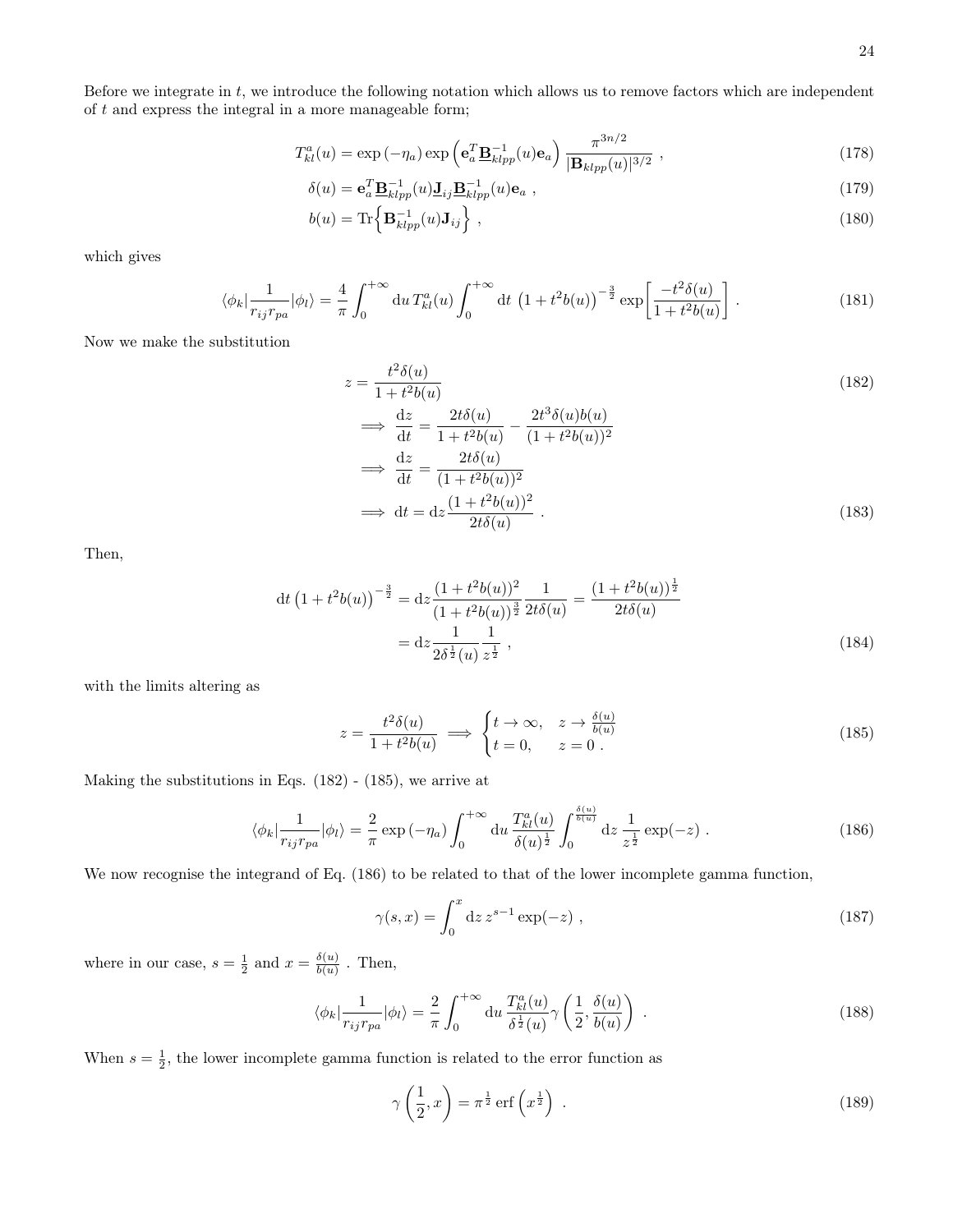Making the substitution in Eq. [\(189\)](#page-23-3) gives the integral

<span id="page-24-0"></span>
$$
\langle \phi_k | \frac{1}{r_{ij} r_{pa}} | \phi_l \rangle = \frac{2}{\pi^{1/2}} \int_0^{+\infty} du \, \frac{T_{kl}^a(u)}{\sqrt{\delta(u)}} \operatorname{erf} \left( \sqrt{\frac{\delta(u)}{b(u)}} \right) , \qquad (190)
$$

where we can see the explicit dependence on  $u$  by applying Eq.  $(A2)$ ,

$$
|\mathbf{B}_{klpp}(u)| = |\mathbf{A}_{kl} + u^2 \mathbf{J}_{pp}| = |\mathbf{A}_{kl}||\mathbf{I} + u^2 \mathbf{A}_{kl}^{-1} \mathbf{J}_{pp}| = |\mathbf{A}_{kl}| \left[1 + u^2 \operatorname{Tr} \left(\mathbf{A}_{kl}^{-1} \mathbf{J}_{pp}\right)\right] , \qquad (191)
$$

and Eq. [\(A3\)](#page-29-2),

$$
\underline{\mathbf{B}}_{klpp}^{-1}(u) = \left(\underline{\mathbf{A}}_{kl} + u^2 \underline{\mathbf{J}}_{pp}\right)^{-1} = \underline{\mathbf{A}}_{kl}^{-1} - u^2 \frac{\underline{\mathbf{A}}_{kl}^{-1} \underline{\mathbf{J}}_{pp} \underline{\mathbf{A}}_{kl}^{-1}}{1 + u^2 \operatorname{Tr}\left(\mathbf{A}_{kl}^{-1} \mathbf{J}_{pp}\right)}\ .
$$
 (192)

By using the following substitutions,

$$
a_{ij} = \text{Tr}\left(\mathbf{A}_{kl}^{-1}\mathbf{J}_{ij}\right) \tag{193}
$$

$$
a_{pp} = \text{Tr}\left(\mathbf{A}_{kl}^{-1}\mathbf{J}_{pp}\right) \tag{194}
$$

$$
c = \text{Tr}\left(\mathbf{A}_{kl}^{-1}\mathbf{J}_{pp}\mathbf{A}_{kl}^{-1}\mathbf{J}_{ij}\right) \tag{195}
$$
\n
$$
T_{\mathbf{A}} = 1 \tag{196}
$$

$$
\gamma_a = \mathbf{e}_a^T \mathbf{\underline{A}}_{kl}^{-1} \mathbf{e}_a - \eta_a \,,\tag{196}
$$

$$
\beta_a = \mathbf{e}_a^T \underline{\mathbf{A}}_{kl}^{-1} \underline{\mathbf{J}}_{ij} \underline{\mathbf{A}}_{kl}^{-1} \mathbf{e}_a \tag{197}
$$

$$
\mu_a = \mathbf{e}_a^T \underline{\mathbf{A}}_{kl}^{-1} \underline{\mathbf{J}}_{pp} \underline{\mathbf{A}}_{kl}^{-1} \mathbf{e}_a ,
$$
\n(198)

$$
\epsilon_a = \mathbf{e}_a^T \underline{\mathbf{A}}_{kl}^{-1} \underline{\mathbf{J}}_{pp} \underline{\mathbf{A}}_{kl}^{-1} \underline{\mathbf{J}}_{ij} \underline{\mathbf{A}}_{kl}^{-1} \mathbf{e}_a + \mathbf{e}_a^T \underline{\mathbf{A}}_{kl}^{-1} \underline{\mathbf{J}}_{ij} \underline{\mathbf{A}}_{kl}^{-1} \underline{\mathbf{J}}_{pp} \underline{\mathbf{A}}_{kl}^{-1} \mathbf{e}_a ,
$$
\n
$$
\omega_a = \mathbf{e}_a^T \underline{\mathbf{A}}_{kl}^{-1} \underline{\mathbf{J}}_{pp} \underline{\mathbf{A}}_{kl}^{-1} \underline{\mathbf{J}}_{ij} \underline{\mathbf{A}}_{kl}^{-1} \underline{\mathbf{I}}_{pp} \underline{\mathbf{A}}_{kl}^{-1} \mathbf{e}_a ,
$$
\n(199)

we arrive at

$$
T_{kl}^{a}(u) = \exp\left(\gamma_a\right) \exp\left(-\frac{u^2 \mu_a}{1 + u^2 a_{pp}}\right) \frac{\pi^{3n/2}}{|\mathbf{A}_{kl}|^{\frac{3}{2}} \left(1 + u^2 a_{pp}\right)^{\frac{3}{2}}},
$$
  
\n
$$
\delta(u) = \beta_a - \frac{u^2 \epsilon_a}{1 + u^2 a_{pp}} + \frac{u^4 \omega_a}{\left(1 + u^2 a_{pp}\right)^2},
$$
  
\n
$$
b(u) = a_{ij} - \frac{u^2 c}{1 + u^2 a_{pp}}.
$$
\n(201)

This allows Eq. [\(190\)](#page-24-0) to be written as

$$
\langle \phi_k | \frac{1}{r_{ij}r_{pa}} | \phi_l \rangle = \frac{2}{\pi^{\frac{1}{2}}} \exp(\gamma_a) \frac{\pi^{\frac{3n}{2}}}{|\mathbf{A}_{kl}|^{\frac{3}{2}}} \times \int_0^{+\infty} du \left(1 + u^2 a_{pp}\right)^{-\frac{3}{2}} \frac{\exp\left[\frac{-u^2 \mu_a}{1 + u_{pp}^2}\right]}{\left(\beta_a - \frac{u^2 \epsilon_a}{1 + u^2 a_{pp}} + \frac{u^4 \epsilon_a}{(1 + u^2 a_{pp})^2}\right)^{\frac{1}{2}}} \times \text{erf}\left[\left(\frac{\beta_a - \frac{u^2 \epsilon_a}{1 + u^2 a_{pp}} + \frac{u^4 \epsilon_a}{(1 + u^2 a_{pp})^2}}{a_{ij} - \frac{u^2 c}{1 + u^2 a_{pp}}}\right)^{\frac{1}{2}}\right]. \tag{202}
$$

In order to further simplify the integral in Eq. [\(202\)](#page-24-1), we introduce the substitution

<span id="page-24-1"></span>
$$
x = \frac{u^2 \mu_a}{1 + u^2 a_{pp}} \tag{203}
$$

This is analogous to the substitution made in Eq. [\(182\)](#page-23-0), meaning we can use Eqs. [\(182\)](#page-23-0), [\(183\)](#page-23-4) and [\(184\)](#page-23-5) and the corresponding limits, where

$$
z \to x ,
$$
  
\n
$$
t \to u ,
$$
  
\n
$$
\delta(u) \to \mu_a ,
$$
  
\n
$$
b(u) \to a_{pp} .
$$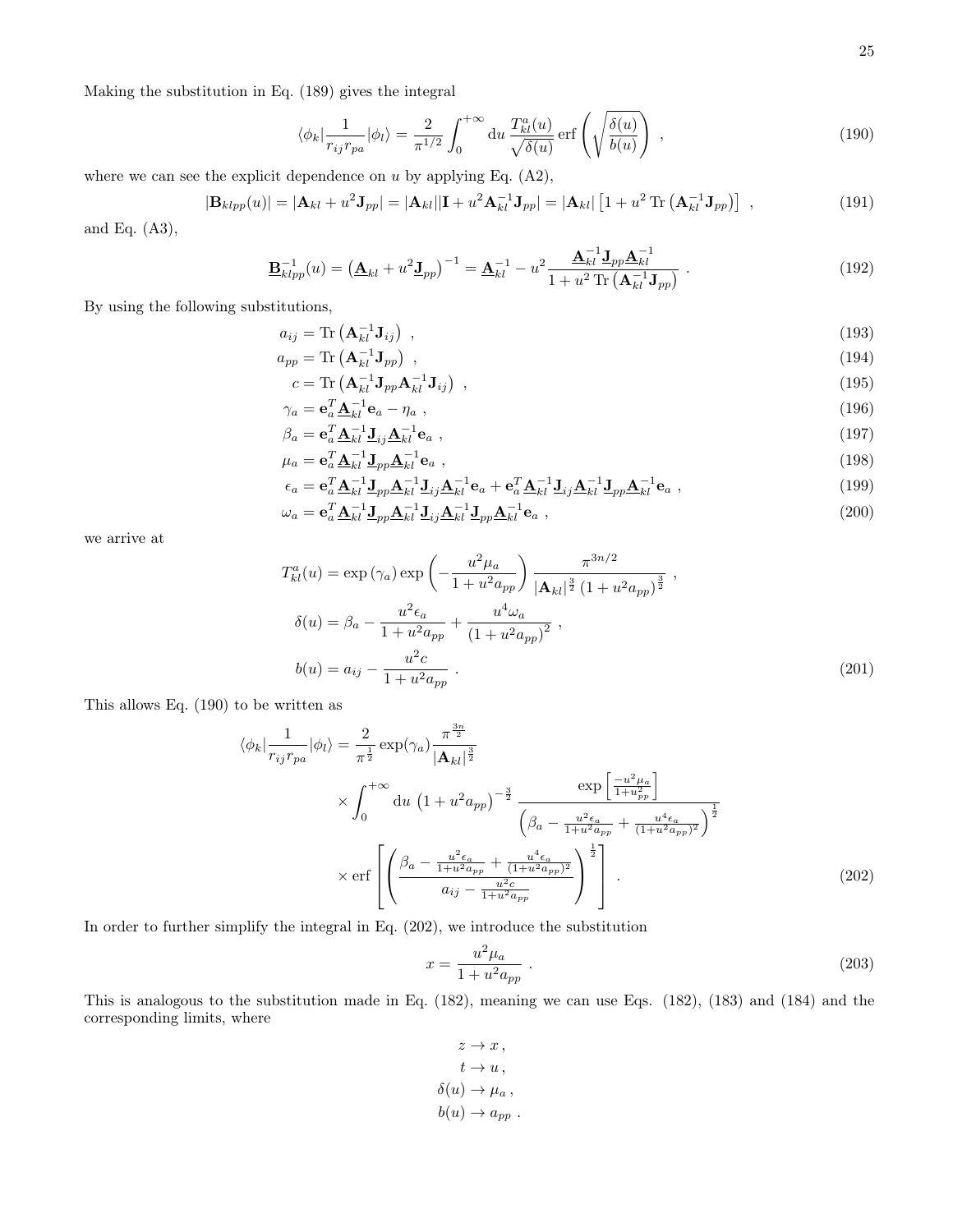This then leads to the following integral expression;

$$
\langle \phi_k | \frac{1}{r_{ij}r_{pa}} | \phi_l \rangle = 2 \exp(\gamma_a) \frac{\pi^{\frac{1}{2}(3n-1)} |\mathbf{A}_{kl}|^{-\frac{3}{2}}}{\sqrt{\mu_a}} \times \int_0^{\mu_a/a_{pp}} dx \frac{e^{-x}}{\sqrt{x}} (\beta_a - \frac{\epsilon_a}{\mu_a} x + \frac{\omega_a}{\mu_a^2} x^2)^{-\frac{1}{2}} \text{erf}\left[ \left(\frac{\beta_a - \frac{\epsilon_a}{\mu_a} x + \frac{\omega_a}{\mu_a^2} x^2}{a_{ij} - \frac{c}{\mu_a} x}\right)^{\frac{1}{2}} \right].
$$
 (204)

There is currently no known analytical solution to Eq. [\(204\)](#page-25-1).

# <span id="page-25-1"></span><span id="page-25-0"></span>V. CONCLUSIONS AND OUTLOOKS

The initial aim of this research was to compute lower bounds to the exact energy using the variance of the upper bound energy provided by the variational method. The variance involves calculating the matrix elements of the Hamiltonian squared. The necessary integrals were determined for the Hamiltonian squared within the Born–Oppenheimer approximation.

It was decided that this approach would be tested on two-electron systems within the Born–Oppenheimer approximation, from which the integrals with no known solutions were identified and solved. This allowed for analytical solutions to the integrals  $\langle \phi_k | \frac{1}{r_{ij}^2} | \phi_l \rangle$  (using FECGs) and  $\langle \phi_k | \frac{1}{r_{ij}r_{pa}} | \phi_l \rangle$  (for the zero shift case of ECGs) to be found. The multi-dimensional integral  $\langle \phi_k | \frac{1}{r_{ij}r_{pa}} | \phi_l \rangle$  using FECGs was simplified to a one-dimensional integral for which no analytic solution was found, but a solution can be calculated using numerical integration. However, singularities are present in integrand, which may require special quadrature and/or integration techniques. Having a numerical solution to this matrix element will allow for lower bounds to be calculated for two-electron systems, with FECGs extending our approach applicability to molecules or polyatomic ions. After this, the integral  $\langle \phi_k | \frac{1}{r_{i,j}^2} | \phi_l \rangle$  would then be generalised to any number of electrons, which would mean solving the  $\langle \phi_k | \frac{1}{r_{ij}r_{pq}} | \phi_l \rangle$  integral, where all indices represent electrons. This would likely take a form similar to the  $\langle \phi_k | \frac{1}{r_{ij}r_{pa}} | \phi_l \rangle$  integral, which is why a numerical solution to this integral will be very useful.

The integral expressions derived in Sec. [IV](#page-13-0) have been implemented using FORTRAN in the QUANTEN computer. The first test case for these lower bound expressions will be the helium atom within the Born–Oppenheimer approximation using non-floating ECG basis functions.

Whilst it would be beneficial to have a solution for the matrix element  $\langle \phi_k | \frac{1}{r_{ij} r_{pa}} | \phi_l \rangle$  for general FECG basis functions, the solution for  $s = 0$  is useful not only for the use of (non-floating) ECGs but also for the use of complex ECGs (CECGs) [\[53\]](#page-27-15), first proposed in 2006 by S. Bubin and L. Adamowicz and used to calculate the ground-state and excited-state energies of the helium atom [\[54\]](#page-27-16). A CECG basis function takes the form

$$
\phi_k = \exp\left[-\mathbf{r}^T \left(\mathbf{C}_k \otimes \mathbf{I}_3\right) \mathbf{r}\right],\tag{205}
$$

where  $\mathbf{C}_k = \mathbf{A}_k + i\mathbf{B}_k$  is a complex  $N_p \times N_p$  matrix for  $N_p$  particles. The matrices  $\mathbf{A}_k$  and  $\mathbf{B}_k$  are symmetric and real.

The matrix elements of Sec [III B](#page-11-0) not only have use in calculating lower bounds, but also in relativistic quantum mechanics, specifically in mass-velocity corrections. The matrix element in question is the  $\langle \phi_k | \nabla^4 | \phi_l \rangle$  element. In a method now colloquially known as 'Drachmanisation', R. J. Drachman showed in 1981 that the expectation value of the single-particle  $\nabla_i^4$  operator could be re-written in terms of the trial wave function and expectation energy E [\[55,](#page-27-17) [56\]](#page-27-18)

$$
\langle \Psi_{\text{Trial}} | \sum_{i} \nabla_{i}^{4} | \Psi_{\text{Trial}} \rangle = 4 \langle \Psi_{\text{Trial}} | \left( E - \hat{V} \right)^{2} | \Psi_{\text{Trial}} \rangle - 2 \sum_{i \geq j} \langle \nabla_{i}^{2} \Psi_{\text{Trial}} | \nabla_{j}^{2} \Psi_{\text{Trial}} \rangle. \tag{206}
$$

This expression has better numerical properties for non-exact trial functions compared to the original expression containing the expectation value of the  $\nabla_i^4$  operator. This technique can be applied to calculations to compute mass-velocity corrections in relativistic quantum problems, and the expectation value  $\left\langle \left(E-\hat{V}\right)^2\right\rangle$  gives rise to the  $\langle \Psi_{\text{Trial}}|_{\overline{r_{ij}r_{pa}}} |\Psi_{\text{Trial}}\rangle$  matrix element discussed in this report. Hence, finding a numerical solution to this integral has

use not only in calculating lower bounds, but also in relativistic corrections to the non-relativistic problem.

Another application of the matrix element  $\langle \phi_k | \frac{1}{r_{ij} r_{pa}} | \phi_l \rangle$  to non-relativistic problems is their use in so-called rECG functions, which are ECG functions with  $|\mathbf{r}|$  prefactors [\[57,](#page-27-19) [58\]](#page-27-20). The prefactor ensures that the particle-particle cusp condition is satisfied, and so enhances the numerical convergence of the results.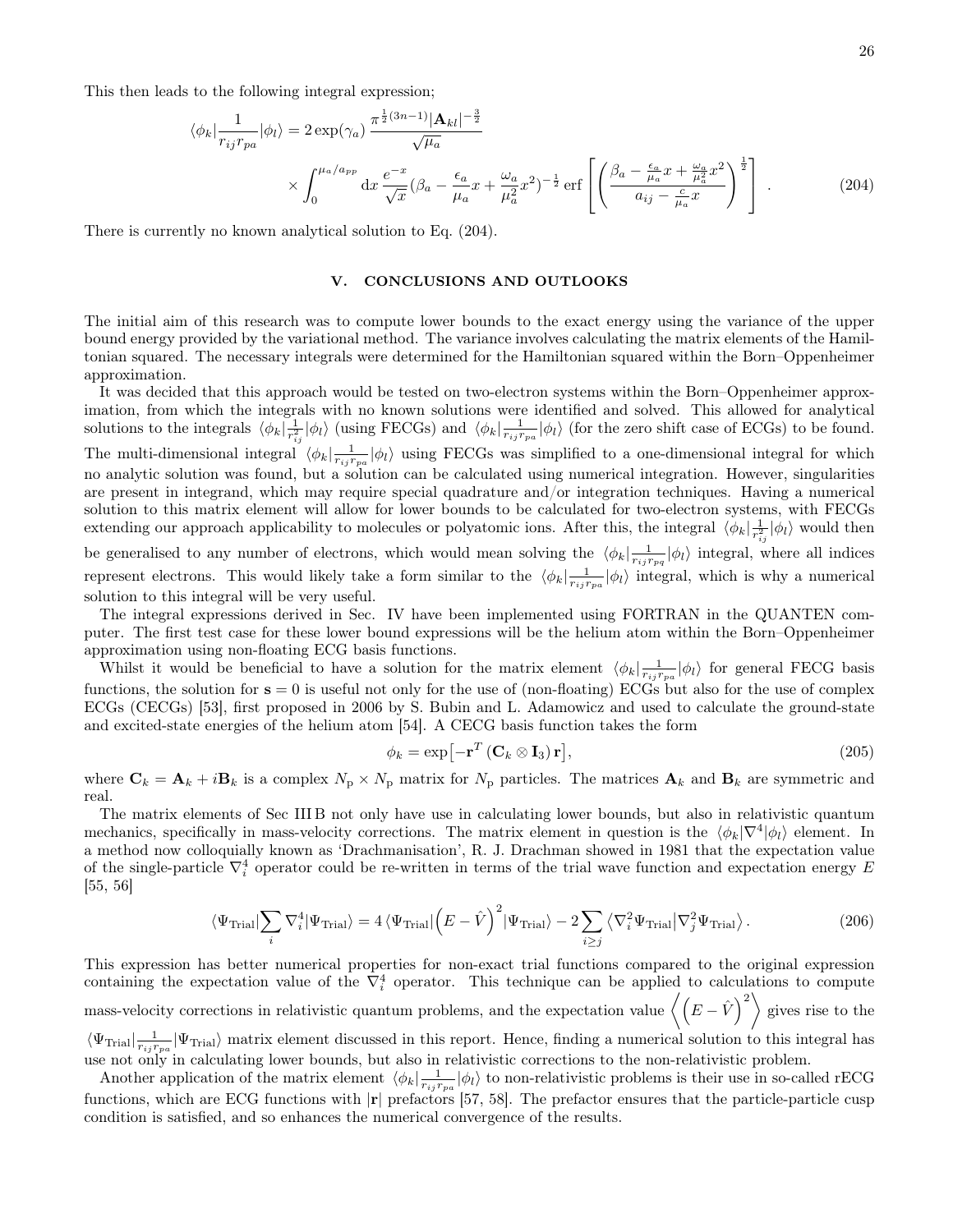### ACKNOWLEDGEMENTS

This work was originally written as an entry for the 35th Országos Tudományos Diákköri Konferencia (OTDK) [\[59\]](#page-27-21). I would like to thank those working within the School of Physics and Astronomy and the School of Chemistry at the University of Glasgow who have helped me during my four years studying chemical physics, as it is their knowledge and experience that has made my ERASMUS+ scholarship at ELTE possible. I am also grateful to my friends at the University of Glasgow and my family in Scotland; without their encouragement and support this opportunity would not have been possible. I am thankful to my friends and colleagues within the Molecular Quantum Dynamics research group at ELTE for the kindness they have shown since I first arrived in Budapest. I would like to pay particular thanks to my supervisors, Edit Mátyus and Péter Jeszenszki, for their guidance throughout the short time I have spent at ELTE.

- <span id="page-26-0"></span>[1] W. Ritz, Über eine neue Methode zur Lösung gewisser Variationsprobleme der mathematischen Physik., [J. Reine Angew.](https://doi.org/10.1515/crll.1909.135.1) Math. 1909[, 1 \(1909\).](https://doi.org/10.1515/crll.1909.135.1)
- <span id="page-26-1"></span>[2] J. K. L. MacDonald, Successive Approximations by the Rayleigh-Ritz Variation Method, Phys. Rev. 43[, 830 \(1933\).](https://doi.org/10.1103/PhysRev.43.830)
- <span id="page-26-2"></span>[3] D. H. Weinstein, Modified Ritz method, [Proc. Natl. Acad. Sci. U.S.A](https://doi.org/10.1073/pnas.20.9.529) 20, 529 (1934).
- <span id="page-26-3"></span>[4] G. Temple, The theory of Rayleigh's principle as applied to continuous systems, [Proc. R. Soc. Lond. A](https://doi.org/https://doi.org/10.1098/rspa.1928.0098) 119, 276 (1928).
- <span id="page-26-4"></span>[5] Y. Suzuki and K. Varga, [Stochastic Variational Approach to Quantum-Mechanical Few-Body Problems](https://www.springer.com/gp/book/9783540651529) (Springer, 1998).
- <span id="page-26-5"></span>[6] Zsuzsanna Tóth, Calculating lower bound via perturbation theory methods, Ph.D. thesis, Eötvös Loránd University (2018).
- <span id="page-26-6"></span>[7] M. Stanke, E. Palikot, D. Kedziera, and L. Adamowicz, Orbit-orbit relativistic correction calculated with all-electron molecular explicitly correlated Gaussians, J. Chem. Phys. 145[, 224111 \(2016\).](https://doi.org/10.1063/1.4971376)
- [8] T. Zaklama, D. Zhang, K. Rowan, L. Schatzki, Y. Suzuki, and K. Varga, Matrix elements of one dimensional explicitly correlated Gaussian basis functions, [Few-Body Syst.](https://doi.org/10.1007/s00601-019-1539-3) 61, 6 (2020).
- <span id="page-26-7"></span>[9] D. Ferenc, P. Jeszenszki, R. T. Ireland, and E. Mátyus, ECG integral Notes, Tech. Rep. (Eötvös Loránd University, Budapest, 2020).
- <span id="page-26-8"></span>[10] D. Ferenc, P. Jeszenszki, I. Hornyák, R. T. Ireland, and E. Mátyus, [QUANTEN, a computer program for the QUANTum](www.compchem.hu) [mechanical description of Electrons and Nuclei.](www.compchem.hu)
- <span id="page-26-9"></span>[11] P. Atkins, J. D. Paula, and J. Keeler, [Atkins' Physical Chemistry](https://global.oup.com/academic/product/atkins-physical-chemistry-9780198769866?cc=gb&lang=en&]), eleventh ed., Vol. 1 (Oxford University Press, Oxford, 2018).
- [12] R. A. Horn and C. A. Johnson, [Matrix Analysis](https://doi.org/10.1017/CBO9780511810817), 2nd ed. (Cambridge University Press, Cambridge, 1985) pp. 176–180.
- <span id="page-26-10"></span>[13] B. H. Bransden and C. J. Joachain, [Quantum Mechanics](https://www.pearson.com/uk/educators/higher-education-educators/product/9780582356917.html), 2nd ed. (Pearsons Education, Edinburgh, 2000) pp. 469–511.
- <span id="page-26-11"></span>[14] I. Mayer, [Simple Theorems, Proofs, and Derivations in Quantum Chemistry](https://doi.org/10.1007/978-1-4757-6519-9), edited by P. G. Mezey, Mathematical and Computational Chemistry (Springer US, Boston, MA, 2003).
- <span id="page-26-12"></span>[15] E. Schmidt, Zur Theorie der linearen und nichtlinearen Integralgleichungen, Math. Ann. 63[, 433 \(1907\).](https://doi.org/10.1007/BF01449770)
- <span id="page-26-13"></span>[16] R. C. James and G. James, [Mathematics Dictionary](https://www.springer.com/gp/book/9780412990410), 5th ed. (Springer Netherlands).
- <span id="page-26-14"></span>[17] J. Mitroy, S. Bubin, W. Horiuchi, Y. Suzuki, L. Adamowicz, W. Cencek, K. Szalewicz, J. Komasa, D. Blume, and K. Varga, Theory and application of explicitly correlated Gaussians, [Rev. Mod. Phys.](https://doi.org/10.1103/RevModPhys.85.693) 85, 693 (2013).
- <span id="page-26-15"></span>[18] E. H. Lieb, [Quantum mechanics, the stability of matter and quantum electrodynamics](https://doi.org/10.4310/cdm.2005.v2005.n1.a3), Tech. Rep. (Departments of Mathematics and Physics, Princeton University, Princeton, 2003) [arXiv:0209034 \[math-ph\].](https://arxiv.org/abs/0209034)
- <span id="page-26-16"></span>[19] E. Pollak and R. Martinazzo, Self-consistent theory of lower bounds for eigenvalues, J. Chem. Phys. 152[, 244110 \(2020\).](https://doi.org/10.1063/5.0009436)
- <span id="page-26-17"></span>[20] S. Goedecker and K. Maschke, Comment on 'Criterion for a good variational wave function', [Phys, Rev. B](https://doi.org/https://doi.org/10.1103/PhysRevB.42.6835) 42, 365 (1990).
- <span id="page-26-18"></span>[21] E. Pollak, An improved lower bound to the ground-state energy, [J. Chem. Theory Comput.](https://doi.org/10.1021/acs.jctc.9b00128) 15, 1498 (2019).
- <span id="page-26-19"></span>[22] H. Nakashima and H. Nakatsuji, How accurately does the free complement wave function of a helium atom satisfy the schrödinger equation?, [Phys. Rev. Lett.](https://doi.org/10.1103/PhysRevLett.101.240406) 101, 240406 (2008).
- <span id="page-26-20"></span>[23] A. F. Stevenson, On the Lower Bounds of Weinstein and Romberg in Quantum Mechanics, Phys. Rev. 53[, 199 \(1938\).](https://doi.org/10.1103/PhysRev.53.199.2)
- <span id="page-26-21"></span>[24] A. F. Stevenson and M. F. Crawford, A lower limit for the theoretical energy of the normal state of helium, [Phys. Rev.](https://doi.org/10.1103/PhysRev.54.375) 54[, 375 \(1938\).](https://doi.org/10.1103/PhysRev.54.375)
- <span id="page-26-22"></span>[25] H. Kleindienst and W. Altmann, I. Lineare Fehlerminimisierung Ein Verfahren zur Eigenwertberechnung bei Schrödinger-Operatoren, [Int. J. Quantum Chem.](https://doi.org/10.1002/qua.560100516) 10, 873 (1976).
- <span id="page-26-23"></span>[26] N. W. Bazley, Lower bounds for eigenvalues with application to the helium atom, [Proc. Natl. Acad. Sci. U.S.A](https://doi.org/https://doi.org/10.1073/pnas.45.6.850) 45, 850 [\(1959\).](https://doi.org/https://doi.org/10.1073/pnas.45.6.850)
- <span id="page-26-24"></span>[27] R. N. Hill, Tight lower bounds to eigenvalues of the Schrödinger equation, [J. Math. Phys.](https://doi.org/10.1063/1.524700) 21, 2182 (1979).
- <span id="page-26-25"></span>[28] E. Pollak, A tight lower bound to the ground-state energy, [J. Chem. Theory Comput.](https://doi.org/10.1021/acs.jctc.9b00344) 15, 4079 (2019).
- <span id="page-26-26"></span>[29] N. J. Lehmann, Beiträge zur numerischen Lösung linearer Eigenwertprobleme. I, [J. Appl. Math. Mech.](https://doi.org/10.1002/zamm.19502911005) 29, 341 (1949).
- [30] N. J. Lehmann, Beiträge zur numerischen Lösung linearer Eigenwertprobleme., [J. Appl. Math. Mech.](https://doi.org/10.1002/zamm.19500300101) 30, 1 (1950).
- <span id="page-26-27"></span>[31] E. E. Ovtchinnikov, Lehmann bounds and eigenvalue error estimation, [SIAM J. Numer. Anal.](https://doi.org/10.1137/100793062) 49, 2078 (2011).
- <span id="page-26-28"></span>[32] Per-Olov Löwdin, Studies in perturbation theory. X. Lower bounds to energy eigenvalues in perturbation-theory ground state, Phys. Rev. 139[, A357 \(1965\).](https://doi.org/https://doi.org/10.1103/PhysRev.139.A357)
- <span id="page-26-29"></span>[33] Á. Szabados and Z. Tóth, Löwdin's bracketing function revisited, [J. Math. Chem.](https://doi.org/10.1007/s10910-014-0379-0) 52, 2210 (2014).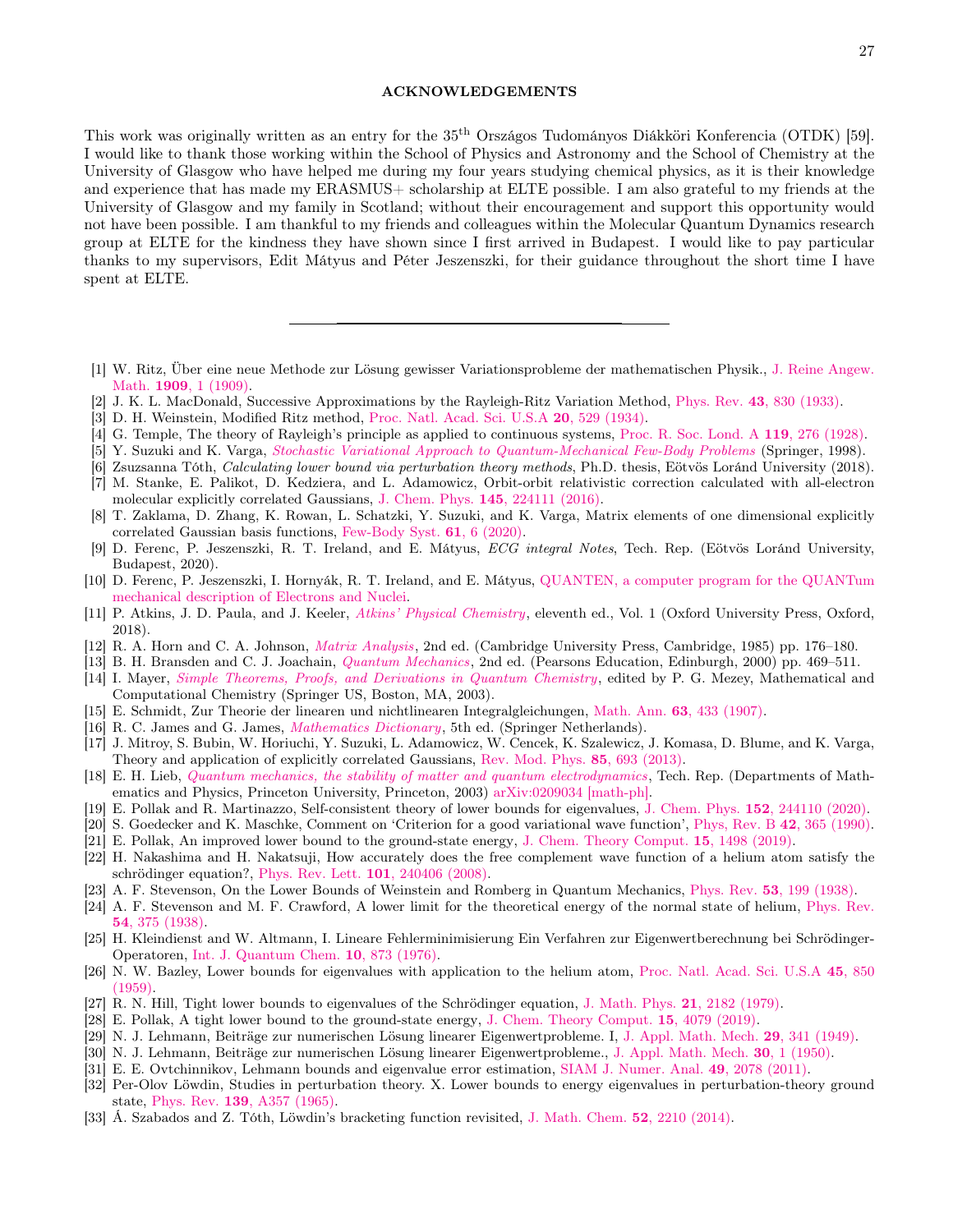- <span id="page-27-0"></span>[34] P. Löwdin, Studies in perturbation theory. IV. Solution of eigenvalue problem by projection operator formalism, [J. Math.](https://doi.org/10.1063/1.1724312) Phys. 3[, 969 \(1962\).](https://doi.org/10.1063/1.1724312)
- <span id="page-27-1"></span>[35] P. Atkins, J. de Paula, and R. Friedman, *[Physical Chemistry: Quanta, Matter and Change](https://global.oup.com/academic/product/physical-chemistry-9780199609819?q=quanta)*, 2nd ed. (Oxford University Press, Oxford, 2013).
- <span id="page-27-2"></span>[36] E. Mátyus, Pre-Born–Oppenheimer molecular structure theory, Mol. Phys. 117[, 590 \(2019\),](https://doi.org/10.1080/00268976.2018.1530461) [arXiv:1801.05885.](https://arxiv.org/abs/1801.05885)
- <span id="page-27-3"></span>[37] E. Mátyus and M. Reiher, Molecular structure calculations: A unified quantum mechanical description of electrons and nuclei using explicitly correlated Gaussian functions and the global vector representation, [J. Chem. Phys.](https://doi.org/10.1063/1.4731696) 137, 024104 [\(2012\).](https://doi.org/10.1063/1.4731696)
- <span id="page-27-4"></span>[38] D. R. Hartree, The wave mechanics of an atom with a non-Coulomb central field Part II. Some results and discussion, [Math. Proc. Camb. Philos. Soc.](https://doi.org/10.1017/S0305004100011920) 24, 111 (1927).
- [39] J. C. Slater, Atomic shielding constants, Phys. Rev. 36[, 57 \(1930\).](https://doi.org/10.1103/PhysRev.36.57)
- <span id="page-27-5"></span>[40] J. C. Slater, The self consistent field and the structure of atoms, Phys. Rev. 32[, 339 \(1928\).](https://doi.org/10.1103/PhysRev.32.339)
- <span id="page-27-6"></span>[41] E. J. Rychlewski, [Explicitly Correlated Wave Functions in Chemistry and Physics](https://www.springer.com/gp/book/9781402016745), first edit ed. (Springer Netherlands, 2003).
- <span id="page-27-7"></span>[42] S. Bubin, M. Pavanello, W. C. Tung, K. L. Sharkey, and L. Adamowicz, Born-Oppenheimer and non-Born-Oppenheimer, atomic and molecular calculations with explicitly correlated Gaussians, [Chem. Rev.](https://doi.org/10.1021/cr200419d) 113, 36 (2013).
- <span id="page-27-8"></span>[43] E. A. Hylleraas, On the ground state of the helium atom, Z. Phys. 48[, 81 \(1928\).](https://doi.org/https://doi.org/10.1007/978-3-642-75471-5_16)
- [44] E. A. Hylleraas, Die Ionisierungsspannungen von Atomkonfigurationen mit zwei Elektronen, [Naturwissenschaften](https://doi.org/https://doi.org/10.1007/BF01506430) 17, 982 [\(1929\).](https://doi.org/https://doi.org/10.1007/BF01506430)
- [45] E. A. Hylleraas, New calculation of the energy of helium in the ground state, as well as the lowest term of ortho-helium, Z. Phys. 54[, 347 \(1929\).](https://doi.org/https://doi.org/10.1142/9789812795762_0006)
- [46] E. A. Hylleraas, Bemerkungen zu meiner Arbeit: Die Elektronenaffinität des Wasserstoffatoms nach der Wellenmechanik, Z. Phys. 63[, 291 \(1930\).](https://doi.org/10.1007/BF01421744)
- <span id="page-27-9"></span>[47] E. A. Hylleraas and B. Undheim, Undheim, B. Numerische Berechnung der 2S-Terme von Ortho- und Par-Helium, [Z. Phys.](https://doi.org/10.1007/BF01397263) 65[, 759 \(1930\).](https://doi.org/10.1007/BF01397263)
- <span id="page-27-10"></span>[48] S. F. Boys, The integral formulae for the variational solution of the molecular many-electron wave equation in terms of Gaussian functions with direct electronic correlation, [Proc. R. Soc. Lond. A](https://doi.org/https://doi.org/10.1098/rspa.1960.0195) 258, 402 (1960).
- <span id="page-27-11"></span>[49] K. Singer, The use of Gaussian (exponential quadratic) wave functions in molecular problems - I . General formulae for the evaluation of integrals, [Proc. R. Soc. Lond. A](https://doi.org/https://doi.org/10.1098/rspa.1960.0196) 258, 412 (1960).
- <span id="page-27-12"></span>[50] T. Kato, On the eigenfunctions of many-particle systems in quantum mechanics, [Commun. Pure Appl. Math.](https://doi.org/10.1002/cpa.3160100201) 10, 151 [\(1957\).](https://doi.org/10.1002/cpa.3160100201)
- <span id="page-27-13"></span>[51] K. Nakamura, Review of Particle Physics, J . Phys. G 37[, 75021 \(2010\).](https://doi.org/10.1088/0954-3899/37/7a/075021)
- <span id="page-27-14"></span>[52] M. Born and R. Oppenheimer, Zur Quantentheorie der Molekeln, Ann. Phys. 389[, 457 \(1927\).](https://doi.org/10.1002/andp.19273892002)
- <span id="page-27-15"></span>[53] A. Muolo, E. Mátyus, and M. Reiher,  $H_3^+$  as a five-body problem described with explicitly correlated Gaussian basis sets, J. Chem. Phys. 151[, 154110 \(2019\),](https://doi.org/10.1063/1.5121318) [arXiv:1907.10168.](https://arxiv.org/abs/1907.10168)
- <span id="page-27-16"></span>[54] S. Bubin and L. Adamowicz, Matrix elements of N-particle explicitly correlated Gaussian basis functions with complex exponential parameters, J. Chem. Phys. 124[, 224317 \(2006\).](https://doi.org/10.1063/1.2204605)
- <span id="page-27-17"></span>[55] R. J. Drachman, A new global operator for two-particle delta functions, [J. Phys. B At. Mol. Phys.](https://doi.org/https://iopscience.iop.org/article/10.1088/0022-3700/14/16/003/meta) 14, 2733 (1981).
- <span id="page-27-18"></span>[56] K. Pachucki, W. Cencek, and J. Komasa, On the acceleration of the convergence of singular operators in Gaussian basis sets, J. Chem. Phys. 122[, 184101 \(2005\).](https://doi.org/10.1063/1.1888572)
- <span id="page-27-19"></span>[57] M. Puchalski, J. Komasa, and K. Pachucki, Relativistic corrections for the ground electronic state of molecular hydrogen, [Phys. Rev. A](https://doi.org/10.1103/PhysRevA.95.052506) 95, 1 (2017), [arXiv:1704.07153.](https://arxiv.org/abs/1704.07153)
- <span id="page-27-20"></span>[58] M. Puchalski, J. Komasa, A. Spyszkiewicz, and K. Pachucki, Dissociation energy of molecular hydrogen isotopologues, [Phys. Rev. A](https://doi.org/10.1103/PhysRevA.100.020503) 100, 1 (2019), [arXiv:1909.01985.](https://arxiv.org/abs/1909.01985)
- <span id="page-27-21"></span>[59] R. T. Ireland, [Integrals for lower bounds to the exact energy](https://doi.org/http://hdl.handle.net/10831/57773), Tech. Rep. (Eötvös Loránd University, Budapest, 2021).

### Appendix A: Lemmas

This appendix comes from reference [\[9\]](#page-26-7). This note is not publicly available, and so here we have written the most important lemmas.

### <span id="page-27-22"></span>1. About the eigenvalues of a rank-one matrix

One of the eigenvalues of a rank-one matrix is the trace of this matrix. The remaining eigenvalues are degenerate and their values are zero.

Proof: Let us consider the rank-one matrix B as the direct product of two vectors,

$$
\mathbf{B} = \mathbf{u} \otimes \mathbf{v}^T.
$$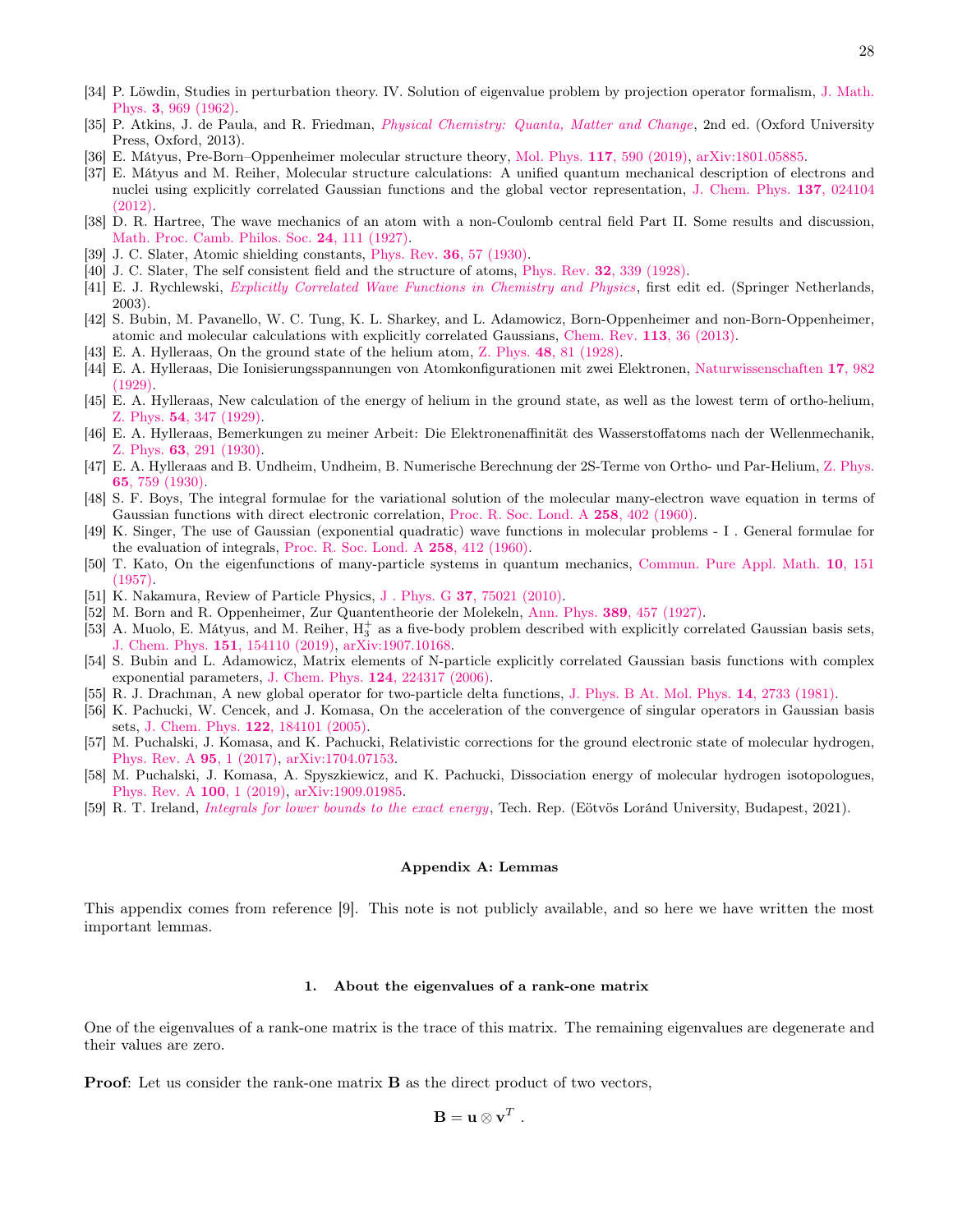Then, the non-degenerate eigenvalue can be found easily as,

$$
\mathbf{B}\mathbf{u} = \mathbf{u} \otimes \underbrace{\mathbf{v}^T \mathbf{u}}_{\sum_i v_i u_i = \text{Tr } \mathbf{B}} = \text{Tr }(\mathbf{B}) \mathbf{u} .
$$

The remaining eigenvectors can be found by considering the vectors from the orthogonal subspace of v:  $v_1, v_2, v_3, \ldots, v_{N-1}$ .

$$
\mathbf{B}\mathbf{v}_i = \mathbf{u} \otimes \underbrace{\mathbf{v}^T \mathbf{v}_i}_{0} = 0 ,
$$

where  $i = 1, \ldots, N - 1$ . Hence these vectors are eigenvectors with eigenvalues equal to 0.

## <span id="page-28-0"></span>2. About the product of matrices with different ranks

- 1. rank  $(AB) \leq$ rank  $(A)$
- 2. rank  $(AB) = \text{rank}(A)$  if **B** is a non-singular matrix

# Proof:

1. We recall that the rank is the dimension of the range  $[\mathcal{R}()]$ :

$$
rank(\mathbf{A}) = dim[\mathcal{R}(\mathbf{A})].
$$

Hence, rank  $(AB) \leq$  rank  $(A)$  can be written alternatively as

$$
\dim [\mathcal{R}(\mathbf{AB})] \leq \dim [\mathcal{R}(\mathbf{A})] .
$$

Therefore, it is enough to show that

$$
\mathcal{R}(\mathbf{AB}) \in \mathcal{R}(\mathbf{A}) \tag{A1}
$$

Let us consider the vector  $\mathbf{u} \in \mathcal{R} (\mathbf{A}\mathbf{B}),$ 

$$
u = A \underbrace{Bv}_{x}.
$$

Hence,  $\mathbf{u} \in \mathcal{R}(\mathbf{A})$  as well, which satisfies the first lemma.

2. Let us consider the matrix  $ABB^{-1}$ , where the following relations can be written for the rank using the first lemma:

$$
rank (\mathbf{A}) = rank (\mathbf{A} \mathbf{B} \mathbf{B}^{-1}) \leq rank (\mathbf{A} \mathbf{B}) \leq rank (\mathbf{A}).
$$

This can only be true if

$$
rank(\mathbf{AB}) = rank(\mathbf{A}) .
$$

### <span id="page-28-2"></span>3. About the determinant of the linear combination of the identity matrix and rank-one matrix

$$
\det(\mathbf{I} + a\mathbf{B}) = 1 + a \operatorname{Tr} \mathbf{B} \tag{A2}
$$

where rank  $(\mathbf{B}) = 1$ .

Proof: Let us diagonalise the matrix **B**,

<span id="page-28-1"></span>
$$
\mathbf{B} = \mathbf{L} \mathbf{B}_d \mathbf{L}^{-1},
$$

where  $\mathbf{B}_d$  is a diagonal matrix with eigenvalues equal to its diagonal entries. According to Lemma [A 1,](#page-27-22) one of the eigenvalues is Tr{B} and the rest are equal to zero. Applying the similarity transformation to identity operator in the determinant,  $\tilde{\mathbf{L}}\tilde{\mathbf{L}}^{-1}$ , we have

$$
\det\left[\mathbf{L}\left(\mathbf{I}+a\mathbf{B}_d\right)\mathbf{L}^{-1}\right] = \underbrace{\det\left(\mathbf{L}\mathbf{L}^{-1}\right)}_{1} \underbrace{\det\left(\mathbf{I}+a\mathbf{B}_d\right)}_{1+a\text{Tr }\mathbf{B}} = 1 + a\text{Tr }\mathbf{B},
$$

which proves the lemma.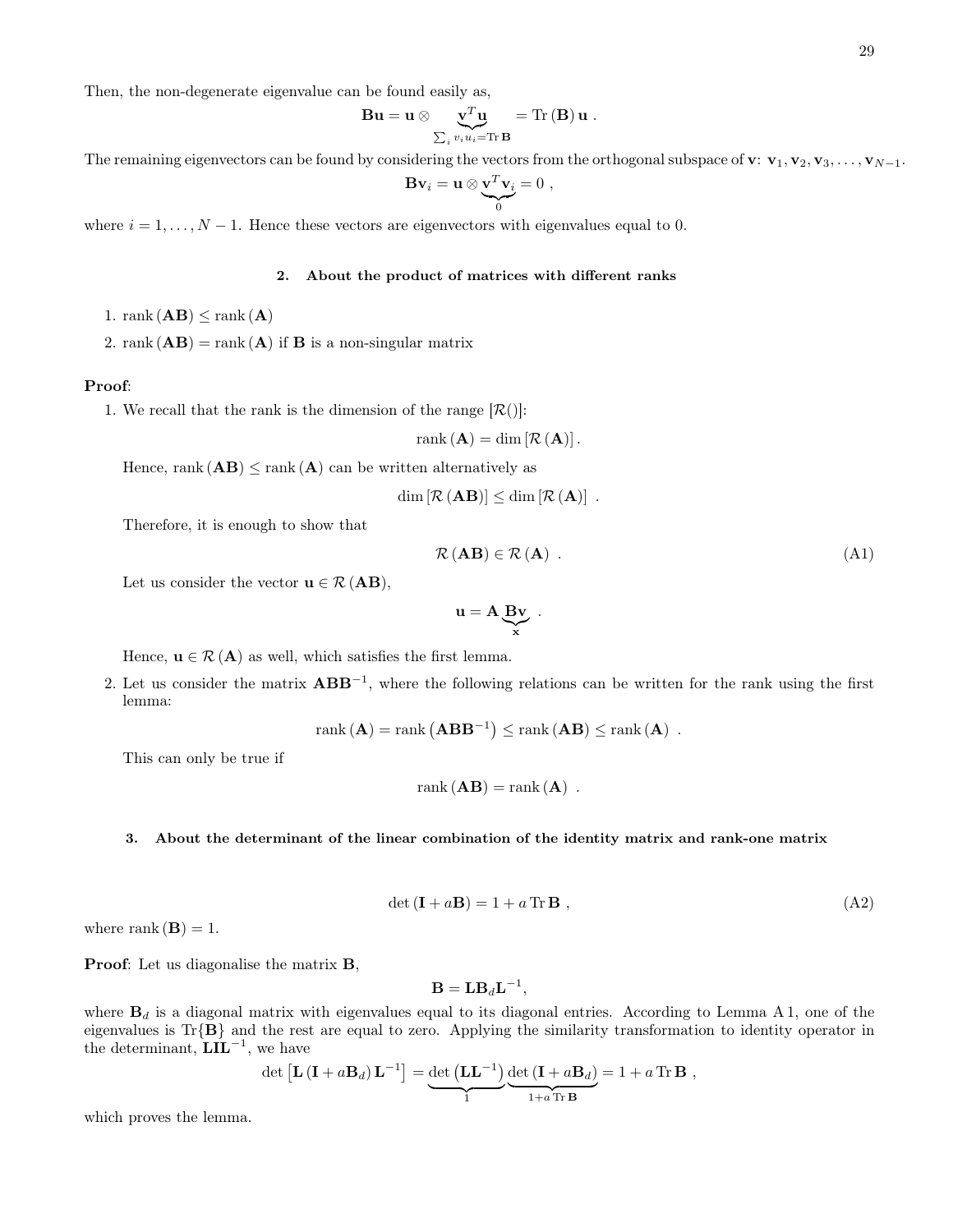# 4. About the inverse of a sum of matrices

<span id="page-29-2"></span>
$$
(\mathbf{A} + \mathbf{B})^{-1} = \mathbf{A}^{-1} - \frac{\mathbf{A}^{-1} \mathbf{B} \mathbf{A}^{-1}}{1 + \text{Tr} \{ \mathbf{B} \mathbf{A}^{-1} \}},
$$
(A3)

where rank  $(\mathbf{B}) = 1$ .

**Proof:** Let us multiply Eq. [\(A3\)](#page-29-2) with  $(A + B)$  from the left, giving

$$
\mathbf{I} = (\mathbf{A} + \mathbf{B}) \left( \mathbf{A}^{-1} - \frac{\mathbf{A}^{-1} \mathbf{B} \mathbf{A}^{-1}}{1 + \text{Tr} \{ \mathbf{B} \mathbf{A}^{-1} \}} \right) ,
$$

Expanding the expression on right hand side and multiplying it with  $1 + \text{Tr} \{ \mathbf{B} \mathbf{A}^{-1} \}$ , we see that

<span id="page-29-3"></span>
$$
\mathbf{BA}^{-1}\mathbf{BA}^{-1} = \text{Tr}\left(\mathbf{BA}^{-1}\right)\mathbf{BA}^{-1} . \tag{A4}
$$

Equation [\(A4\)](#page-29-3) can be proven using Lemmas [A 1](#page-27-22) and [A 2.](#page-28-0) Firstly, as rank  $(\mathbf{B}) = 1$ , we can write **B** as a direct product of two vectors,

<span id="page-29-0"></span>
$$
\mathbf{B} = \mathbf{u} \otimes \mathbf{v}^T.
$$

Hence,

<span id="page-29-4"></span>
$$
\mathbf{BA}^{-1}\mathbf{B} = \mathbf{u} \otimes \underbrace{\mathbf{v}^T \mathbf{A}^{-1} \mathbf{u}}_{\beta} \otimes \mathbf{v}^T = \beta \mathbf{B} . \tag{A5}
$$

The scalar  $\beta$  can be expressed in terms of the trace,

<span id="page-29-5"></span>
$$
\beta = \sum_{ij} v_i (A^{-1})_{ij} u_j = \sum_{ij} \underbrace{u_j v_i}_{B_{ji}} (A^{-1})_{ij} = \text{Tr} (\mathbf{B} \mathbf{A}^{-1}) .
$$
 (A6)

Using Eqs. [\(A5\)](#page-29-4) and [\(A6\)](#page-29-5), Eq. [\(A4\)](#page-29-3) is satisfied, which also satisfies this lemma.

We can also consier matrices of the form  $\underline{\mathbf{B}} = \mathbf{I} \otimes \mathbf{B}$ , where rank  $(\mathbf{I} \otimes \mathbf{B}) > 1$  and rank  $(\mathbf{B}) = 1$ . Then, inverse can be calculated in the following way:

$$
(\underline{\mathbf{A}} + \underline{\mathbf{B}})^{-1} = (\mathbf{I} \otimes \mathbf{A} + \mathbf{I} \otimes \mathbf{B})^{-1} = \mathbf{I}^{-1} \otimes (\underline{\mathbf{A}} + \underline{\mathbf{B}})^{-1} = \mathbf{I} \otimes \mathbf{A}^{-1} - \frac{\mathbf{I} \otimes (\mathbf{A}^{-1} \mathbf{B} \mathbf{A}^{-1})}{1 + \text{Tr} \{\mathbf{B} \mathbf{A}^{-1}\}}
$$
  
\n
$$
\implies (\underline{\mathbf{A}} + \underline{\mathbf{B}})^{-1} = \underline{\mathbf{A}}^{-1} - \frac{(\underline{\mathbf{A}}^{-1} \underline{\mathbf{B}} \underline{\mathbf{A}}^{-1})}{1 + \text{Tr} \{\mathbf{B} \mathbf{A}^{-1}\}}.
$$
\n(A7)

# 5. About the determinant of a sum of three matrices

 $|\mathbf{G} + \mathbf{H}_1 + \mathbf{H}_2| = |\mathbf{G}| \left( 1 + \text{Tr} \{ \mathbf{H}_1 \mathbf{G}^{-1} \} + \text{Tr} \{ \mathbf{H}_2 \mathbf{G}^{-1} \} + \text{Tr} \{ \mathbf{H}_1 \mathbf{G}^{-1} \} \text{Tr} \{ \mathbf{H}_2 \mathbf{G}^{-1} \} - \text{Tr} \{ \mathbf{H}_1 \mathbf{G}^{-1} \mathbf{H}_2 \mathbf{G}^{-1} \} \right)$ , (A8) where rank $(\mathbf{H}_1) = \text{rank}(\mathbf{H}_2) = 1$ .

Proof: We can write

<span id="page-29-1"></span>
$$
|\mathbf{G} + \mathbf{H}_1 + \mathbf{H}_2| = |\mathbf{C}_2 + \mathbf{H}_2|
$$
  
=  $|\mathbf{C}_2 \underbrace{\mathbf{C}_2^{-1} \mathbf{C}_2}_{\mathbf{I}} + \mathbf{H}_2 \underbrace{\mathbf{C}_2^{-1} \mathbf{C}_2}_{\mathbf{I}}|$   
=  $|\underbrace{\mathbf{C}_2 \mathbf{C}_2^{-1}}_{\mathbf{I}} + \mathbf{H}_2 \mathbf{C}_2^{-1}||\mathbf{C}_2|$   
=  $|\mathbf{C}_2||\mathbf{I} + \mathbf{H}_2 \mathbf{C}_2^{-1}|\ .$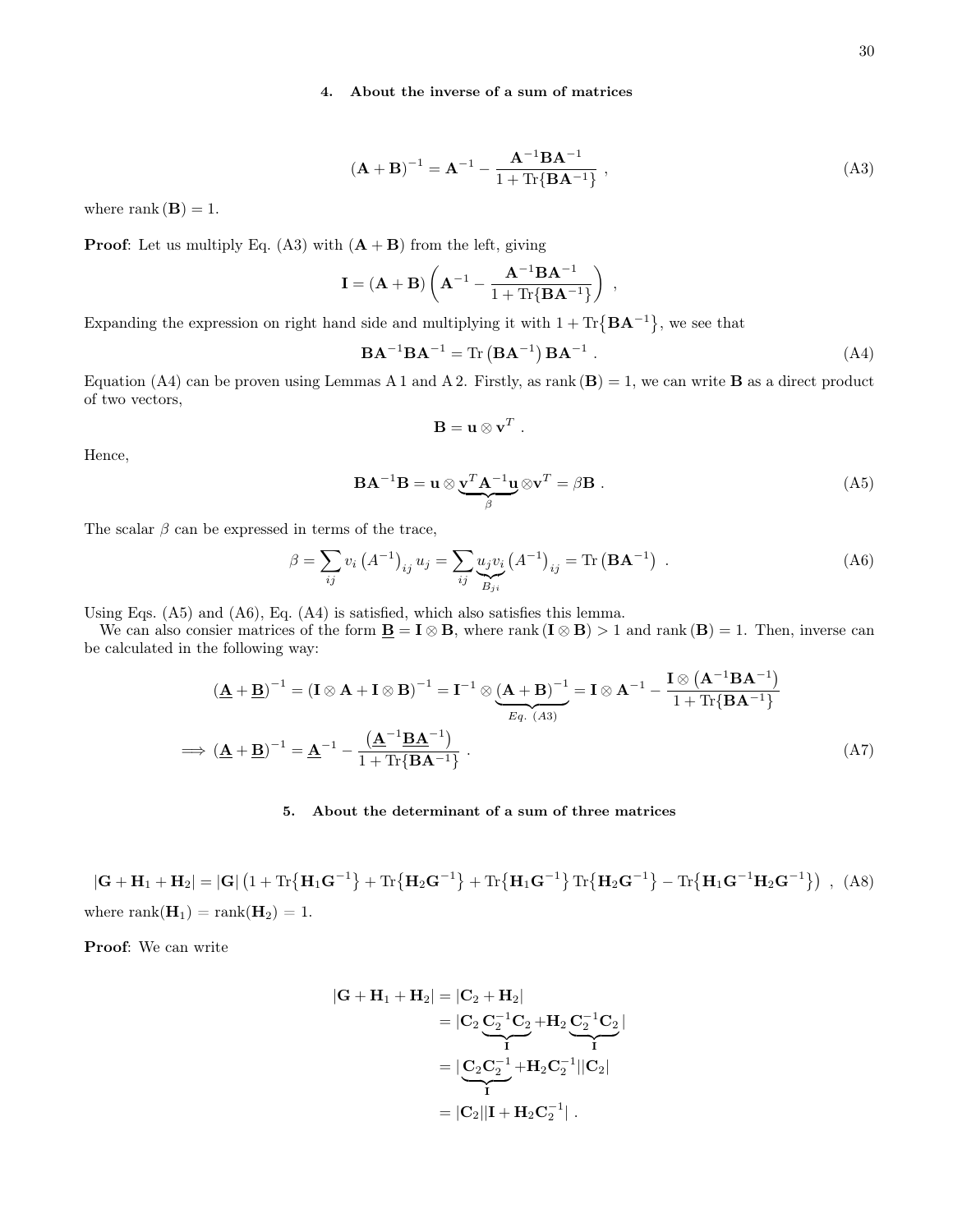We can then apply Lemma [A 3,](#page-28-2) giving

$$
\left|\mathbf{G}+\mathbf{H}_1+\mathbf{H}_2\right| = \left|\mathbf{C}_2\right| \left(1+\mathrm{Tr}\big\{\mathbf{H}_2\mathbf{C}_2^{-1}\big\}\right) \ .
$$

From here, we use the fact that  $\mathbf{C}_2 = \mathbf{G} + \mathbf{H}_1$ , meaning that

$$
|\mathbf{C}_2| = |\mathbf{G} + \mathbf{H}_1| = |\mathbf{G}\mathbf{G}^{-1}\mathbf{G} + \mathbf{H}_1\mathbf{G}^{-1}\mathbf{G}| \underbrace{=} |\mathbf{G}| \left(1 + \text{Tr}\{\mathbf{H}_1\mathbf{G}^{-1}\}\right) ,
$$

and

$$
\mathbf{C}_2^{-1} = (\mathbf{G} + \mathbf{H}_1)^{-1} \underset{Eq. (A3)}{\underbrace{=}} \mathbf{G}^{-1} - \frac{\mathbf{G}^{-1} \mathbf{H}_1 \mathbf{G}^{-1}}{1 + \text{Tr}\{\mathbf{H}_1 \mathbf{G}^{-1}\}}.
$$

Overall, we now have

$$
\begin{aligned} \left| {\bf G} + {\bf H}_1 + {\bf H}_2 \right| &= \left| {\bf G} \right| \left( 1 + \text{Tr}\big\{ {\bf H}_1 {\bf G}^{-1} \big\} \right) \left( 1 + \text{Tr}\bigg\{ {\bf H}_2 \left( {\bf G}^{-1} - \frac{{\bf G}^{-1} {\bf H}_1 {\bf G}^{-1}}{1 + \text{Tr}\big\{ {\bf H}_1 {\bf G}^{-1} \big\}} \right) \right\} \right) \\ &= \left| {\bf G} \right| \left( 1 + \text{Tr}\big\{ {\bf H}_1 {\bf G}^{-1} \big\} \right) \left( 1 + \text{Tr}\big\{ {\bf H}_2 {\bf G}^{-1} \big\} - \frac{\text{Tr}\big\{ {\bf H}_2 {\bf G}^{-1} {\bf H}_1 {\bf G}^{-1} \big\}}{1 + \text{Tr}\big\{ {\bf H}_1 {\bf G}^{-1} \big\}} \right) \ , \end{aligned}
$$

where we have removed the  $1 + \text{Tr} \{ \mathbf{H}_1 \mathbf{G}^{-1} \}$  term from the trace in the second set of round brackets as it is a scalar term. Then, by expanding the brackets and using the fact that  $\text{Tr}\{\mathbf{H}_2\mathbf{G}^{-1}\mathbf{H}_1\mathbf{G}^{-1}\} = \text{Tr}\{\mathbf{H}_1\mathbf{G}^{-1}\mathbf{H}_2\mathbf{G}^{-1}\}$ , we have

$$
\begin{aligned} |\mathbf{G} + \mathbf{H}_1 + \mathbf{H}_2| &= |\mathbf{G}| \left( 1 + \text{Tr}\{ \mathbf{H}_1 \mathbf{G}^{-1} \} \right) \\ &+ |\mathbf{G}| \left( \text{Tr}\{ \mathbf{H}_2 \mathbf{G}^{-1} \} \right) \\ &+ |\mathbf{G}| \left( \text{Tr}\{ \mathbf{H}_1 \mathbf{G}^{-1} \} \, \text{Tr}\{ \mathbf{H}_2 \mathbf{G}^{-1} \} \right) \\ &- |\mathbf{G}| \left( \frac{\text{Tr}\{ \mathbf{H}_1 \mathbf{G}^{-1} \mathbf{H}_2 \mathbf{G}^{-1} \} \left( 1 + \text{Tr}\{ \mathbf{H}_1 \mathbf{G}^{-1} \} \right)}{1 + \text{Tr}\{ \mathbf{H}_1 \mathbf{G}^{-1} \}} \right) \ , \end{aligned}
$$

and so

$$
|\mathbf{G} + \mathbf{H}_1 + \mathbf{H}_2| = |\mathbf{G}| \left[ 1 + \text{Tr} \{ \mathbf{H}_1 \mathbf{G}^{-1} \} + \text{Tr} \{ \mathbf{H}_2 \mathbf{G}^{-1} \} + \text{Tr} \{ \mathbf{H}_1 \mathbf{G}^{-1} \} \text{Tr} \{ \mathbf{H}_2 \mathbf{G}^{-1} \} - \text{Tr} \{ \mathbf{H}_1 \mathbf{G}^{-1} \mathbf{H}_2 \mathbf{G}^{-1} \} \right]
$$
\nwhich is the required result.

### 6. About the derivative of an inverse matrix

<span id="page-30-1"></span>
$$
\frac{\partial}{\partial x} \mathbf{M}^{-1} = -\mathbf{M}^{-1} \left( \frac{\partial}{\partial x} \mathbf{M} \right) \mathbf{M}^{-1} . \tag{A9}
$$

Proof: Let us start with

<span id="page-30-0"></span>
$$
\mathbf{I} = \mathbf{M}^{-1}\mathbf{M} \ ,
$$

and take the derivative of both sides with respect to  $x$ ,

$$
\implies \mathbf{0} = \frac{\partial}{\partial x} \mathbf{I} = \frac{\partial}{\partial x} \left( \mathbf{M}^{-1} \mathbf{M} \right) = \frac{\partial}{\partial x} \left( \mathbf{M}^{-1} \right) \mathbf{M} + \mathbf{M}^{-1} \frac{\partial}{\partial x} \left( \mathbf{M} \right) . \tag{A10}
$$

By multiplying Eq. [\(A10\)](#page-30-0) with  $M^{-1}$  from the right, we can obtain back Eq. [\(A9\)](#page-30-1).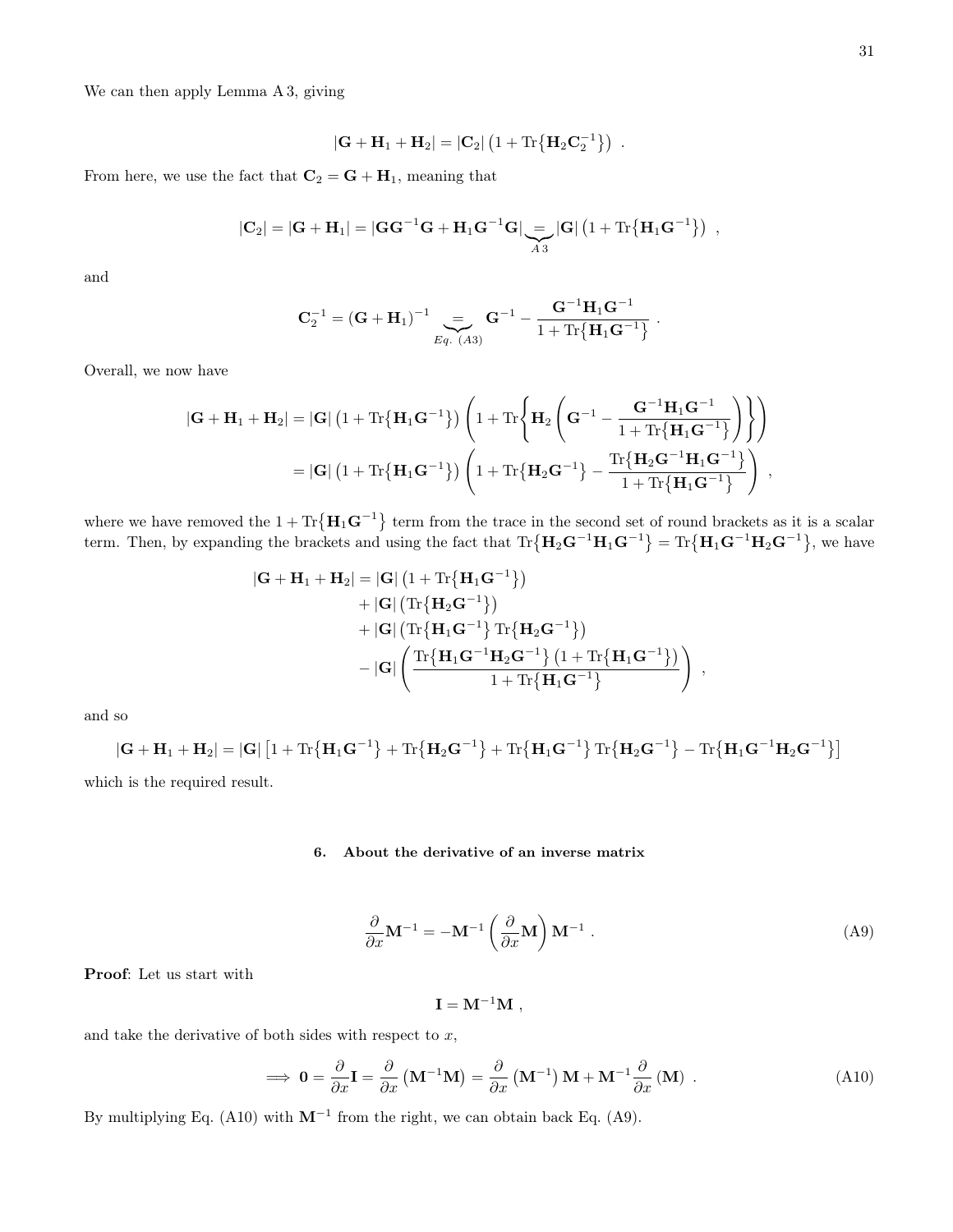# 7. About the derivative of the determinant

$$
\frac{\partial}{\partial x} \det(\mathbf{M}) = \det(\mathbf{M}) \operatorname{Tr}\left(\mathbf{M}^{-1} \frac{\partial}{\partial x} \mathbf{M}\right)
$$
(A11)

.  $(A12)$ 

Proof: Using Jacobi's formula,

$$
\frac{\partial}{\partial x} \det(\mathbf{M}) = \text{Tr} \left( \text{adj} \left( \mathbf{M} \right) \frac{\partial}{\partial x} \mathbf{M} \right) ,
$$

and the following expression for the inverse of the matrix M,

$$
\mathbf{M}^{-1} = \frac{\mathrm{adj}\left(\mathbf{M}\right)}{\det\left(\mathbf{M}\right)} \ ,
$$

we obtain

$$
\frac{\partial}{\partial x} \det(\mathbf{M}) = \text{Tr}\left(\det(\mathbf{M})\mathbf{M}^{-1} \frac{\partial}{\partial x} \mathbf{M}\right) .
$$

Then, by factorising out the determinant, the lemma is proven.

Note that if M is such that

$$
\frac{\partial}{\partial x} \left( \mathbf{M} \right) = \mathbf{M}_{\mathbf{x}}, \quad \frac{\partial}{\partial y} \left( \mathbf{M} \right) = \mathbf{M}_{\mathbf{y}}, \quad \frac{\partial^2}{\partial x \partial y} \left( \mathbf{M} \right) = \mathbf{M}_{\mathbf{x}, \mathbf{y}} ,
$$

then

$$
\frac{\partial^2}{\partial x \partial y} \det(\mathbf{M}) = \det(\mathbf{M}) \left[ \text{Tr} \left( \mathbf{M}^{-1} \mathbf{M_x} \right) \text{Tr} \left( \mathbf{M}^{-1} \mathbf{M_y} \right) - \text{Tr} \left( \mathbf{M}^{-1} \mathbf{M_x} \mathbf{M}^{-1} \mathbf{M_y} \right) + \text{Tr} \left( \mathbf{M}^{-1} \mathbf{M_{x,y}} \right) \right] \; .
$$

### <span id="page-31-1"></span>8. About the evaluation of a one-dimensional Gaussian integral

<span id="page-31-0"></span>
$$
\int_{-\infty}^{\infty} dx \, e^{-ax^2} = \sqrt{\frac{\pi}{a}} \tag{A13}
$$

Proof: We begin with the following integral,

$$
\left(\int_{-\infty}^{\infty} dx \, e^{-ax^2}\right)^2 = \int_{-\infty}^{\infty} dx \, e^{-ax^2} \int_{-\infty}^{\infty} dy \, e^{-ay^2} = \int_{-\infty}^{\infty} \int_{-\infty}^{\infty} dx \, dy \, e^{-a(x^2+y^2)}.
$$

The integral can be transformed into polar coordinates, with the usual definition  $r^2 = x^2 + y^2$  and  $\theta \in [0, 2\pi)$ ,  $r \in \mathbb{R}$  $[0, \infty)$ . Then,

$$
\int_{-\infty}^{\infty} \int_{-\infty}^{\infty} dx \, dy \, e^{-a(x^2 + y^2)} = \int_{0}^{2\pi} d\theta \int_{0}^{\infty} dr \, r \, e^{-ar^2} = 2\pi \int_{0}^{\infty} dr \, r \, e^{-ar^2}.
$$

We change the integration variable again by defining  $s = -r^2$ , and so  $dr = -\frac{ds}{2r}$ . Note that the non-zero integration limit also changes to  $-\infty$ , as  $r \to \infty \implies s \to -\infty$ . Making these changes,

$$
2\pi \int_0^\infty dr \, r \, e^{-ar^2} = -\pi \int_0^{-\infty} ds \, e^{-as} = -\pi \left[ \frac{1}{a} e^{as} \right]_0^{-\infty} = -\frac{\pi}{a} \left( e^{-\infty} - e^0 \right) = \frac{\pi}{a} \; .
$$

Taking the square root of this gives the initial expression, proving the lemma.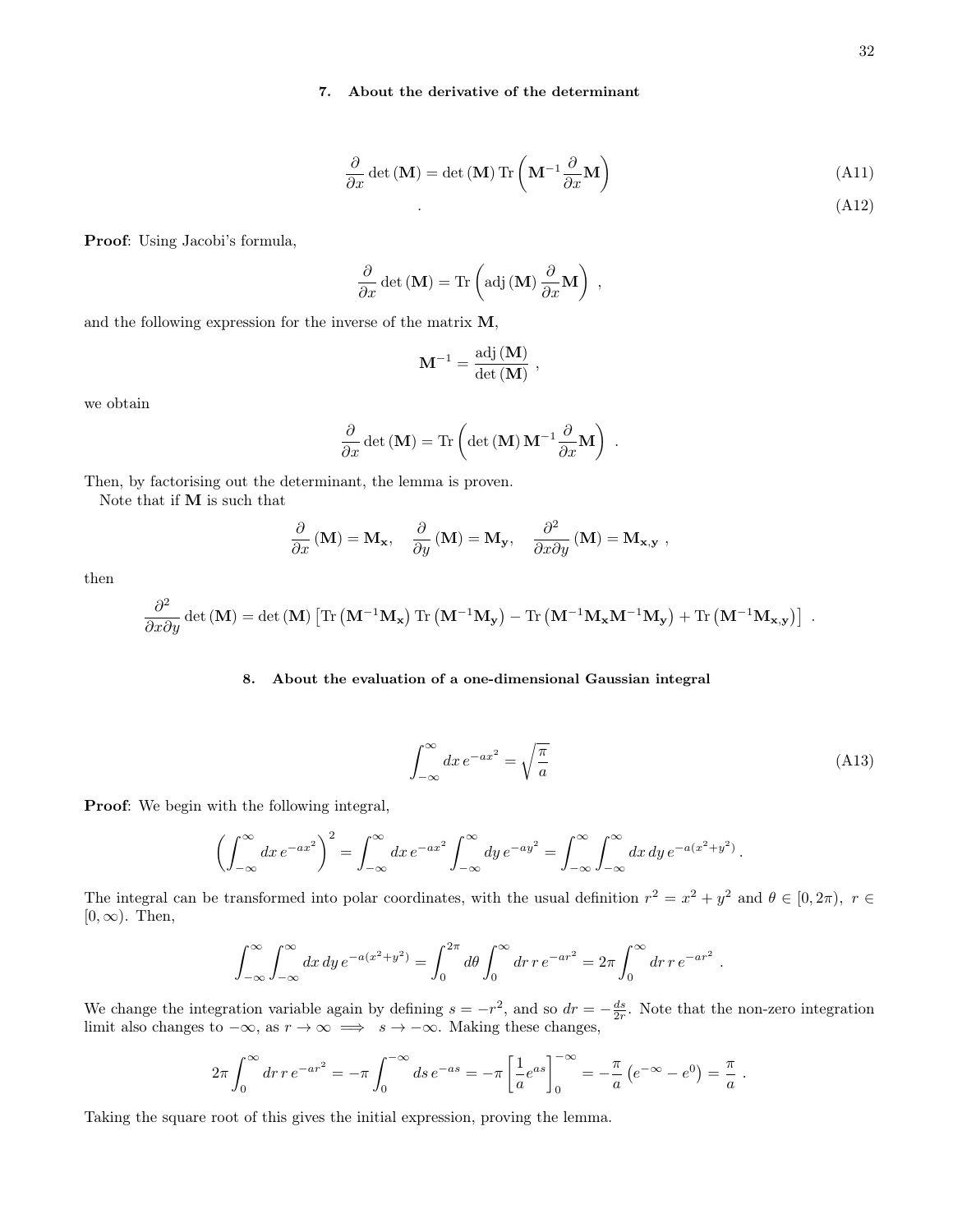# <span id="page-32-0"></span>9. About the evaluation of a multidimensional Gaussian integral

$$
\int_{-\infty}^{\infty} d^n \mathbf{x} \exp\left[-\mathbf{x}^T \mathbf{M} \mathbf{x} + \mathbf{y}^T \mathbf{x}\right] = \frac{\pi^{n/2}}{|\mathbf{M}|^{1/2}} \exp\left[\frac{1}{4} \mathbf{y}^T \mathbf{M}^{-1} \mathbf{y}\right],
$$
\n(A14)

where  $\mathbf{x}, \mathbf{y} \in \mathbb{R}^n$ ,  $\mathbf{M} \in \mathbb{R}^{n \times n}$ ,  $\mathbf{M}^T = \mathbf{M}$ . The integral is convergent only if M is positive-definite i.e.  $\mathbf{v}^T \mathbf{M} \mathbf{v} >$  $0, \forall \mathbf{v} \in \mathbb{R}^n$ .

**Proof:** The first step is to eliminate the linear  $y^T x$  term which is achieved by completing the square,

$$
\int_{-\infty}^{\infty} d^{n} \mathbf{x} \exp \left[ -\mathbf{x}^{T} \mathbf{M} \mathbf{x} + \mathbf{y}^{T} \mathbf{x} \right] = \int_{-\infty}^{\infty} d^{n} \mathbf{x} \exp \left[ -\left( \mathbf{x}^{T} - \frac{1}{2} \mathbf{y}^{T} \mathbf{M}^{-1} \right) \mathbf{M} \left( \mathbf{x} - \frac{1}{2} \mathbf{M}^{-1} \mathbf{y} \right) \right] \exp \left[ \frac{1}{4} \mathbf{y}^{T} \mathbf{M}^{-1} \mathbf{y} \right]
$$
  
= 
$$
\exp \left[ \frac{1}{4} \mathbf{y}^{T} \mathbf{M}^{-1} \mathbf{y} \right] \int_{-\infty}^{\infty} d^{n} \tilde{\mathbf{x}} \exp \left[ -\tilde{\mathbf{x}}^{T} \mathbf{M} \tilde{\mathbf{x}} \right] ,
$$

where we define  $\tilde{\mathbf{x}} = \mathbf{x} - \frac{1}{2} \mathbf{M}^{-1} \mathbf{y}$ . Since this only introduces a shift in the integration variable, it does not change the integration measure (i.e. no Jacobian needs to be included). Real, symmetric matrices like M are diagonalisable by orthogonal matrices. Let Q be an orthogonal matrix (i.e.  $\mathbf{Q}^T = \mathbf{Q}^{-1}$ ), with  $\det(\mathbf{Q}) = 1$  such that Q diagonalises M. Then,

<span id="page-32-1"></span>
$$
(\mathbf{Q}\mathbf{M}\mathbf{Q}^T)_{ij} = m_i \delta_{ij} ,
$$

where  $m_i$  is the i<sup>th</sup> eigenvalue of **M**. The above integral can be rewritten by inserting the identity matrix in the form  $\mathbf{I} = \mathbf{Q}^T \mathbf{Q}$ , giving

$$
\exp\left[\frac{1}{4}\mathbf{y}^T\mathbf{M}^{-1}\mathbf{y}\right]\int_{-\infty}^{\infty}d^n\tilde{\mathbf{x}}\exp\left[-\tilde{\mathbf{x}}^T\mathbf{M}\tilde{\mathbf{x}}\right] = \exp\left[\frac{1}{4}\mathbf{y}^T\mathbf{M}^{-1}\mathbf{y}\right]\int_{-\infty}^{\infty}d^n\tilde{\mathbf{x}}\exp\left[-\tilde{\mathbf{x}}^T\mathbf{Q}^T\mathbf{Q}\mathbf{M}\mathbf{Q}^T\mathbf{Q}\tilde{\mathbf{x}}\right] .
$$

Let us define another variable  $z = Q\tilde{x}$ . The integration measure changes by the determinant of the Jacobian matrix,  $d\tilde{\mathbf{x}} = \det(\mathbf{J})d\mathbf{z}$ , where the Jacobian determinant equals 1;

$$
\mathbf{J}_{ij} = \frac{\partial \tilde{\mathbf{x}}_i}{\partial \mathbf{z}_j} = \frac{\partial \sum_k \mathbf{Q}_{ki} \mathbf{z}_k}{\partial \mathbf{z}_j} = \mathbf{Q}_{ji} \implies \det(\mathbf{J}) = \det(\mathbf{Q}^T) = 1
$$

Now, we rewrite the integral in terms of the new variables and the diagonalised M matrix, writing the summation explicitly. This gives

$$
\exp\left[\frac{1}{4}\mathbf{y}^T\mathbf{M}^{-1}\mathbf{y}\right]\int_{-\infty}^{\infty}d^n\mathbf{z}\exp\left[-\sum_{ij}^{n}\mathbf{z}_i m_i\delta_{ij}\mathbf{z}_j\right] = \exp\left[\frac{1}{4}\mathbf{y}^T\mathbf{M}^{-1}\mathbf{y}\right]\int_{-\infty}^{\infty}d^n\mathbf{z}\exp\left[-\sum_{i}m_i\mathbf{z}_i^2\right]
$$

The sum in the exponent can then be written as a product of exponential functions,

$$
\exp\left[\frac{1}{4}\mathbf{y}^T\mathbf{M}^{-1}\mathbf{y}\right]\int_{-\infty}^{\infty}d^n\mathbf{z}\exp\left[-\sum_i m_i\mathbf{z}_i^2\right] = \exp\left[\frac{1}{4}\mathbf{y}^T\mathbf{M}^{-1}\mathbf{y}\right]\prod_i^n\int_{-\infty}^{\infty}d\mathbf{z}_i\exp\left[-m_i\mathbf{z}_i^2\right].
$$

Each one dimensional integral can be evaluated using Lemma [\(A 8\)](#page-31-1) yielding

$$
\exp\left[\frac{1}{4}\mathbf{y}^{T}\mathbf{M}^{-1}\mathbf{y}\right]\prod_{i}^{n}\frac{\pi^{1/2}}{m_{i}^{1/2}} = \exp\left[\frac{1}{4}\mathbf{y}^{T}\mathbf{M}^{-1}\mathbf{y}\right]\frac{\pi^{n/2}}{\det(\mathbf{M})^{1/2}},
$$
\n(A15)

where in the last step we have used the fact that for a diagonal matrix, the product of the diagonal elements is its determinant. This completes the proof of lemma [A 9.](#page-32-0)

Note that if we have regular ECG functions (i.e. no shift vectors  $s_k$ ,  $s_l$ ) then in Lemma [A 9,](#page-32-0) the vector y would be equal to zero, and so  $\tilde{\mathbf{x}} = \mathbf{x}$ . The result of Lemma Eq. [\(A 9\)](#page-32-0) then becomes

$$
\int_{-\infty}^{+\infty} d^n \mathbf{x} \exp[-\mathbf{x}^T \mathbf{M} \mathbf{x}] = \frac{\pi^{n/2}}{\det(\mathbf{M})^{\frac{1}{2}}}.
$$
 (A16)

<span id="page-32-2"></span>.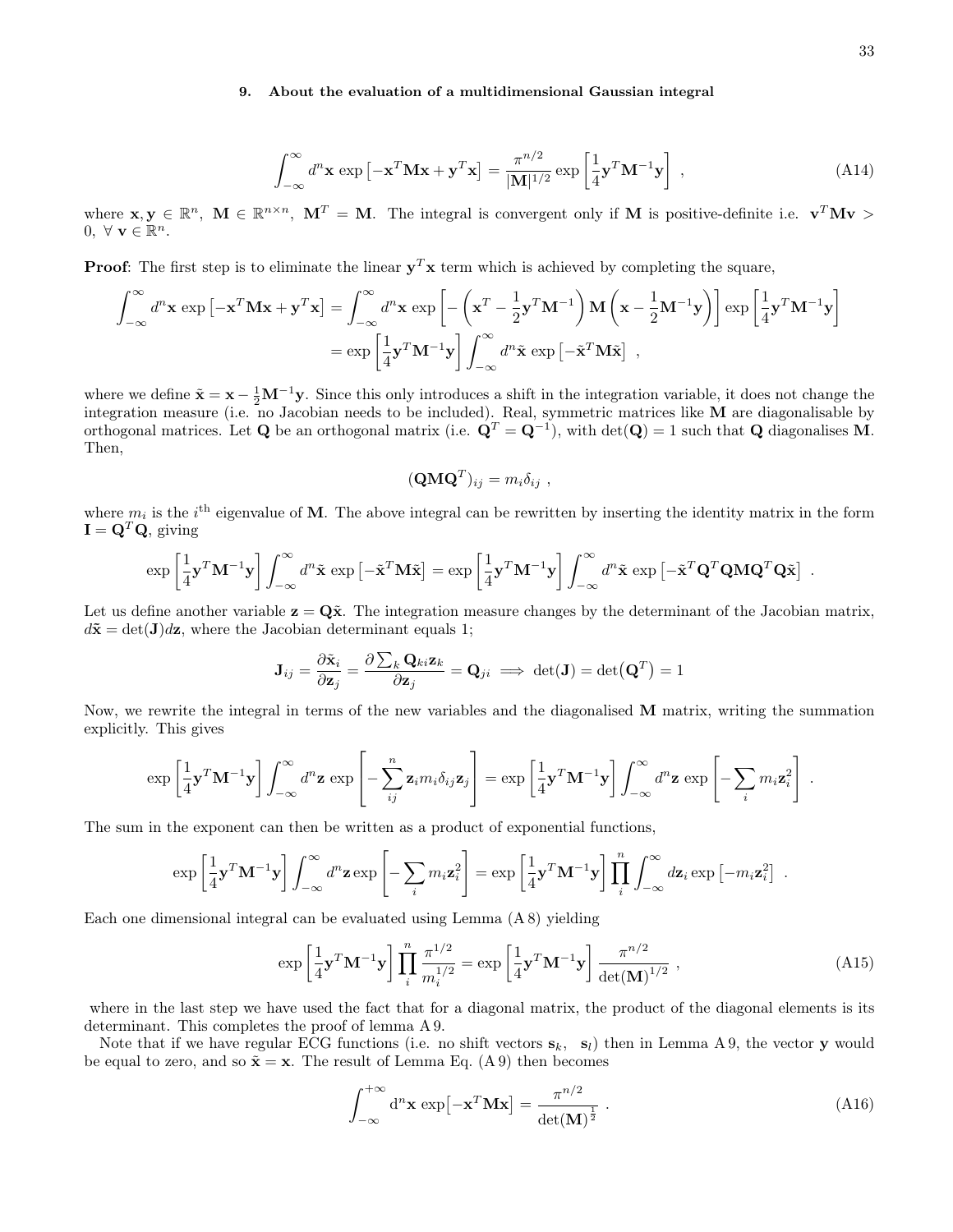# <span id="page-33-0"></span>Appendix B: The Product of two ECGs

This appendix shows the derivation of Eq. [\(50\)](#page-10-6). If we have the product of two basis functions, say  $\phi_k \phi_l$ , we can write this product as

$$
\phi_k \phi_l = \exp\left[ -(\mathbf{r} - \mathbf{s}_k)^T \underline{\mathbf{A}}_k (\mathbf{r} - \mathbf{s}_k) \right] \exp\left[ -(\mathbf{r} - \mathbf{s}_l)^T \underline{\mathbf{A}}_l (\mathbf{r} - \mathbf{s}_l) \right].
$$

We then merge the two arguments of the exponentials, giving

$$
\phi_k \phi_l = \exp\left[ -(\mathbf{r}-\mathbf{s}_k)^T \underline{\mathbf{A}}_k (\mathbf{r}-\mathbf{s}_k) - (\mathbf{r}-\mathbf{s}_l)^T \underline{\mathbf{A}}_l (\mathbf{r}-\mathbf{s}_l) \right].
$$

Expanding out the brackets of the argument then gives

$$
\phi_k \phi_l = \exp \left[ \underbrace{-\mathbf{r}^T \underline{\mathbf{A}}_k \mathbf{r} - \mathbf{r}^T \underline{\mathbf{A}}_l \mathbf{r}}_{\mathbf{r}^T (\underline{\mathbf{A}}_k + \underline{\mathbf{A}}_l) \mathbf{r}} + \underbrace{\mathbf{s}_k^T \underline{\mathbf{A}}_k \mathbf{r} + \mathbf{r}^T \underline{\mathbf{A}}_k \mathbf{s}_k + \mathbf{s}_l^T \underline{\mathbf{A}}_l \mathbf{r} + \mathbf{r}^T \underline{\mathbf{A}}_l \mathbf{s}_l}_2 - \mathbf{s}_k^T \underline{\mathbf{A}}_k \mathbf{s}_k - \mathbf{s}_l^T \underline{\mathbf{A}}_l \mathbf{s}_l \right] \,.
$$

The term  $\mathbf{s}_k^T \underline{\mathbf{A}}_k \mathbf{r}$  is a scalar and so is equal to its own transpose, that is

$$
\mathbf{s}_{k}^{T} \underline{\mathbf{A}}_{k} \mathbf{r} = (\mathbf{s}_{k}^{T} \underline{\mathbf{A}}_{k} \mathbf{r})^{T} = \mathbf{r}^{T} \underline{\mathbf{A}}_{k} \mathbf{s}_{k} ,
$$

where we have used the fact that  $\underline{\mathbf{A}}_k$  is symmetric. The same is true for the  $\mathbf{s}_l^T \underline{\mathbf{A}}_l \mathbf{r}$  term. Using this fact and collecting terms gives

$$
\phi_k \phi_l = \exp\left[-\mathbf{r}^T (\underbrace{\mathbf{A}_k + \mathbf{A}_l}_{\mathbf{A}_{kl}})\mathbf{r} + 2(\underbrace{\mathbf{s}_k^T \mathbf{A}_k + \mathbf{s}_l^T \mathbf{A}_l}_{\mathbf{e}_{kl}^T})\mathbf{r} - (\underbrace{\mathbf{s}_k^T \mathbf{A}_k \mathbf{s}_k + \mathbf{s}_l^T \mathbf{A}_l \mathbf{s}_l}_{\eta_{kl}})\right]\,.
$$

Using the notations in Sec. [III,](#page-10-0) the exponential can be written more concisely as

$$
\phi_k \phi_l = \exp[-\eta_{kl}] \exp[-\mathbf{r}^T \mathbf{\underline{A}}_{kl} \mathbf{r} + 2 \mathbf{e}_{kl}^T \mathbf{r}].
$$

which is Eq. [\(50\)](#page-10-6). This form appears often when determining matrix elements using ECG basis functions, and is the form used in lemma [A 9.](#page-32-0)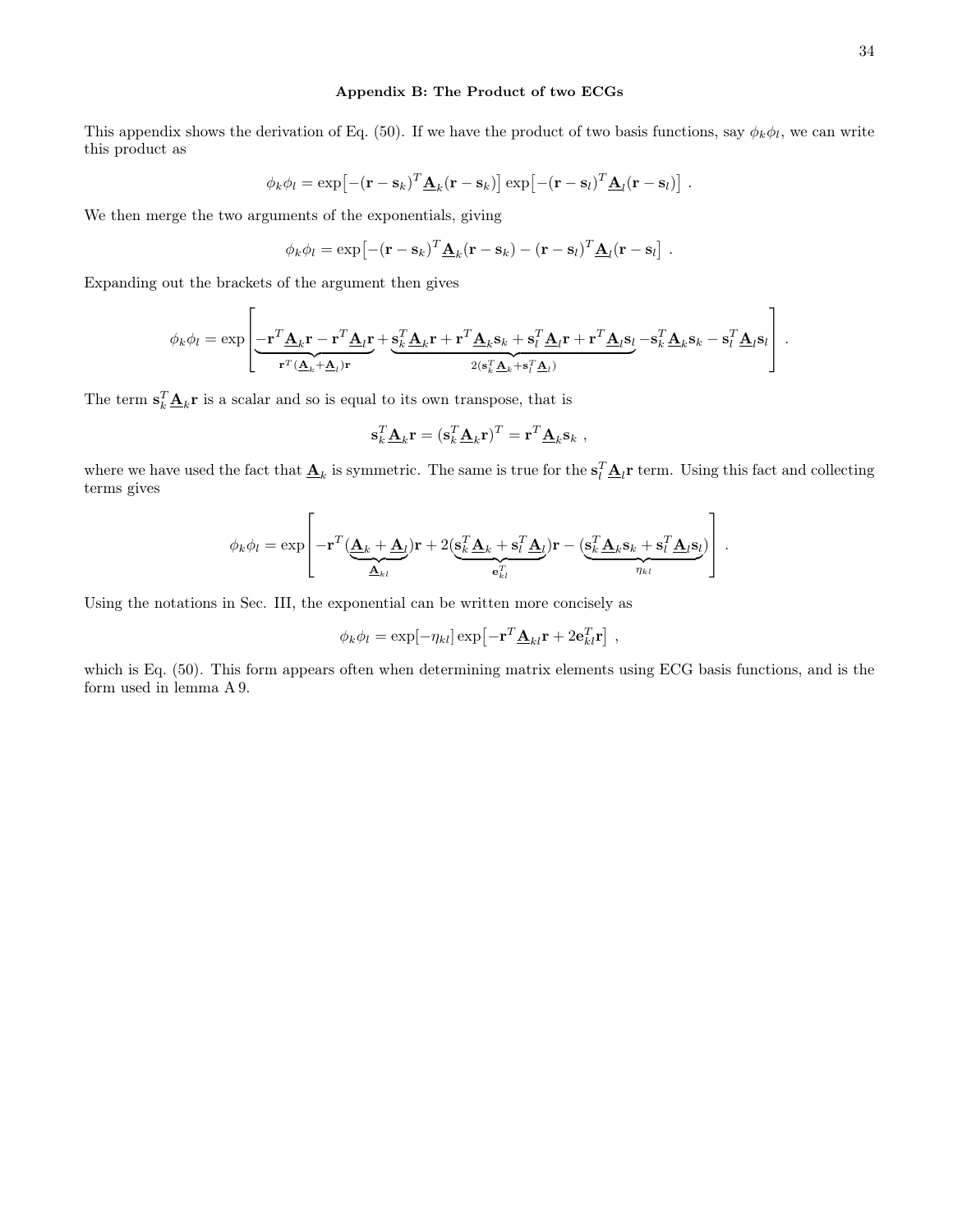### <span id="page-34-0"></span>Appendix C: Derivatives of ECGs

We often find that we have to determine expressions such as  $\nabla \phi_k$  or  $\nabla^2 \phi_k$ . This appendix shows the details for the derivations of Eqs. [\(53\)](#page-10-9) and [\(54\)](#page-10-5). We begin with

$$
\nabla \phi_k = \nabla \exp\left[-(\mathbf{r} - \mathbf{s}_k)^T \underline{\mathbf{A}}_k (\mathbf{r} - \mathbf{s}_k)\right]
$$
  
\n
$$
= -\phi_k \nabla[(\mathbf{r} - \mathbf{s}_k)^T \underline{\mathbf{A}}_k (\mathbf{r} - \mathbf{s}_k)]
$$
  
\n
$$
= -\phi_k \nabla[\mathbf{r}^T \underline{\mathbf{A}}_k \mathbf{r} - \mathbf{r}^T \underline{\mathbf{A}}_k \mathbf{s}_k - \mathbf{s}_k^T \underline{\mathbf{A}}_k \mathbf{r} + \mathbf{s}_k^T \underline{\mathbf{A}} \mathbf{s}_k].
$$
 (C1)

We then proceed to find  $\nabla$  for all of the individual terms of Eq. [\(C1\)](#page-34-1), noting that we must use the product rule for the first term, that the second and third terms are equal, and that the final term is independent of r. As such, we then have

<span id="page-34-1"></span>
$$
\nabla \phi_k = -2\underline{\mathbf{A}}_k(\mathbf{r} - \mathbf{s}_k)\phi_k .
$$
 (C2)

To find  $\nabla^2 \phi_k$ , we first note that the gradient of a scalar is a vector, and the divergence of a vector is a scalar. Hence, we need to write the Laplacian operator as  $\nabla^2 = \nabla^T \nabla$ . Then,

$$
\nabla^2 \phi_k = \nabla^T (\nabla \phi_k) = \nabla^T [-2\underline{\mathbf{A}}_k (\mathbf{r} - \mathbf{s}_k) \phi_k]
$$
  
=  $\nabla^T [-2\underline{\mathbf{A}}_k \mathbf{r} \phi_k + 2\underline{\mathbf{A}}_k \mathbf{s}_k \phi_k] = -2\nabla^T (\underline{\mathbf{A}}_k \mathbf{r} \phi_k) + 2\nabla^T \underline{\mathbf{A}}_k \mathbf{s}_k \phi_k.$ 

The term  $\underline{\mathbf{A}}_k$ **r** is a column vector that is a function of the Cartesian coordinates for each particle. We also know that  $\phi_k$  is a function of **r** too, and so we must use the product rule for the  $\underline{\mathbf{A}}_k \mathbf{r} \phi_k$  term. The term  $\underline{\mathbf{A}}_k \mathbf{s}_k$  is also a column vector, but it is independent of **r** and so is not operated upon by  $\nabla^T$ . The term  $\nabla^T \mathbf{A}_k \mathbf{s}_k$  is a scalar, and so equal to its own transpose, meaning that  $(\nabla^T \mathbf{\underline{A}}_k \mathbf{s}_k) \phi_k = (\mathbf{s}_k^T \mathbf{\underline{A}}_k \nabla) \phi_k$  were we have used the fact that  $\mathbf{A}_k$  is symmetric. This gives

$$
\nabla^2 \phi_k = -2(\nabla^T \mathbf{\underline{A}}_k \mathbf{r}) \phi_k - 2(\nabla \phi_k)^T \mathbf{\underline{A}}_k \mathbf{r} + 2(\mathbf{s}_k^T \mathbf{\underline{A}}_k \nabla) \phi_k,
$$

where in the first term  $\nabla^T$  is operating on the column vector  $\underline{\mathbf{A}}_k$ **r** and in the second term it is acting on the scalar  $\phi_k$ . We note also that  $\nabla^T \phi_k = (\nabla \phi_k)^T$ . This can be more clearly denoted in the second term by using the fact that  $\nabla^T \underline{\mathbf{A}}_k \mathbf{r}$  is a scalar, and so is equal to  $\mathbf{r}^T \underline{\mathbf{A}}_k \nabla$ . Then, we have

$$
\nabla^2 \phi_k = -2(\nabla^T \underline{\mathbf{A}}_k \mathbf{r}) \phi_k - 2\mathbf{r}^T \underline{\mathbf{A}}_k (\nabla \phi_k) + 2\mathbf{s}_k^T \underline{\mathbf{A}}_k (\nabla \phi_k) .
$$

where all three terms still represent scalars.

For the first term, we should first note that the matrix  $A_k$  is a  $N_p \times N_p$  matrix, and r is a column vector with  $3N_p$ entries, where  $N_{\rm p}$  is the number of particles. These can be written explicitly as

$$
\mathbf{A}_{k} = \begin{pmatrix} a_{11} & a_{12} & \cdots & a_{1N_{\rm p}} \\ a_{21} & a_{22} & \cdots & a_{2N_{\rm p}} \\ \vdots & \vdots & \ddots & \vdots \\ a_{N_{\rm p}1} & a_{N_{\rm p}2} & \cdots & a_{N_{\rm p}N_{\rm p}} \end{pmatrix}
$$

,

and

$$
\mathbf{r} = \begin{pmatrix} x_1 \\ x_2 \\ \vdots \\ x_{N_\mathrm{p}} \\ y_1 \\ y_2 \\ \vdots \\ y_{N_\mathrm{p}} \\ z_1 \\ z_2 \\ \vdots \\ z_{N_\mathrm{p}} \end{pmatrix}.
$$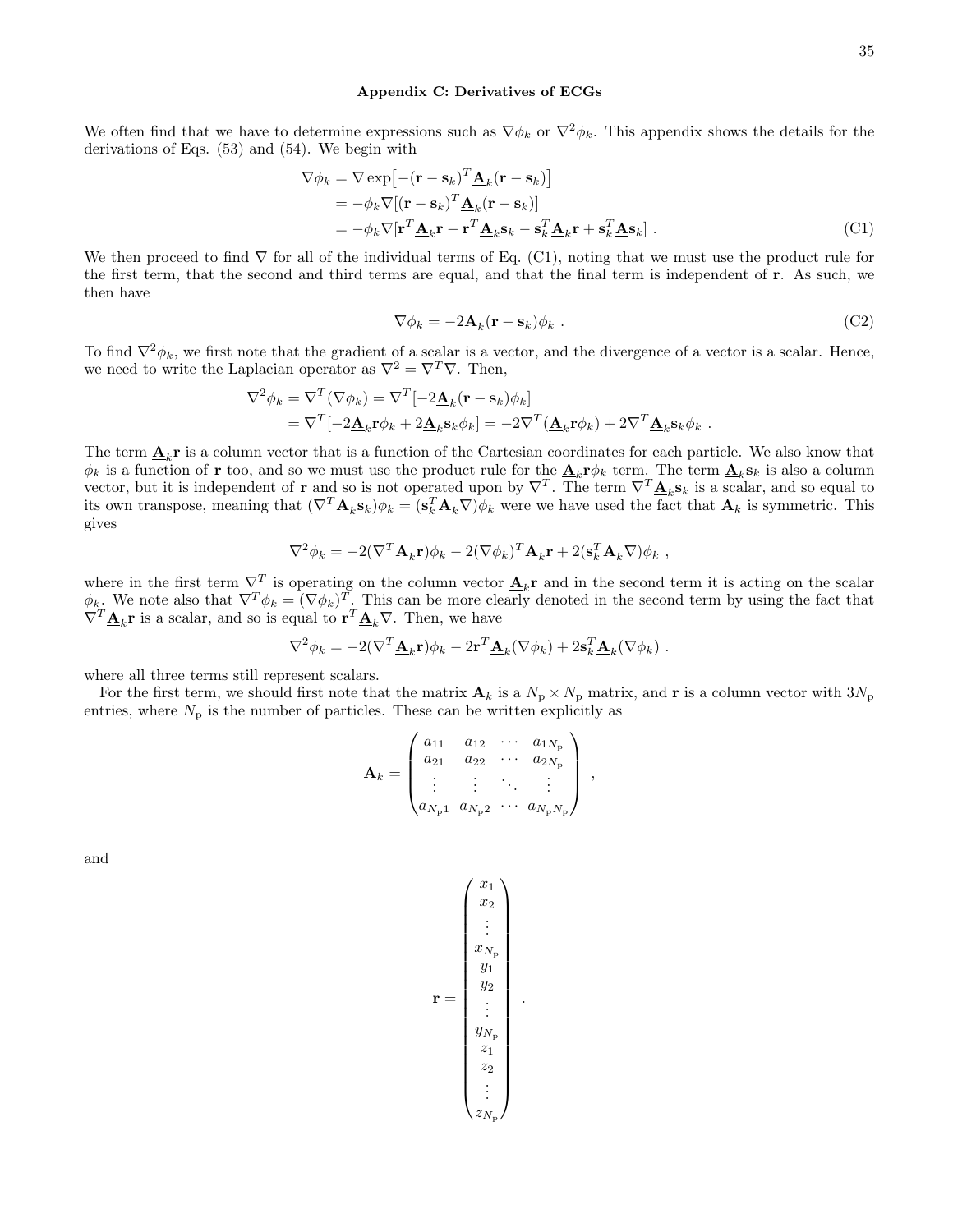The vector **r** describes the  $x, y, z$  components of each of the  $N_p$  particles. The nabla operator therefore must take the form

$$
\nabla = \begin{pmatrix}\n\partial_{x_1} \\
\vdots \\
\partial_{x_{N_p}} \\
\partial_{y_1} \\
\vdots \\
\partial_{y_{N_p}} \\
\vdots \\
\partial_{z_1} \\
\vdots \\
\partial_{z_{N_p}}\n\end{pmatrix}
$$

.

For reference, we also have that the column vector  $s_k$  can be written for  $N_p$  particles as

$$
\mathbf{s}_{k} = \begin{pmatrix} (s_{k})_{x_{1}} \\ (s_{k})_{x_{2}} \\ \vdots \\ (s_{k})_{x_{N_{\text{p}}}} \\ (s_{k})_{y_{1}} \\ (s_{k})_{y_{2}} \\ \vdots \\ (s_{k})_{y_{N_{\text{p}}}} \\ (s_{k})_{z_{1}} \\ (s_{k})_{z_{2}} \\ \vdots \\ (s_{k})_{z_{N_{\text{p}}}} \end{pmatrix}
$$

.

For simplicity, we will limit the number of particles to 2. We can then see that

$$
\underline{\mathbf{A}}_{k} \mathbf{r} = \begin{pmatrix} a_{11} & a_{12} & 0 & 0 & 0 & 0 \\ a_{21} & a_{22} & 0 & 0 & 0 & 0 \\ 0 & 0 & a_{11} & a_{12} & 0 & 0 \\ 0 & 0 & a_{21} & a_{22} & 0 & 0 \\ 0 & 0 & 0 & 0 & a_{11} & a_{12} \\ 0 & 0 & 0 & 0 & a_{11} & a_{12} \\ 0 & 0 & 0 & 0 & a_{21} & a_{22} \end{pmatrix} \begin{pmatrix} x_{1} \\ x_{2} \\ y_{1} \\ y_{2} \\ z_{1} \\ z_{2} \end{pmatrix} = \begin{pmatrix} a_{11}x_{1} + a_{12}x_{2} \\ a_{21}x_{1} + a_{22}x_{2} \\ a_{11}y_{1} + a_{12}y_{2} \\ a_{21}y_{1} + a_{22}z_{2} \\ a_{21}z_{1} + a_{22}z_{2} \end{pmatrix},
$$
\n(C3)

where  $\underline{\mathbf{A}}_k = \mathbf{A} \otimes \mathbf{I}_3$ . Applying the transpose of the nabla operator then yields

$$
\nabla^{T}(\underline{\mathbf{A}}_{k}\mathbf{r}) = \begin{pmatrix} \partial_{x_{1}}(a_{11}x_{1} + a_{12}x_{2}) \\ \partial_{x_{2}}(a_{21}x_{1} + a_{22}x_{2}) \\ \partial_{y_{1}}(a_{11}y_{1} + a_{12}y_{2}) \\ \partial_{y_{2}}(a_{21}y_{1} + a_{22}y_{2}) \\ \partial_{z_{1}}(a_{11}z_{1} + a_{12}z_{2}) \\ \partial_{z_{2}}(a_{21}z_{1} + a_{22}z_{2}) \end{pmatrix} = (\underline{a_{11} + a_{22}}) + (a_{11} + a_{22}) + (a_{11} + a_{22}),
$$

and so

<span id="page-35-0"></span>
$$
\nabla^T (\underline{\mathbf{A}}_k \mathbf{r}) = 3 \operatorname{Tr}(\mathbf{A}_k) \tag{C4}
$$

Equation [C4](#page-35-0) holds for any number of particles. So, overall we have

$$
\nabla^2 \phi_k = -2 \left[ 3 \operatorname{Tr}(\mathbf{A}_k) \phi_k + (\mathbf{r}^T \mathbf{\underline{A}}_k \nabla) \phi_k - (\mathbf{s}_k^T \mathbf{\underline{A}}_k \nabla) \phi_k \right].
$$

Using Eq. [\(53\)](#page-10-9) and then taking out a factor of  $\phi_k$  yields

$$
\nabla^2 \phi_k = -2 \left[ 3 \operatorname{Tr}(\mathbf{A}_k) - 2 \mathbf{r}^T \mathbf{\underline{A}}_k \mathbf{\underline{A}}_k (\mathbf{r} - \mathbf{s}_k) + 2 \mathbf{s}_k^T \mathbf{\underline{A}}_k \mathbf{\underline{A}}_k (\mathbf{r} - \mathbf{s}_k) \right] \phi_k.
$$